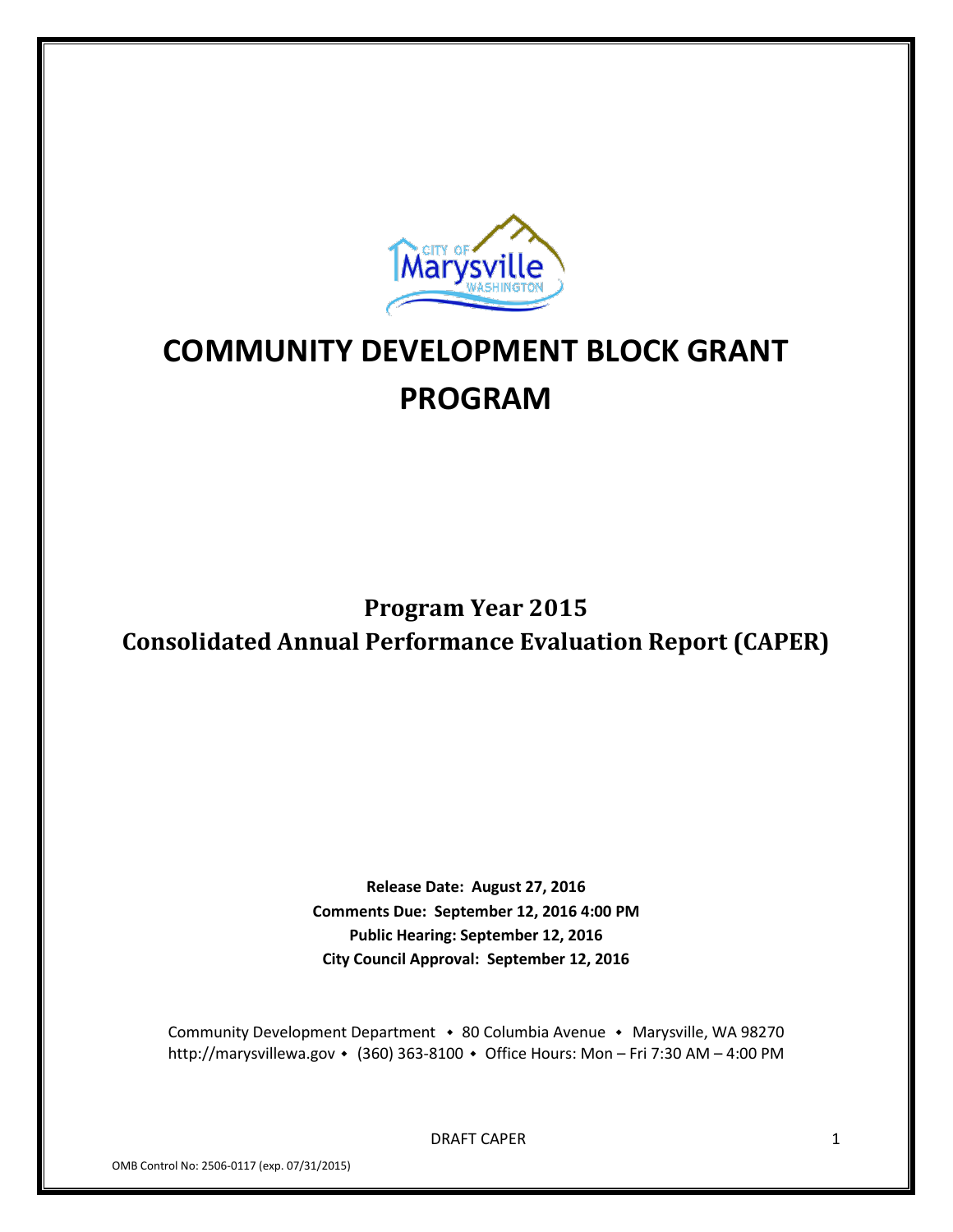## **CR-05 - Goals and Outcomes**

### **Progress the jurisdiction has made in carrying out its strategic plan and its action plan. 91.520(a)**

This could be an overview that includes major initiatives and highlights that were proposed and executed throughout the program year.

Of the Public Services projects funded, two exceeded their goals, and one was slightly under its goal of individuals served. Of the Capital Facilities projects, one is in the review process working with Washington State Department of Transportation (WSDOT) (SR 528 Pedestrian Improvement), one is still in the initial planning stages (Homeless Housing Allocation) as funding was reallocated from previous program years, and one exceeded the expected goals.

To date, \$166,216.18 of Program Year 2015 funds have been expended by the City of Marysville CDBG Program. The activities and operations of these organizations have been vital to the city fulfilling its goals and objectives in assistance to Homeless Needs and Community Development Needs.

The SR528 Pedestrian Improvement Project did not reach the expected goal during PY2015. The project is located on a State Highway and the City has been working with Washington State Department of Transportation (WSDOT) on permitting. The coordination with WSDOT took longer than anticipated. Approval has been granted and the project has gone out to bid and should begin construction by the end of summer.

In the Non-Homeless Special needs category, the subrecipients met and exceeded the expected outcomes. Feedback from the community on the services provided has been very positive. These services allow low income seniors and disabled adults to remain in their homes and retain their independence. The subrecipient tracks the number of individuals served to determine the accomplishments of the program.

Housing Hope, which provides housing and supportive services for homless and at risk of homelessness familes, exceeded it goals for the second year in a row. This subrecipient aides in preventing homelessness by providing low-income housing along with supportive services to ensure residents can obtain steady employment and stable finances, allowing them to obtain more permanent housing. Families and individuals are tracked by the subrecipient to determine whether outcomes and goals are being met.

Overall, the goals and objectives outlined in the 2015-2019 Consolidated as well as the Program Year 2015 Annual Action Plan are being met.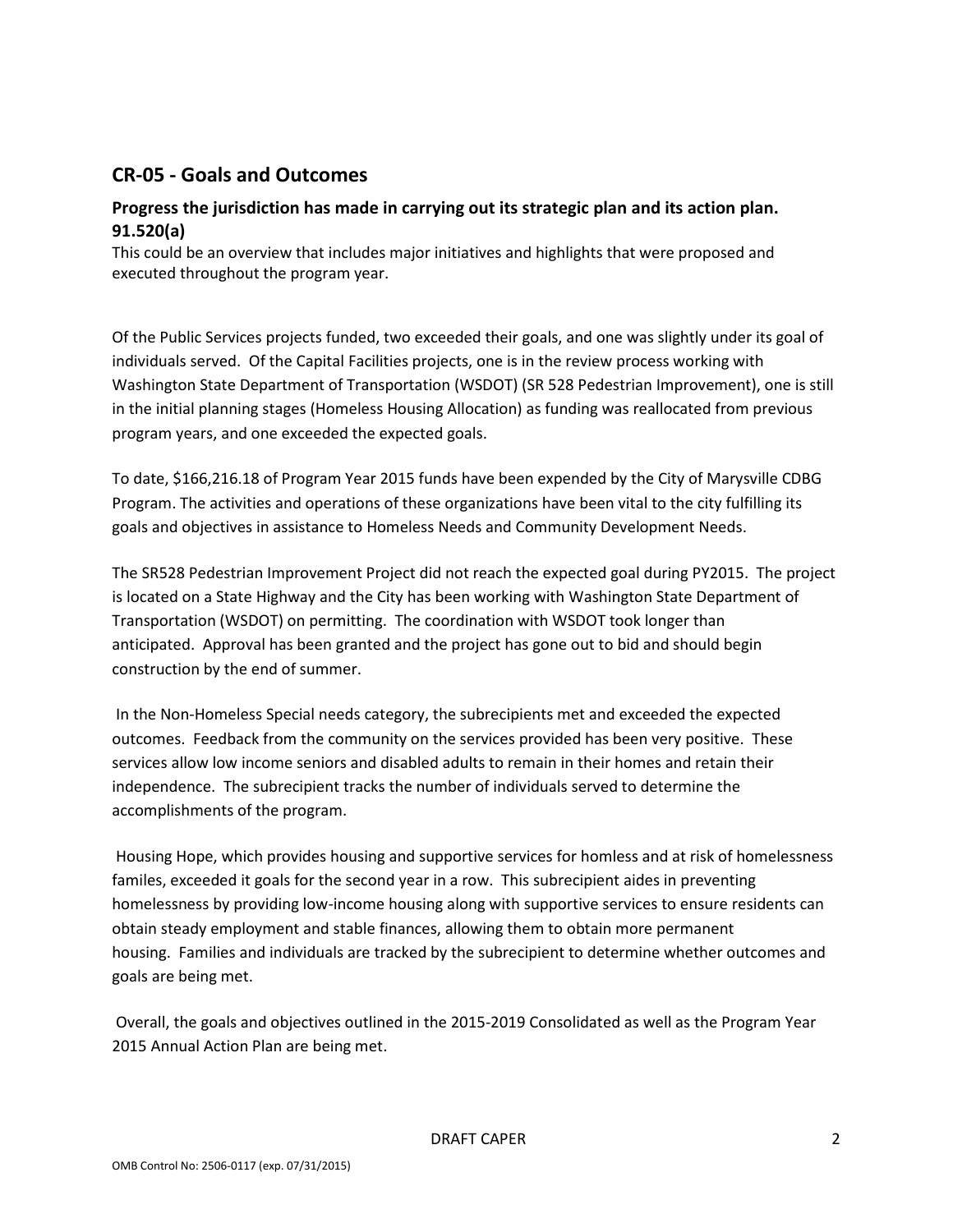## **Comparison of the proposed versus actual outcomes for each outcome measure submitted with the consolidated plan and explain, if applicable, why progress was not made toward meeting goals and objectives. 91.520(g)**

Categories, priority levels, funding sources and amounts, outcomes/objectives, goal outcome indicators, units of measure, targets, actual outcomes/outputs, and percentage completed for each of the grantee's program year goals.

| Goal                                 | Category                                                                               | Source /<br>Amount | Indicator                                                                                                                  | Unit of<br><b>Measure</b>    | <b>Expected</b>          | Actual-<br><b>Strategic</b> | Percent<br>Complete | <b>Expecte</b>  |
|--------------------------------------|----------------------------------------------------------------------------------------|--------------------|----------------------------------------------------------------------------------------------------------------------------|------------------------------|--------------------------|-----------------------------|---------------------|-----------------|
|                                      |                                                                                        |                    |                                                                                                                            |                              | <b>Strategic</b><br>Plan | Plan                        |                     | Progran<br>Year |
| Community<br>Development             | Non-Housing<br>Community<br>Development                                                | CDBG:<br>\$155,388 | <b>Public Facility</b><br>or<br>Infrastructure<br>Activities other<br>than<br>Low/Moderate<br>Income<br>Housing<br>Benefit | Persons<br>Assisted          | 5000                     | $\pmb{0}$                   | 0.00%               | 5000            |
| Community<br>Development             | Non-Housing<br>Community<br>Development                                                | CDBG:<br>\$15,000  | Public service<br>activities other<br>than<br>Low/Moderate<br>Income<br>Housing<br>Benefit                                 | Persons<br>Assisted          | 90                       | 70                          | 77.78%              | 90              |
| Homelessness                         | Homeless                                                                               | CDBG:<br>\$17,700  | Homelessness<br>Prevention                                                                                                 | Persons<br>Assisted          | 70                       | 86                          | 122.86%             | 70              |
| Housing                              | Affordable<br>Housing<br><b>Public Housing</b><br>Non-Homeless<br><b>Special Needs</b> | CDBG:<br>\$65,000  | Homeowner<br>Housing<br>Rehabilitated                                                                                      | Household<br>Housing<br>Unit | 60                       | 86                          | 143.33%             | 105             |
| Non-homeless<br><b>Special Needs</b> | Non-Homeless<br><b>Special Needs</b>                                                   | CDBG:<br>\$5,000   | Public service<br>activities other<br>than<br>Low/Moderate<br>Income<br>Housing<br>Benefit                                 | Persons<br>Assisted          | 45                       | 86                          | 191.11%             | 45              |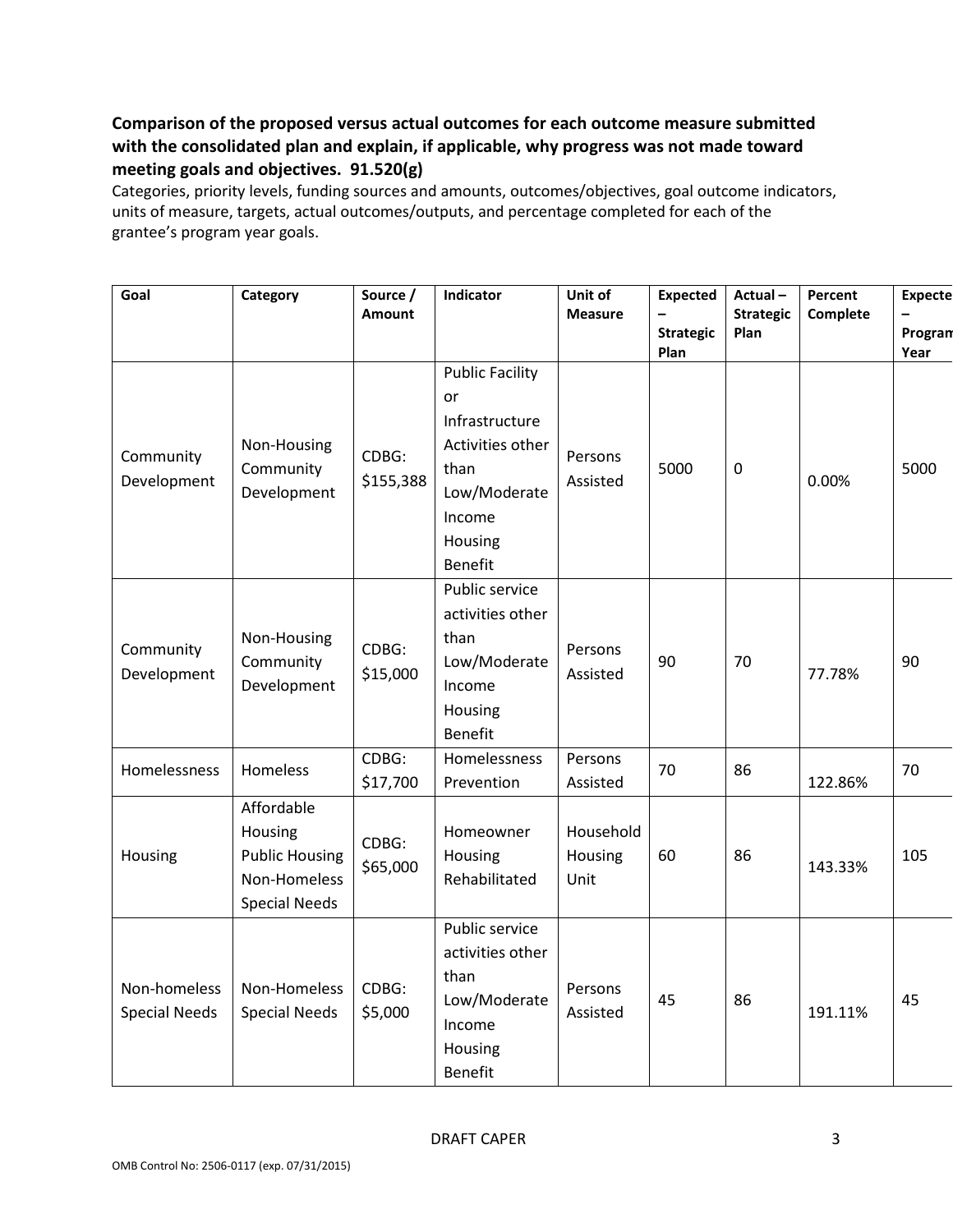| Planning and          | Planning and                | CDBG:    | Other | Other |  |         |  |
|-----------------------|-----------------------------|----------|-------|-------|--|---------|--|
| . .<br>Administration | $\cdot$ .<br>Administration | \$64,000 |       |       |  | 100.00% |  |

**Table 1 - Accomplishments – Program Year & Strategic Plan to Date**

## **Assess how the jurisdiction's use of funds, particularly CDBG, addresses the priorities and specific objectives identified in the plan, giving special attention to the highest priority activities identified.**

In pursuing the strategies and objectives outlined in the Consolidated Plan, the City anticipates increasing the affordability and condition of decent rental and owned housing units for Marysville's lowand moderate-income residents, as well as the availability and accessibility of decent housing for people who are homeless or have special needs. The availability, accessibility, and sustainability of a suitable living environment for low- and moderate-income residents should increase due to infrastructure and public facilities improvements and support for public services, support for employment-related public services, and economic development should enhance the availability and accessibility of economic opportunities for those in need.

The City of Marysville allotted \$65,000 of its annual CDBG allocation for the rehabilitation of approximately 60 residential units. The activity was able to exceed the expected number of individuals served. This activity supports the Affordable Housing strategy identified in the PY2015 Annual Action Plan (AAP).

In support of the Homeless Needs strategy identified in the 2015 AAP, \$17,700 was awarded to assist homeless and at risk of homelessness individuals and families with affordable housing and supportive services which enable them to obtain and maintain stable housing and employment. In all, 20 families were assisted by these funds.

A capital project which will provide residents of a low-income area with improved infrastructure received funding in PY2015. Additionally, 70 victims of domestic violence were provided legal advocacy services funded by CDBG. Both of these projects support the Community Development Needs identified in the 2015 AAP.

Five thousand dollars of the PY2015 allocation was awarded in support of the Non-Homeless Special Needs strategy to an agency that serves low-income seniors and persons with disabilities. These funds allowed 20 low-income senior and disabled households to receive services which allowed them to retain their current housing and reduce the feeling of isolation.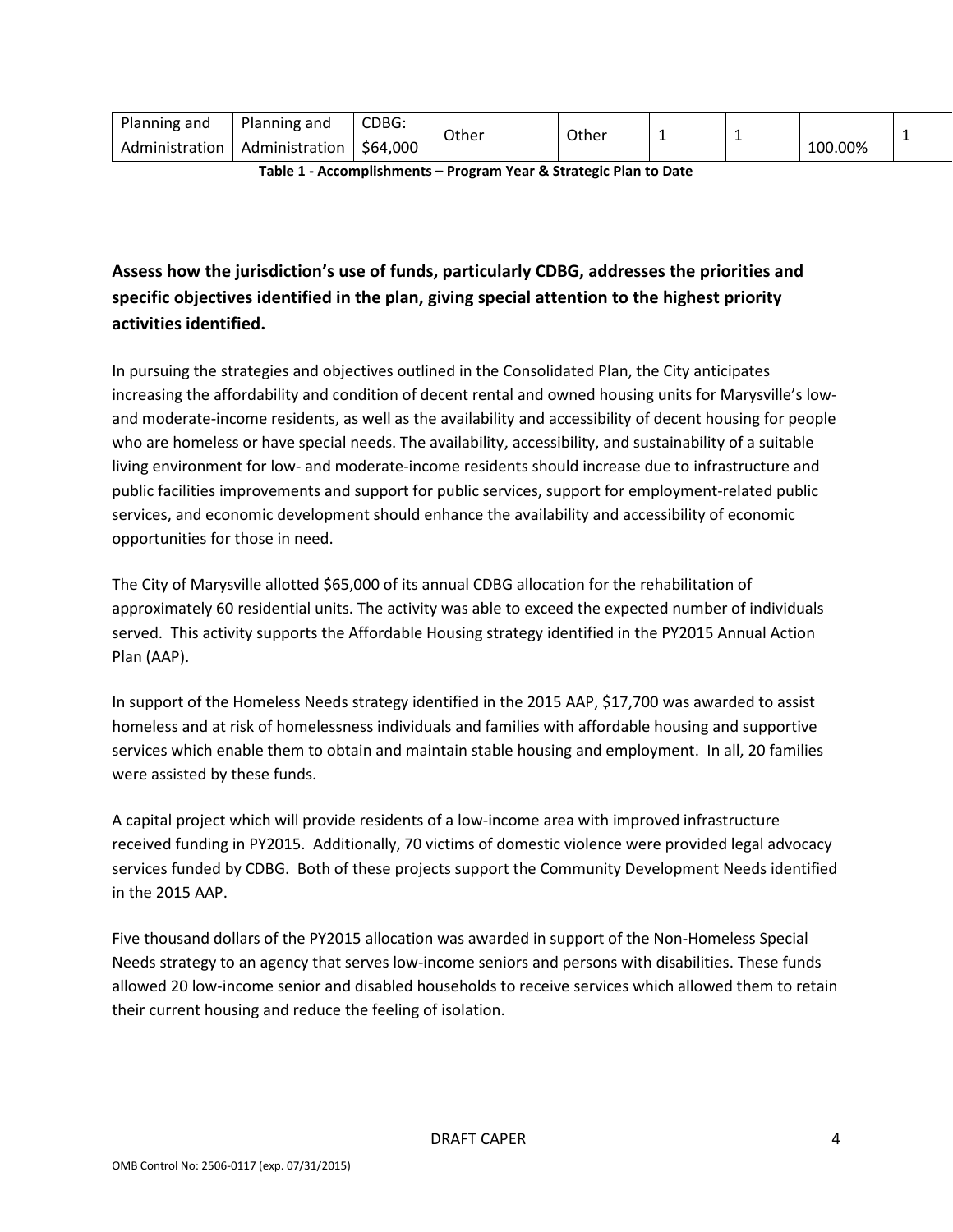## **CR-10 - Racial and Ethnic composition of families assisted**

**Describe the families assisted (including the racial and ethnic status of families assisted). 91.520(a)** 

|                                           | <b>CDBG</b> |
|-------------------------------------------|-------------|
| White                                     | 162         |
| <b>Black or African American</b>          |             |
| Asian                                     | ς           |
| American Indian or American Native        | ς           |
| Native Hawaiian or Other Pacific Islander |             |
| <b>Total</b>                              | 172         |
| Hispanic                                  | 28          |
| Not Hispanic                              |             |

**Table 2 – Table of assistance to racial and ethnic populations by source of funds**

#### **Narrative**

The City has worked to provide funding to agencies which serve racially and ethnically diverse individuals and families. Families served were all low-income or at risk of homelessness and of racially and ethnically diverse populations.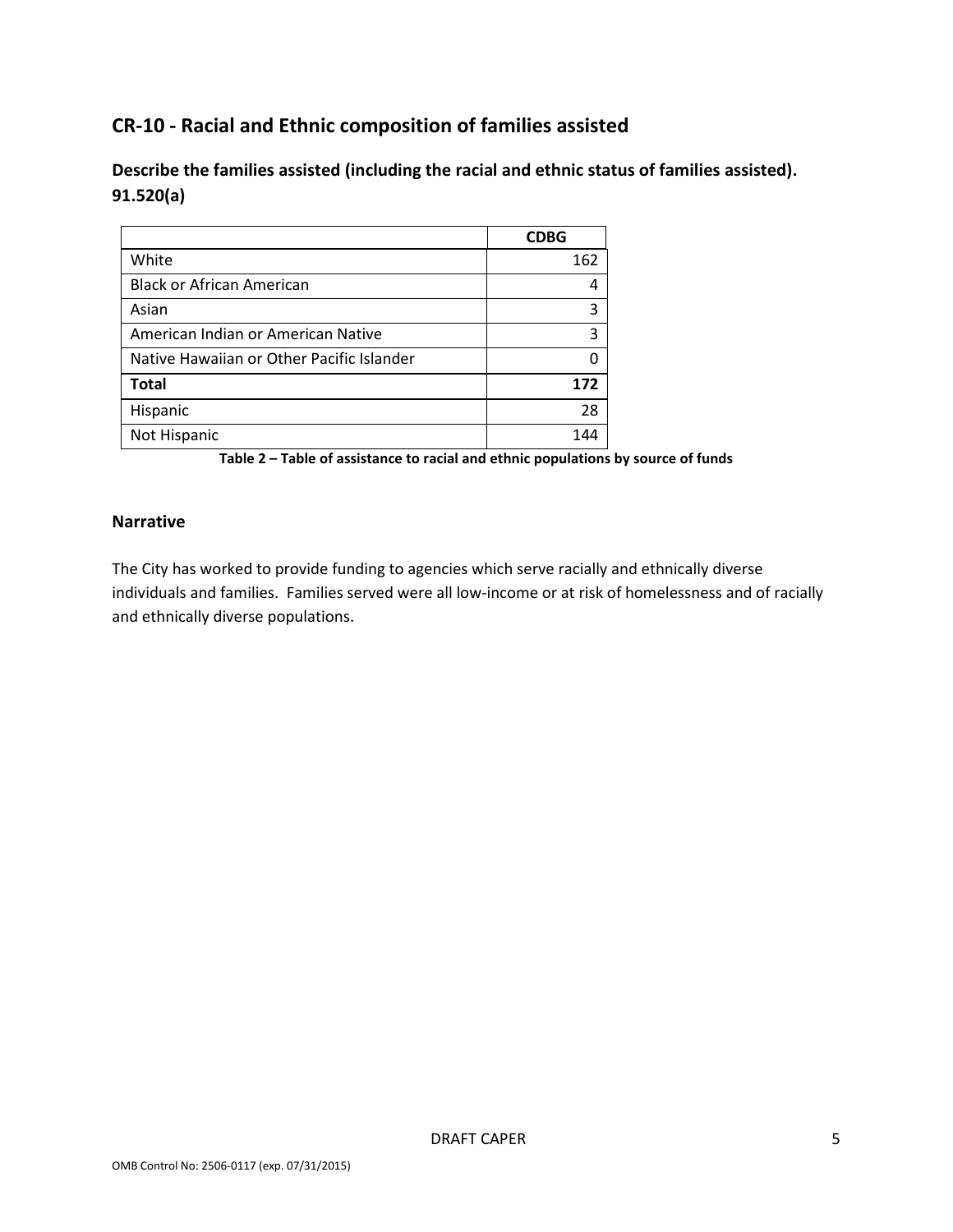## **CR-15 - Resources and Investments 91.520(a)**

| <b>Source of Funds</b> | Source | <b>Resources Made</b><br>Available | <b>Amount Expended</b><br><b>During Program Year</b> |  |  |  |  |  |  |
|------------------------|--------|------------------------------------|------------------------------------------------------|--|--|--|--|--|--|
| <b>CDBG</b>            |        | 346.629                            | 210.456                                              |  |  |  |  |  |  |

#### **Identify the resources made available**

**Table 3 – Resources Made Available**

#### **Narrative**

The City received a total of \$346,629.00 in CDBG funds for PY2015. \$166,216.18 was expended for PY2015 projects and activities. An additional \$44,240.18 was disbursed for a PY2014 project during PY2015, totalling \$210,456.36 in CDBG funds being disbursed during PY2015.

### **Identify the geographic distribution and location of investments**

| <b>Target Area</b> | Planned           | Actual            | <b>Narrative Description</b>         |
|--------------------|-------------------|-------------------|--------------------------------------|
|                    | Percentage of     | Percentage of     |                                      |
|                    | <b>Allocation</b> | <b>Allocation</b> |                                      |
|                    |                   |                   | Non-homeless special needs, Planning |
| City of Marysville | 72                | 50                | and Admin., Affordable Housing       |
| Downtown           |                   |                   | Gaps in Infrastructure, Homeless     |
| Marysville         | 28                | 50                | supportive services                  |

**Table 4 – Identify the geographic distribution and location of investments**

### **Narrative**

The Public Service projects funded by CDBG funds (Catholic Community Services, Domestic Violence Services, and Senior Services of Snohomish County) serve individuals and families City-wide. Some of the residents served may be in the Downtown area, though it is not a requirement to be eligible for the service. Much of the downtown area falls within low-moderate income census tracts.

The Beachwood apartments are located within the Downtown area. Housing Hope, which operates the facility, was awarded and expended \$17,700.00 at this location.

PY2015 funds which were originally allocated to a revolving loan program (which was not able to move forward), were reallocated to the SR528 Pedestrian Improvement Project, which had requested additional funds for the 2016 Program Year. By amending the PY2015 Annual Action Plan, this capital project was awarded an amended total amount of \$155,388 in PY2015 funds. This project is also located in the Downtown area. With the allocation of additional funds, the total percentage of funds allocated to the Downtown Marysville area is 50%. This amount is reflected in Table 4 above.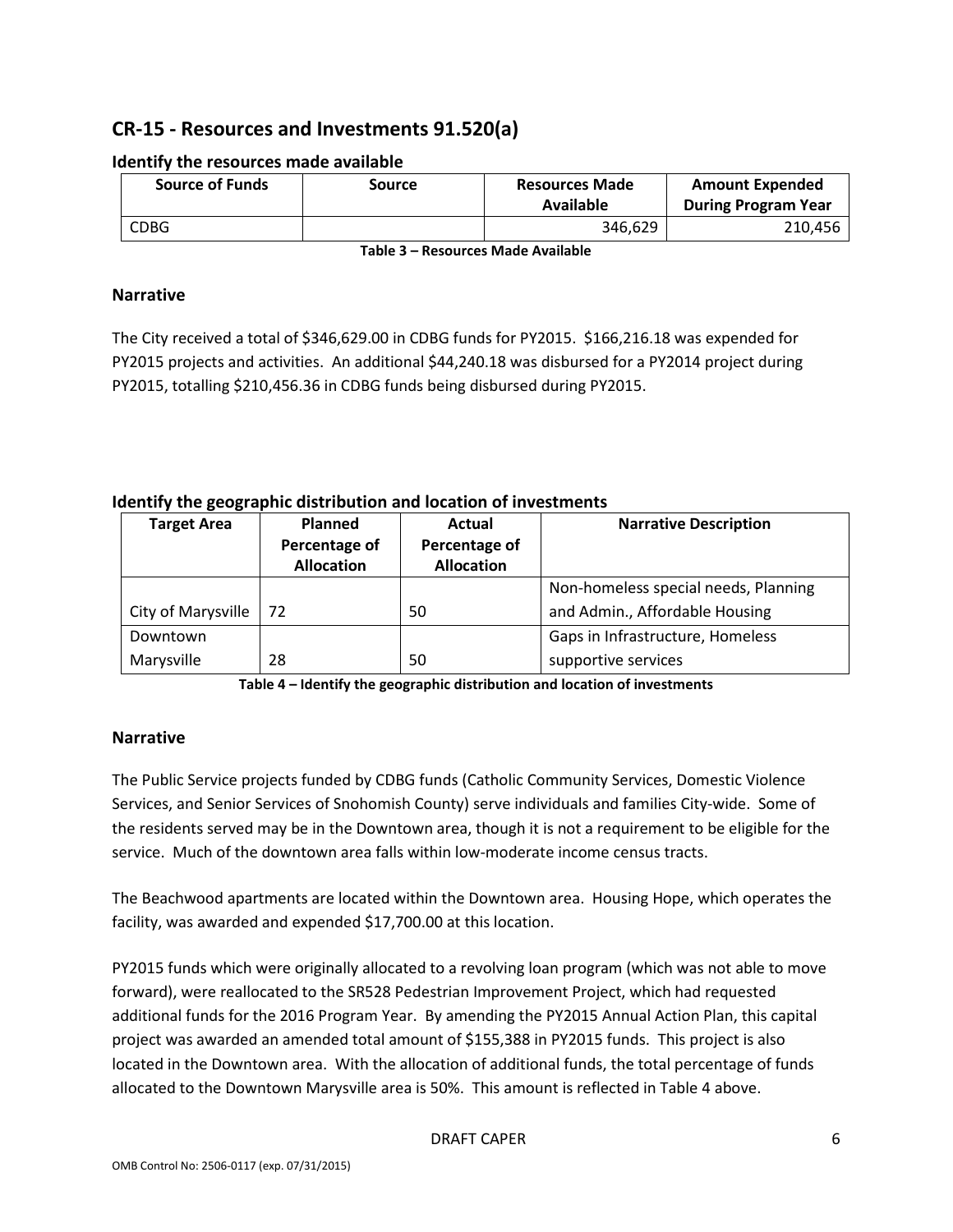#### **Leveraging**

**Explain how federal funds leveraged additional resources (private, state and local funds), including a description of how matching requirements were satisfied, as well as how any publicly owned land or property located within the jurisdiction that were used to address the needs identified in the plan**.

The City has actively sought funding sources in addition to CDBG to leverage its resources. Grant funds from Transportation Improvement Board, Freight and Mobility Strategic Investment Board, Safe Routes to School Program, Pedestrian and Bike Program, Highway Safety Improvement Program Grant, Surface Transportation Program, Congestion Mitigation and Air Quality Program, and Tiger were used for multiple road improvement projects throughout the City.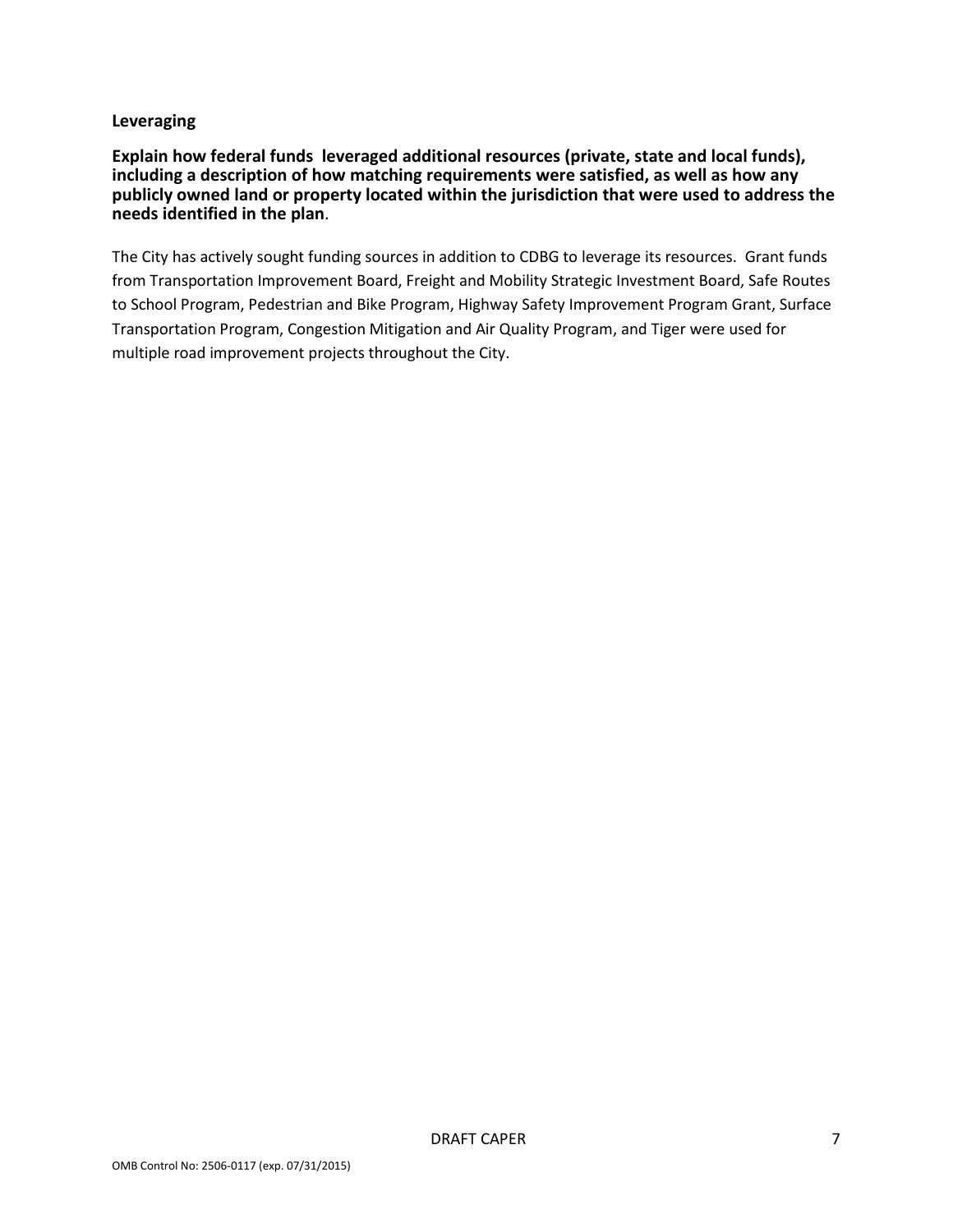## **CR-20 - Affordable Housing 91.520(b)**

**Evaluation of the jurisdiction's progress in providing affordable housing, including the number and types of families served, the number of extremely low-income, low-income, moderate-income, and middle-income persons served**.

|                                     | <b>One-Year Goal</b> | Actual |
|-------------------------------------|----------------------|--------|
| Number of homeless households to be |                      |        |
| provided affordable housing units   |                      |        |
| Number of non-homeless households   |                      |        |
| to be provided affordable housing   |                      |        |
| units                               |                      |        |
| Number of special-needs households  |                      |        |
| to be provided affordable housing   |                      |        |
| units                               |                      |        |
| <b>Total</b>                        |                      |        |

#### **Table 5 – Number of Households**

|                                        | <b>One-Year Goal</b> | Actual |
|----------------------------------------|----------------------|--------|
| Number of households supported through |                      |        |
| Rehab of Existing Units                |                      |        |
| Total                                  |                      |        |

**Table 6 – Number of Households Supported**

### **Discuss the difference between goals and outcomes and problems encountered in meeting these goals**.

A revolving loan program for low-income individuals was funded for PY2015. Unfortunately, the program was not able to move forward due to staffing and implementation difficulties. The estimated 5 units were based on what that program was anticipated to serve.

### **Discuss how these outcomes will impact future annual action plans**.

A portion of the funds allocated to the revolving loan program were reallocated to a Homeless Housing Allocation activity which is being developed to aid in providing much needed additional transitional housing in the Community. Depending on the success of the program, funding may be awarded to the Homeless Housing Allocation in the future.

#### **Include the number of extremely low-income, low-income, and moderate-income persons served by each activity where information on income by family size is required to determine**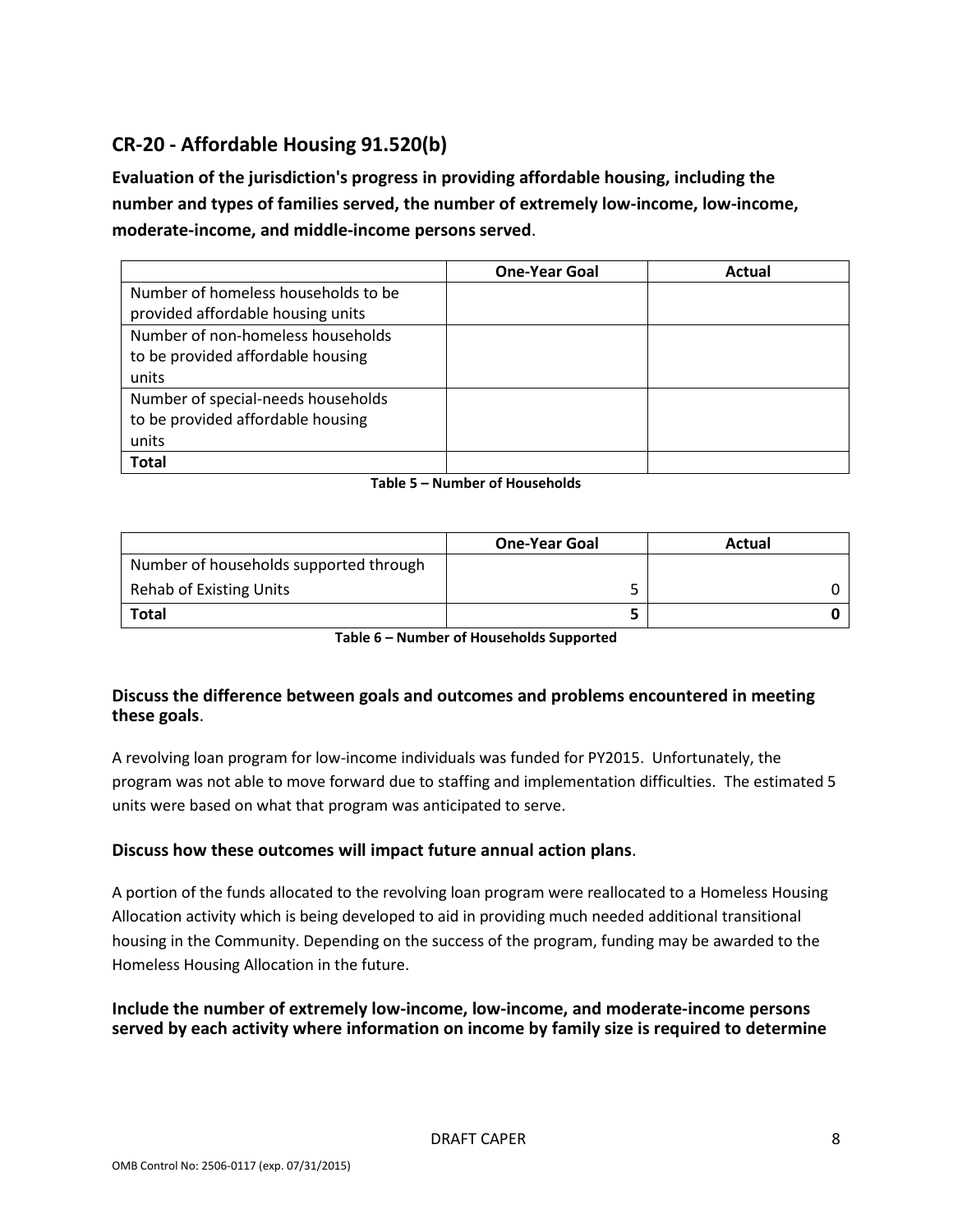## **the eligibility of the activity**.

| <b>Number of Persons Served</b> | <b>CDBG Actual</b> | <b>HOME Actual</b> |
|---------------------------------|--------------------|--------------------|
| <b>Extremely Low-income</b>     | 50                 |                    |
| Low-income                      | 28                 |                    |
| Moderate-income                 |                    |                    |
| <b>Total</b>                    | 86                 |                    |

**Table 7 – Number of Persons Served**

#### **Narrative Information**

The Public Services activities funded by CDBG funds have a requirement that recipients of services qualify as extremely low, low, or moderate-income.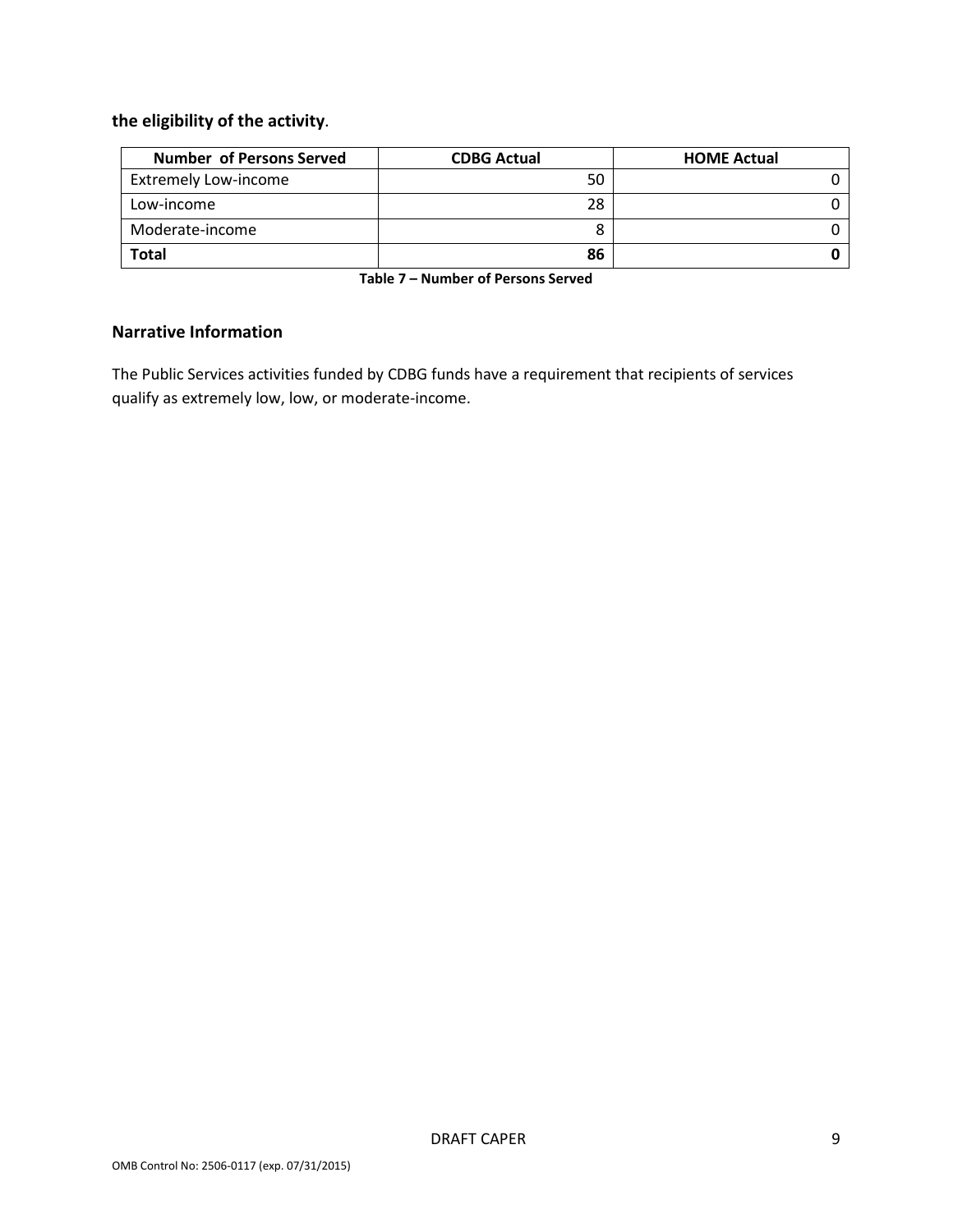# **CR-25 - Homeless and Other Special Needs 91.220(d, e); 91.320(d, e); 91.520(c)**

**Evaluate the jurisdiction's progress in meeting its specific objectives for reducing and ending homelessness through:**

## **Reaching out to homeless persons (especially unsheltered persons) and assessing their individual needs**

The Marysville Police Department (MPD) has developed a small reference card which lists locations and contact information for the local services available to homeless and unsheltered individuals and families. In addition, if an individual requests transportation to a facility or service provider, the MPD will provide it. A member of the MPD also sits on the Northend Homeless Coalition, which partners with Arlington Police Department, Snohomish County Sheriff's Office as well as the Stillaguamish Tribes to ensure that the officers are aware of local agencies and service providers and can direct individuals they come in contact with to an appropriate facility based on their individual needs.

The City works with the County which has refined its outreach and encampment system aimed at engagement of persons living in encampments or other places not meant for human habitation, particularly those who are chronically homeless, with its partner agencies: the Compass Health PATH Program, Volunteers of America and Catholic Community Services. These agencies conduct coordinated entry intake and assessment for this population to ensure access to homeless housing and services. A single number to call (2-1-1) for reporting encampments/locations and services reporting and tracking in HMIS. All persons reported as living in encampments or places not meant for habitation are assessed with common tools and entered into the coordinated entry HMIS. Recent system enhancements also include the addition of two behavioral health navigators to increase outreach and engagement of homeless persons with current, problematic mental health and/or substance abuse barriers. The County's Human Services Department has two imbedded social workers in the Snohomish County Sheriff's department. 2-1-1 provides assistance and flexible funding to help first responders meet the needs of homeless persons in crisis situations. These additions result in increased expertise and system capacity to engage homeless persons as well as the availability of more services that are tailored to the unique needs of individual households.

The County continues to issue and distribute information to a large e-mail distribution list that includes agency staff serving the homeless and other vulnerable populations. This provides a useful vehicle for agency staff and outreach workers to stay informed of community resources or other opportunities that might assist in their work with connecting homeless persons with housing and services.

Standardized assessment of needs occurs through the outreach and engagement team referenced above as well as homeless housing navigators, some who specialize in areas like behavioral health, domestic violence, veteran's services and youth services via the coordinated entry system. Youth outreach workers engage and assess homeless youth throughout the county. The Veterans Homeless Committee and Veteran's navigators provide assessment and outreach to homeless veterans. Domestic

#### DRAFT CAPER 10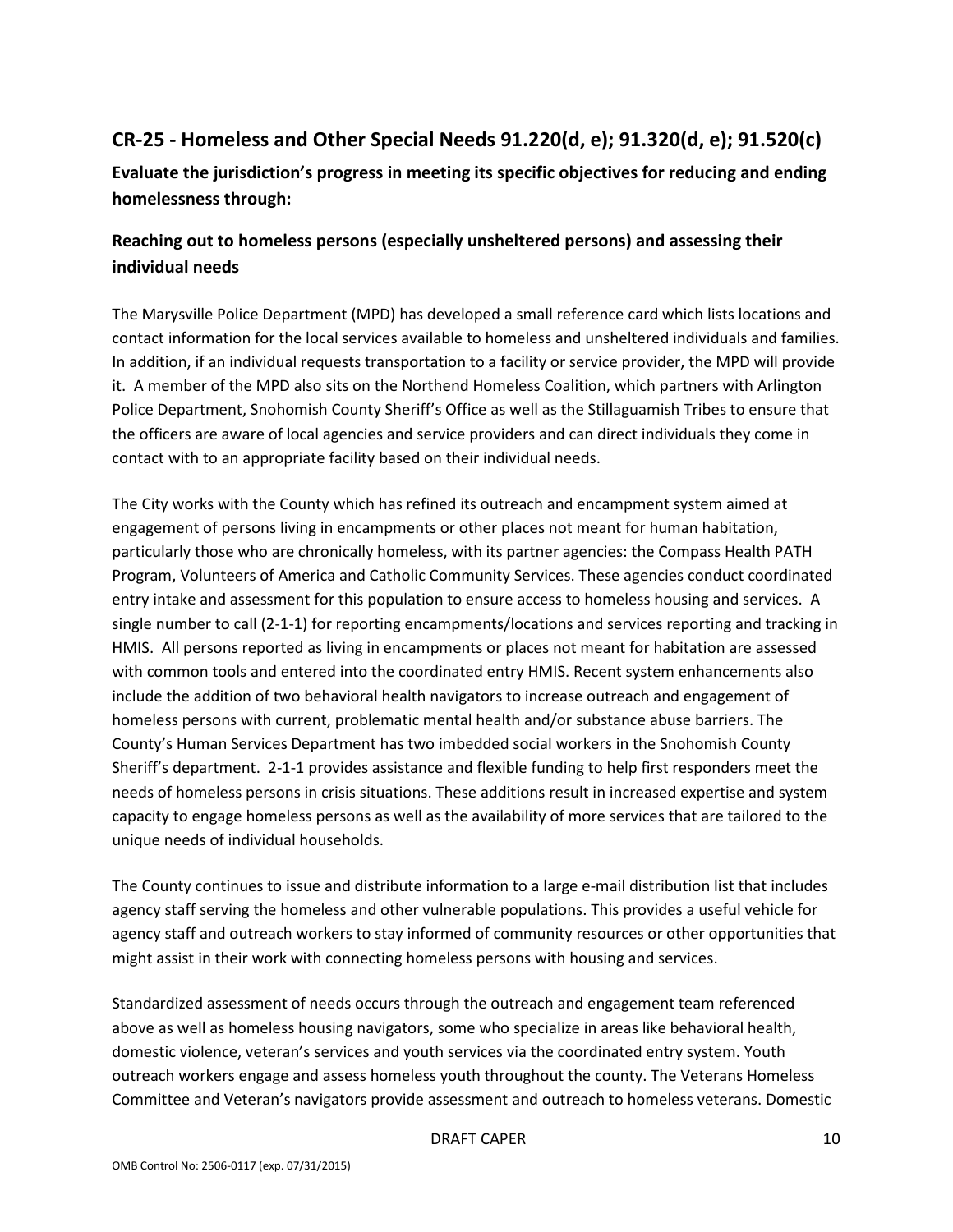Violence Services of Snohomish County provides coordinated entry assessment and navigation to families experiencing domestic violence. Mental health navigators and outreach and encampment team staff work to engage the chronically homeless with coordinated entry assessment and services. Assessment allows referral and connection to tailored services based upon need and leads to individualized action plans that include housing stability, services tailored and specific to the identified needs, and more specialized assessments (mental health, chemical dependency, etc.) as needed. Coordinated entry intake and assessment is available 24 hours, 7 days per week, through the 2-1-1 information and referral hotline.

### **Addressing the emergency shelter and transitional housing needs of homeless persons**

The Homeless Housing Allocation activity is working to provide assistance for transitional housing in the downtown area of Marysville. As the project was set up part way through the program year, the details of implementation are still being worked out.

Housing Hope received CDBG funds in PY2015 to provide not only low-income housing, but supportive services that include adult education, life skills training, such as money management, cooking, parenting and decision making, and case management that aid in transitioning to stable, permanent housing. These services resulted in 86 individuals (20 families) maintaining current housing or moving on to permanent stable housing, increasing their ability to obtain and maintain employment, and completing steps towards securing disability related income where appropriate.

There is not an emergency shelter located in Marysville City limits. The City coordinates with the County which has developed a decentralized coordinated entry system for access to housing and services that has streamlined referrals to housing programs and ensures that those who are most vulnerable and have the highest service needs are prioritized and matched with appropriate interventions.

The inventory of emergency shelter includes facilities for families, single men, and single women as well as emergency motel vouchers, cold weather shelters and emergency shelter and services for households experiencing domestic violence. To ensure equitable and efficient access to housing and services, shelter residents are entered into coordinated entry.

The County and Continuum of Care (CoC) continues to work with shelter providers to strategize about how to decrease shelter stays and increase exits to permanent housing as well as assessing and meeting the various service needs of shelter residents. One key strategy has been to expand housing assistance in shelters. In 2015, two family shelters received funding to expand housing search and stability services to shelter residents, allowing rapid rehousing to begin at the shelter door. A second key strategy that has been prioritized and promoted by the CoC is a housing-first policy for all funded rental assistance projects. Providers are expected to house all eligible households as quickly as possible and without program prerequisites or service requirements.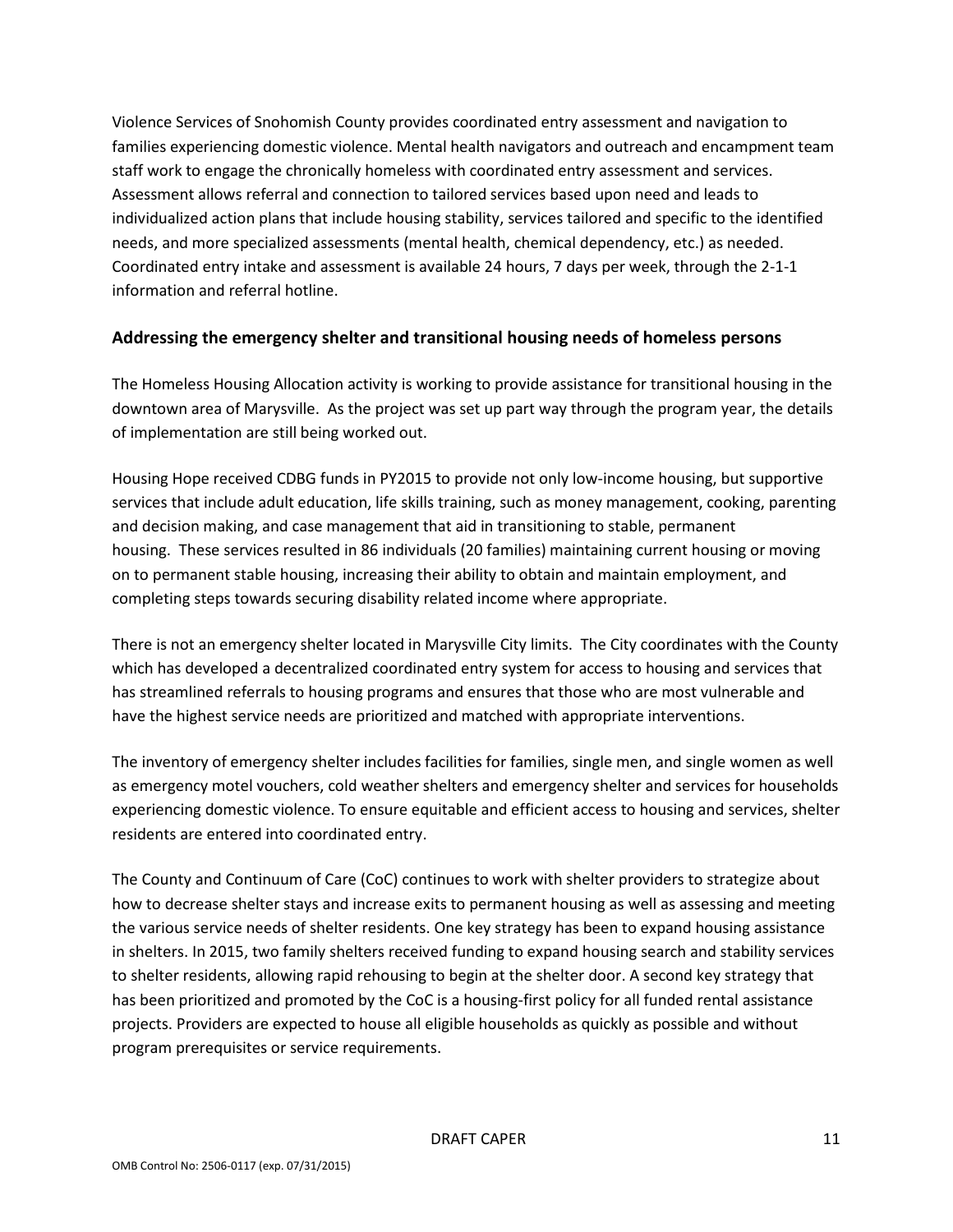**Helping low-income individuals and families avoid becoming homeless, especially extremely low-income individuals and families and those who are: likely to become homeless after being discharged from publicly funded institutions and systems of care (such as health care facilities, mental health facilities, foster care and other youth facilities, and corrections programs and institutions); and, receiving assistance from public or private agencies that address housing, health, social services, employment, education, or youth needs**

Funds were granted to an organization, Housing Hope, which provides transitional housing in conjunction with comprehensive supportive services and permanent supportive housing to families and individuals who are homeless or at risk of becoming homeless. In PY2015, 20 of the 20 homeless or at risk of homelessness families served maintained their current rental housing or moved to other permanent stable housing, exceeding the expected 16 of 20 families. Individuals also exceeded expectations in the areas of increasing their ability to obtain and maintain employment as well as securing additional disability related income.

Supportive services provided by Housing Hope provides clients with education, skill building, parenting classes, job training, and more which allows them to obtain and maintain employment, stabilize family units, as well as secure income.

Funds awarded to Catholic Community Services and Senior Services of Snohomish County provide services to low income seniors and disabled adults. Many of the repairs and chore services provided result in individuals being able to stay in their homes and retain their independence rather than becoming homeless or being forced into assisted living establishments. More households than expected were served by both subrecipients.

**Helping homeless persons (especially chronically homeless individuals and families, families with children, veterans and their families, and unaccompanied youth) make the transition to permanent housing and independent living, including shortening the period of time that individuals and families experience homelessness, facilitating access for homeless individuals and families to affordable housing units, and preventing individuals and families who were recently homeless from becoming homeless again**

The City allocated \$17,700 of CDBG funds that provided supportive services that address the needs of the homeless population.

Specifically, funds were utilized by the organization for transitional housing with supportive services and permanent supportive housing to aid families in the transition to self-sufficiency. In PY2015, 100% of those served by these funds were able to maintain their housing or obtain other permanent stable housing. Eighty-nine percent of those served increased their ability to obtain and maintain

#### DRAFT CAPER 12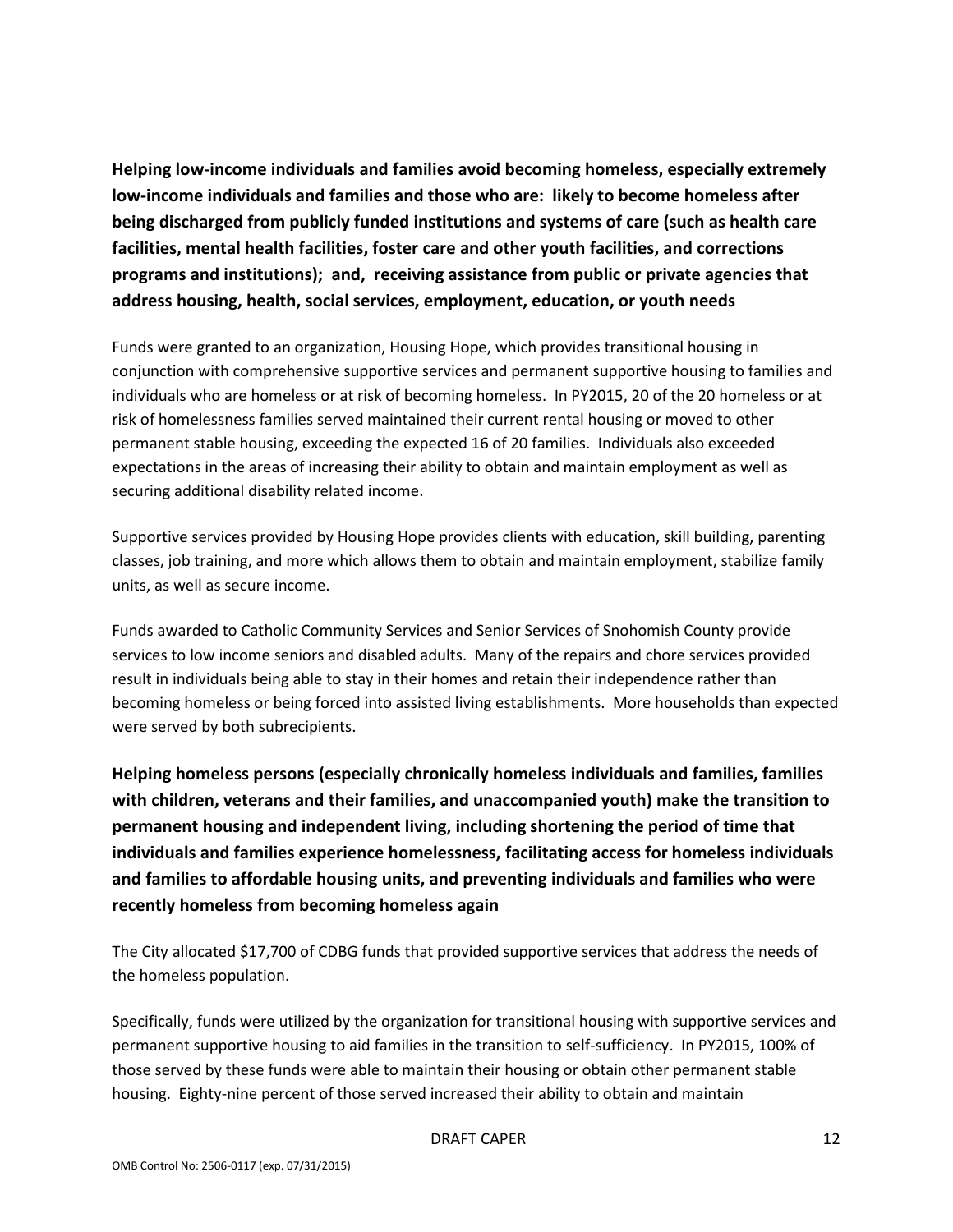employment. One hundred percent of adults with a long-term disability served by these funds completed steps towards securing disability related income. All of the goals set by this agency were not only met, but surpassed.

Case Managers visit residents weekly at the facility Marysville CDBG funds aid in supporting, Beachwood Apartments. Case managers address daily problems, reinforce successes and offer guidance including basic education, access to child support, legal remedies, quality childcare, and preparation for employment. Residents can utilize rent subsidies they've earned during their successful stay in the Transitional Living Program when they move on to permanent housing. This program has been, and continues to be successful, continually exceeding its annual goals.

Using the CDBG funds available, the City will continue to work to reduce and work toward ending homelessness in Marysville by providing funds to nonprofit organizations such as Housing Hope that provide transitional housing with supportive services for families.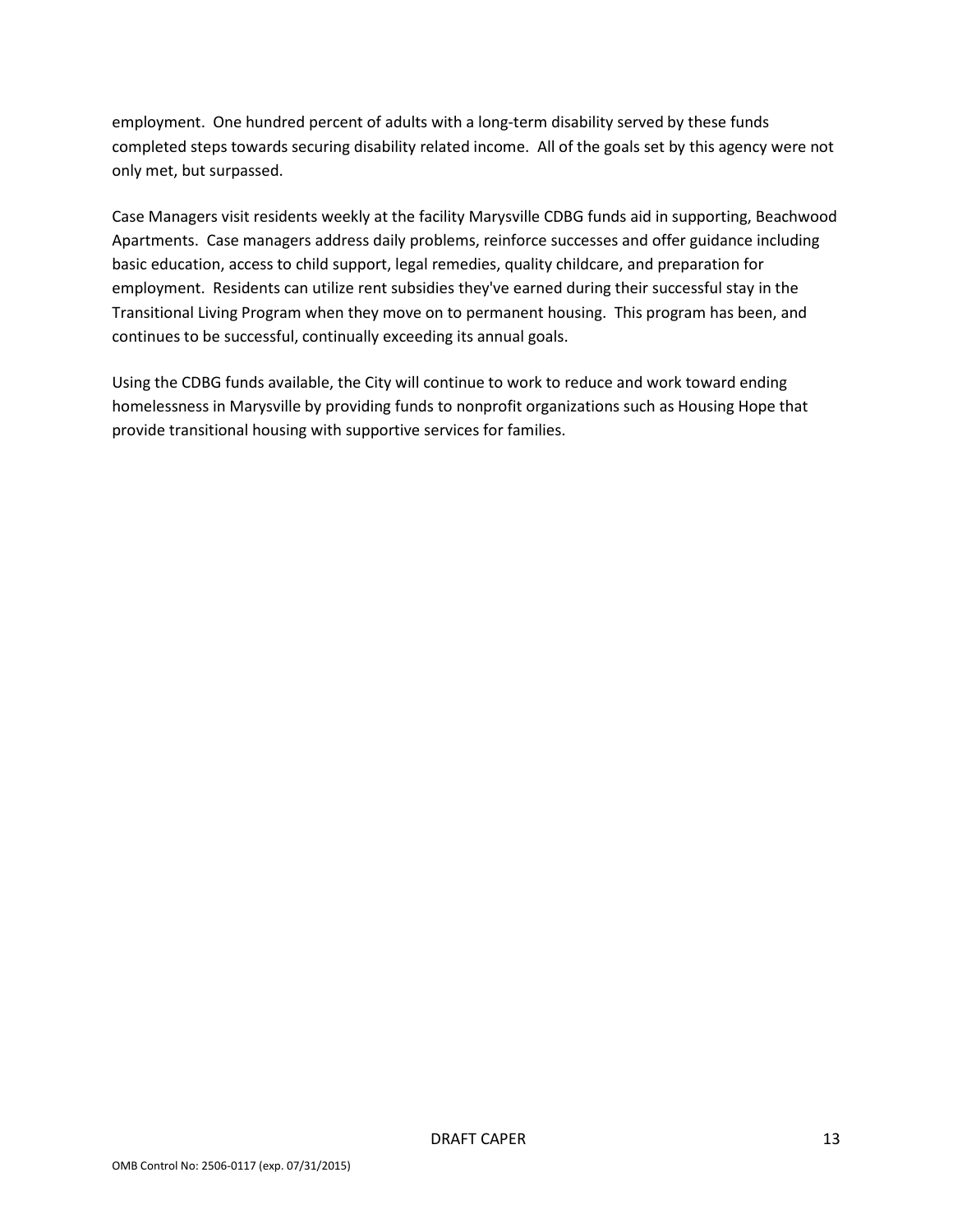## **CR-30 - Public Housing 91.220(h); 91.320(j)**

## **Actions taken to address the needs of public housing**

The City works in conjunction with HASCO to achieve its public housing goals. HASCO owns 354 rental units in the City, 84 of which serve senior/disabled households. HASCO also owns a group home with 8 beds of short-term transitional housing for homeless families with children in Marysville.

During the 2015 program year, the Housing Authority of Snohomish County (HASCO) continued to administer HUD Section 8 Voucher programs that provide rental assistance to very low-income and extremely low-income households in Snohomish County. HASCO completed disposition of its public housing units as described below and continued to manage other units of assisted affordable housing in Snohomish County.

In July 2011, HASCO submitted a Section 18 disposition application to HUD. HUD approval of the application would allow HASCO to provide tenant protection vouchers to all of HASCO's public housing residents, who could choose to stay in their current unit or move with their voucher and continue to pay an affordable rent. HASCO would operate the 30-unit development designated for people that are elderly and/ or have disabilities as rent-subsidized project-based voucher housing and would operate the remaining units as affordable housing with below-market rents. The additional rental revenue received at those properties under that operating model would allow HASCO to address the current and future capital needs of the properties, as well as increase the energy and water efficiency of the properties. In addition, HASCO plans to undertake property maintenance activities to provide safety, energy-efficiency, and accessibility.

## **Actions taken to encourage public housing residents to become more involved in management and participate in homeownership**

During the 2015 program year, HASCO undertook the following activities to encourage its program residents to become more involved in management and participate in homeownership programs:

- Continued to have a resident Commissioner on its six-member Board of Commissioners which provides an important voice on the Board and represents the interests of residents.
- Continued to have a Resident Advisory Board to assist in the development of the annual Public Housing Agency Plan.
- Continued to print and distribute a holiday newsletter for Section 8 Housing Choice Voucher Program participants. The newsletter is designed to inform residents of activities at HASCO and to provide information on ways residents can become involved in HASCO activities, such as the resident Board Commissioner position and the Resident Advisory Board.
- Continued to provide homeownership opportunities through its partnership with HomeSight. HomeSight provides purchase assistance to eligible households after they complete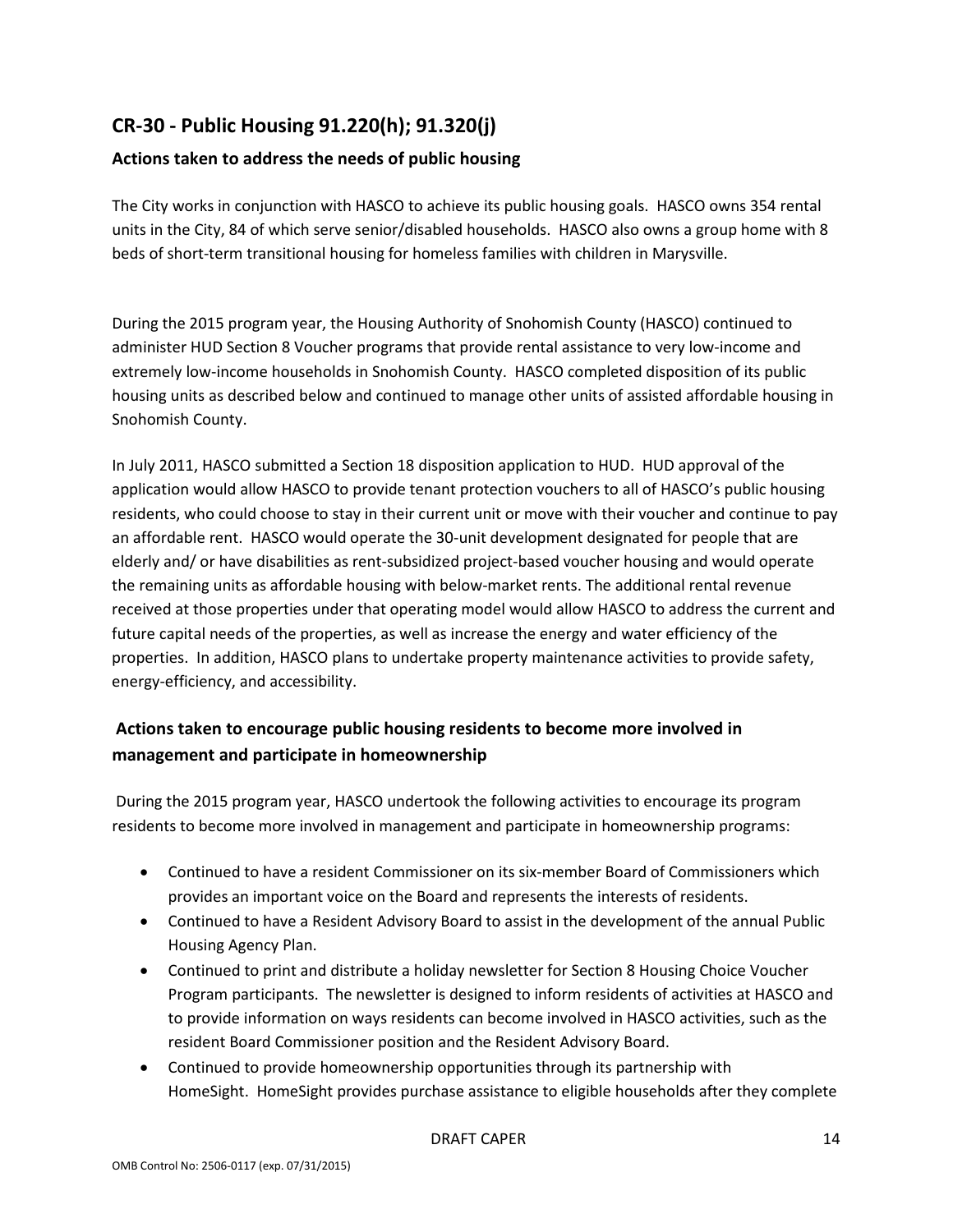a homeownership education and counseling program with HomeSight.

- Continued to provide homeownership opportunities at three manufactured housing communities in Snohomish County. Continued to partner with HomeSight to provide purchase assistance and homeownership education and counseling for purchasers of homes at these properties.
- Continued to provide the Manufactured Home Replacement Program at two senior (55+) manufactured housing communities. The program replaces outdated pre-HUD code homes with HUD-code, energy-efficient manufactured homes.
- Continued to have a HASCO staff person participate in the United Way Individual Development Account (IDA) Collaborative and continued to ensure that HASCO residents are made aware of opportunities to participate in the IDA program, which allows participants to save for homeownership, higher education, or starting a small business, when funds are available.
- Continued to have its Resident Resource Manager make referrals to classes on homeownership offered by HomeSight, Housing Hope, or other agencies.

### **Actions taken to provide assistance to troubled PHAs**

The only PHA active in Marysville is Housing Authority of Snohomish County (HASCO). HASCO has proven to be a vital asset not only to Marysville, but the County as a whole in providing affordable housing and adapting to the changing needs of the populations it serves.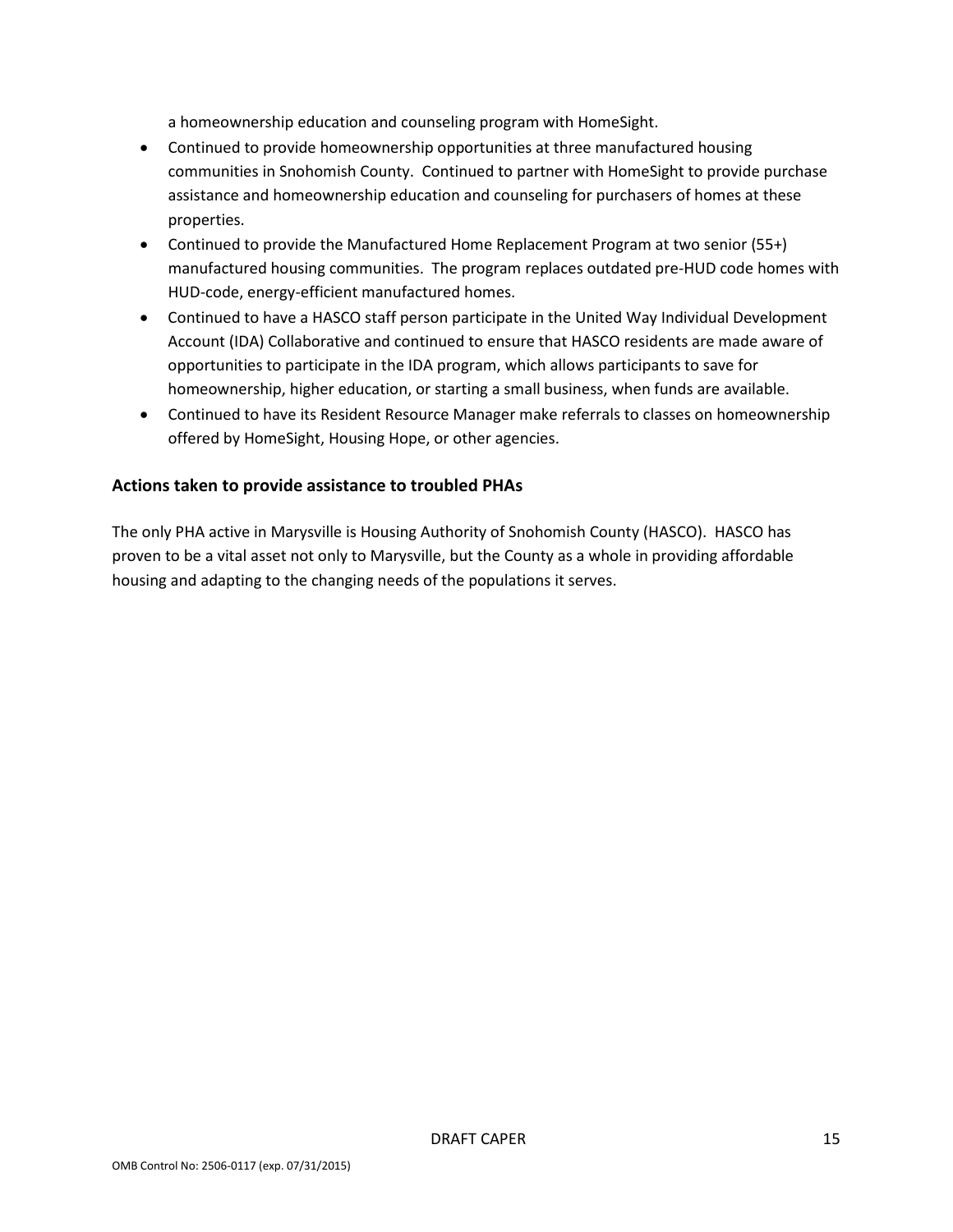# **CR-35 - Other Actions 91.220(j)-(k); 91.320(i)-(j)**

**Actions taken to remove or ameliorate the negative effects of public policies that serve as barriers to affordable housing such as land use controls, tax policies affecting land, zoning ordinances, building codes, fees and charges, growth limitations, and policies affecting the return on residential investment. 91.220 (j); 91.320 (i)**

During the 2015 program year, the City worked to reduce barriers to affordable housing by awarding CDBG funds to projects that help develop or maintain decent and safe affordable housing for low-tomoderate income persons in our community. The City offers Residential Density Incentives, which allow developers increased density in exchange for rental housing permanently priced to serve nonelderly low-income households or designed and permanently priced to serve low-income senior citizens. The City has seen interest in construction of Master Planned Senior Communities within the City, which require a minimum of 10% of the units to be permanently designated as affordable housing.

The Snohomish County Assessor's Office administers a number of programs that help reduce property taxes for property owners with limited income. This includes a property tax exemption program for senior citizens and disabled persons with limited incomes and tax deferment programs for senior citizens, disabled persons, and other homeowners with limited incomes. Property tax exemptions are also available through the Washington State Department of Revenue for some types of affordable housing projects.

### **Actions taken to address obstacles to meeting underserved needs. 91.220(k); 91.320(j)**

The main obstacle to meeting underserved needs is the limited funding available to address all of the needs in the community. This has become an even greater obstacle in the past few years as the number of homeless and at risk of homelessness individuals and families has risen.

The Housing Authority of Snohomish County administers new rental housing vouchers County-wide that were awarded and brought on-line in the past few years for veterans and for families with children in, or at risk of being placed in foster care and for young adults exiting foster care.

### **Actions taken to reduce lead-based paint hazards. 91.220(k); 91.320(j)**

The City will continue to pursue the Lead-based Paint Strategy and Anti-poverty Strategy as described in the Strategic Plan to evaluate and reduce the number of housing units containing lead-based paint hazards and reduce the number of poverty level families. The City has worked with Subrecipients to ensure that clients are provided information regarding Lead-based Paint upon application for services.

The City requires subrecipients to notify clients of hazards of lead-based paint. These requirements are outlined in the Subrecipient Agreement. The subrecipient achieves this by giving each client a Lead Based Paint pamphlet and having them sign an acknowledgment of receipt. These documents are

#### DRAFT CAPER 16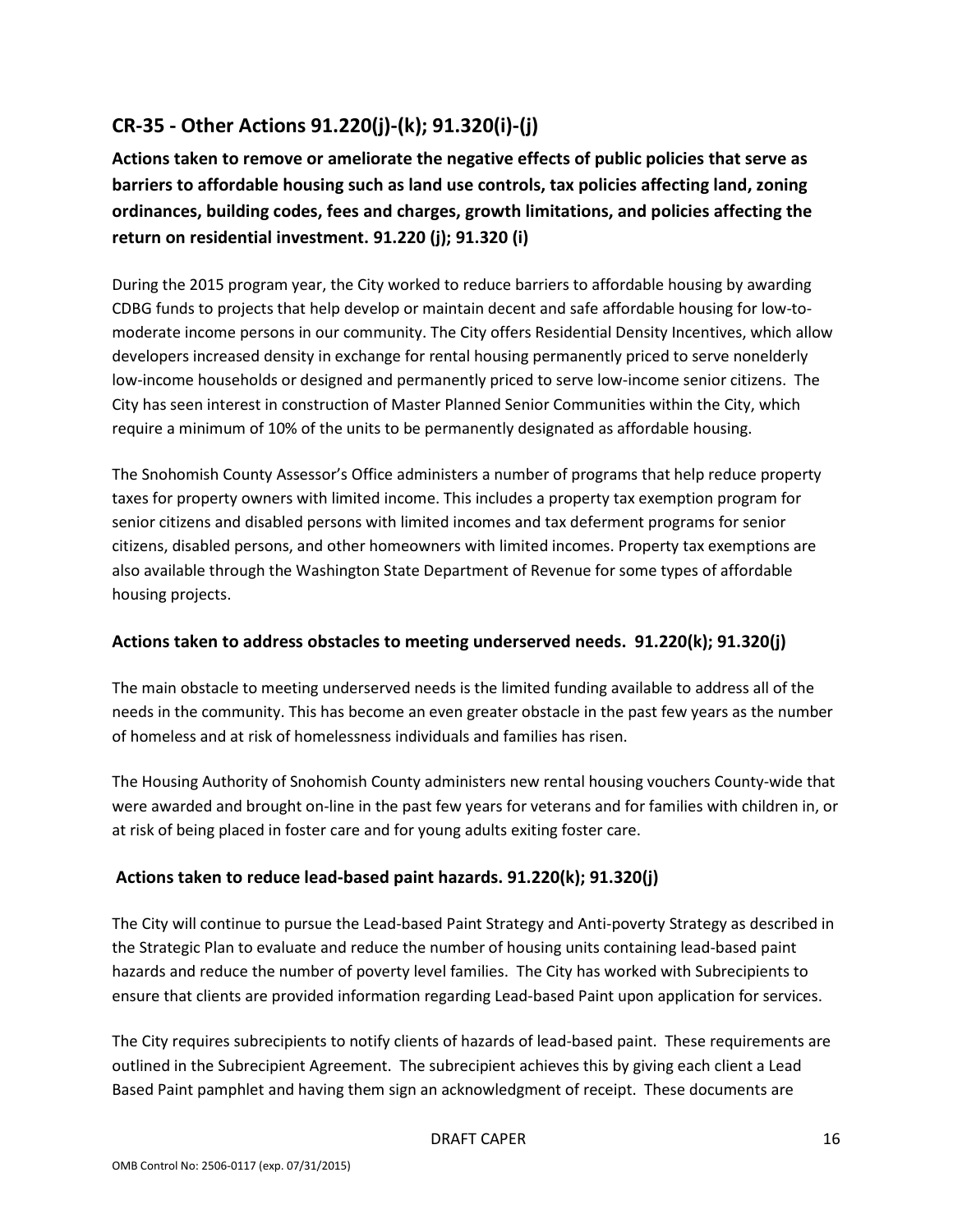available for review upon HUD's request. This document is added to each client's permanent file. In addition, each client file folder has the below acknowledgment for staff:

*Home built after 1978 - LBP Requirements are not required.*

*Home built before 1978 - Each work order will include the following statement:*

*"The repair work does not exceed exceeds the threshold necessary for additional LBP testing. (If the work exceeds the threshold, and CDBG funds will be utilized, the necessary requirements will be followed and documented.)"*

Included in their Program Guidelines Manual are specifics of the hazards lead-based paint poses, how it can become airborne, HUD's regulations, and the subrecipient's specific practices for dealing with leadbased paint. The City has access to these client files upon monitoring visits. The City continues to ensure that this information is provided to clients by the subrecipient.

### **Actions taken to reduce the number of poverty-level families. 91.220(k); 91.320(j)**

Service projects funded provide case management, employment and training support, and other supportive services that assist low-income and homeless persons obtain the skills, income, and other resources necessary to move towards self-sufficiency. Twenty families were served by CDBG funds during PY2015, all of whom were able to maintain their current housing or transition to permanent housing and increase their ability to obtain and maintain employment.

### **Actions taken to develop institutional structure. 91.220(k); 91.320(j)**

The City works directly with implementing agencies identified in the 2015-2019 Consolidated Plan to help coordinate their efforts and attempt to identify and fill any gaps in the existing delivery system that may hamper optimal implementation of CDBG funded activities.

Based on research and observation, and also the input from implementing agencies, it has become apparent that the homelessness problem has continued to grow in Marysville. In addition to the absence of an emergency shelter, lack of transitional housing has also been identified as an area needing attention. The City has been working more closely with not only implementing agencies, but also agencies that do not receive CDBG funds to determine the best way to address the growing problem. The City has re-allocated funds to assist in development of transitional housing in Marysville.

Steps to increase communication and notice related to the CDBG application process were implemented this year. A brochure was created which highlights the ways in which CDBG funds have been utilized to enhance the community as well as how other private industry, nonprofit organizations, community and faith-based organizations, philanthropic organizations, and public institutions can apply for CDBG funds. The City recieved more applications for both public services and capital projects during the last

#### DRAFT CAPER 17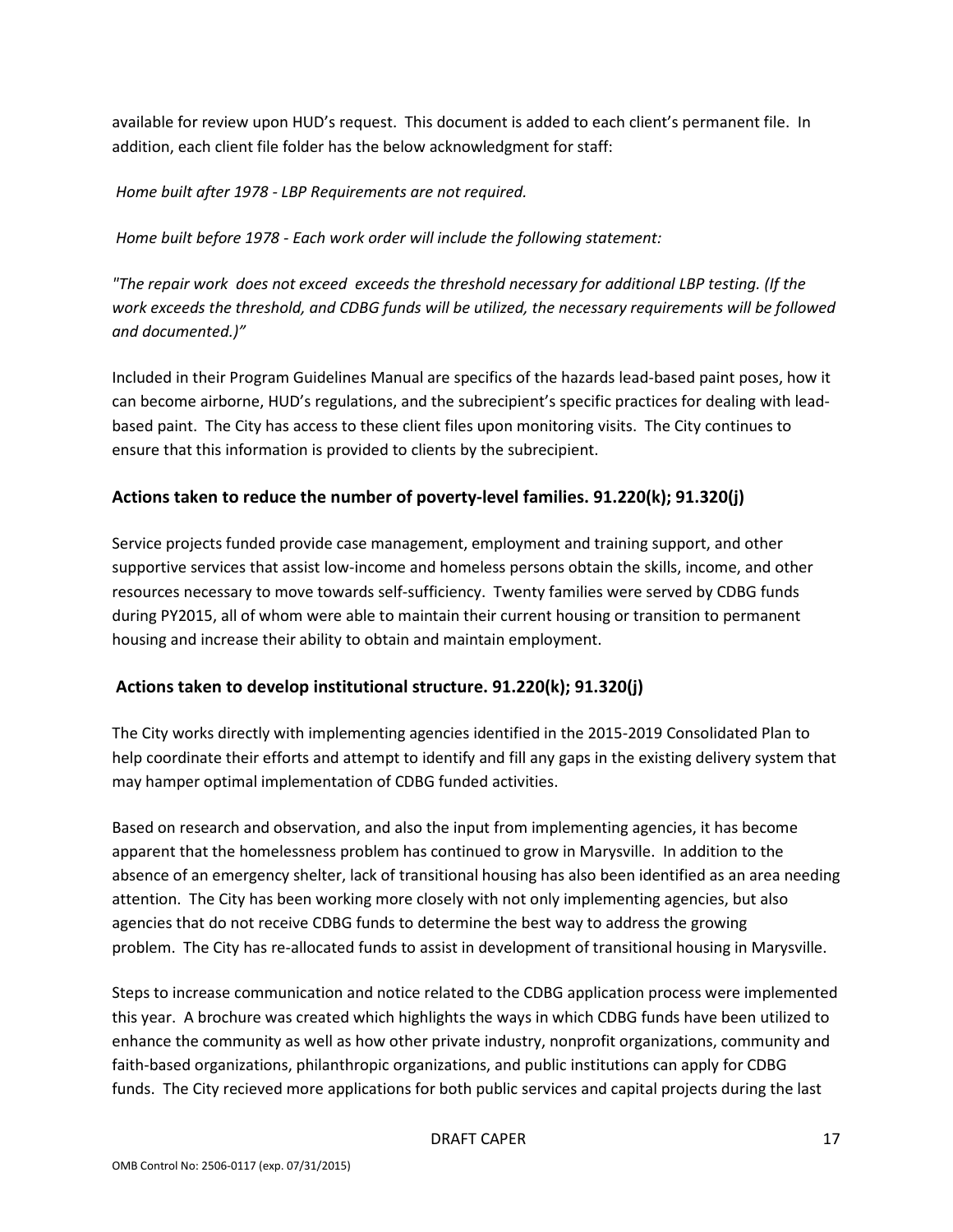application process.

## **Actions taken to enhance coordination between public and private housing and social service agencies. 91.220(k); 91.320(j)**

The City strives to continue local coordination efforts that link housing and services providers. Coordination is achieved through participation in various community partnerships and collaborative efforts, such as the Housing Authority of Snohomish County, and the Snohomish County Continuum of Care. The City has a representative on the Partnership to End Homelessness committee, which is dedicated to increasing coordination between housing, health and Homeless liaison meetings. These partnerships and collaborations provide ongoing opportunities for public and private agencies to coordinate and align efforts around housing, homelessness, direct services, and enhancing systems coordination. The Systems Coordination Committee of the Partnership to End Homelessness Governance Board has worked to develop a services crosswalk from a life domains matrix that is used by housing agencies to assess their clients' level of self-sufficiency in multiple areas such as mental health, employment, healthcare, etc. This crosswalk will ensure that housing agencies are connecting their clients to the services that are appropriate to meet their needs.

## **Identify actions taken to overcome the effects of any impediments identified in the jurisdictions analysis of impediments to fair housing choice. 91.520(a)**

The major impediments to fair housing opportunities identified in Snohomish County and the City of Marysville included the lack of information and referrals of housing complaints to appropriate agencies; a likely pattern of discrimination against people with disabilities; limited transit options for low income, disabled, senior residents and refugees; and a likely pattern of mortgage lending discrimination against people of color.

The City works to raise public awareness and understanding of fair housing choice by posting brochures and resources in public City spaces, displaying educational posters, and providing information on the City's website. Outreach and education materials are also available thru the Housing Authority of Snohomish County's (HASCO) webpage.

The City has taken steps to improve knowledge of and access to resources related to Fair Housing utilizing its website, public access cable channel, as well as in public buildings and at City Sponsored functions.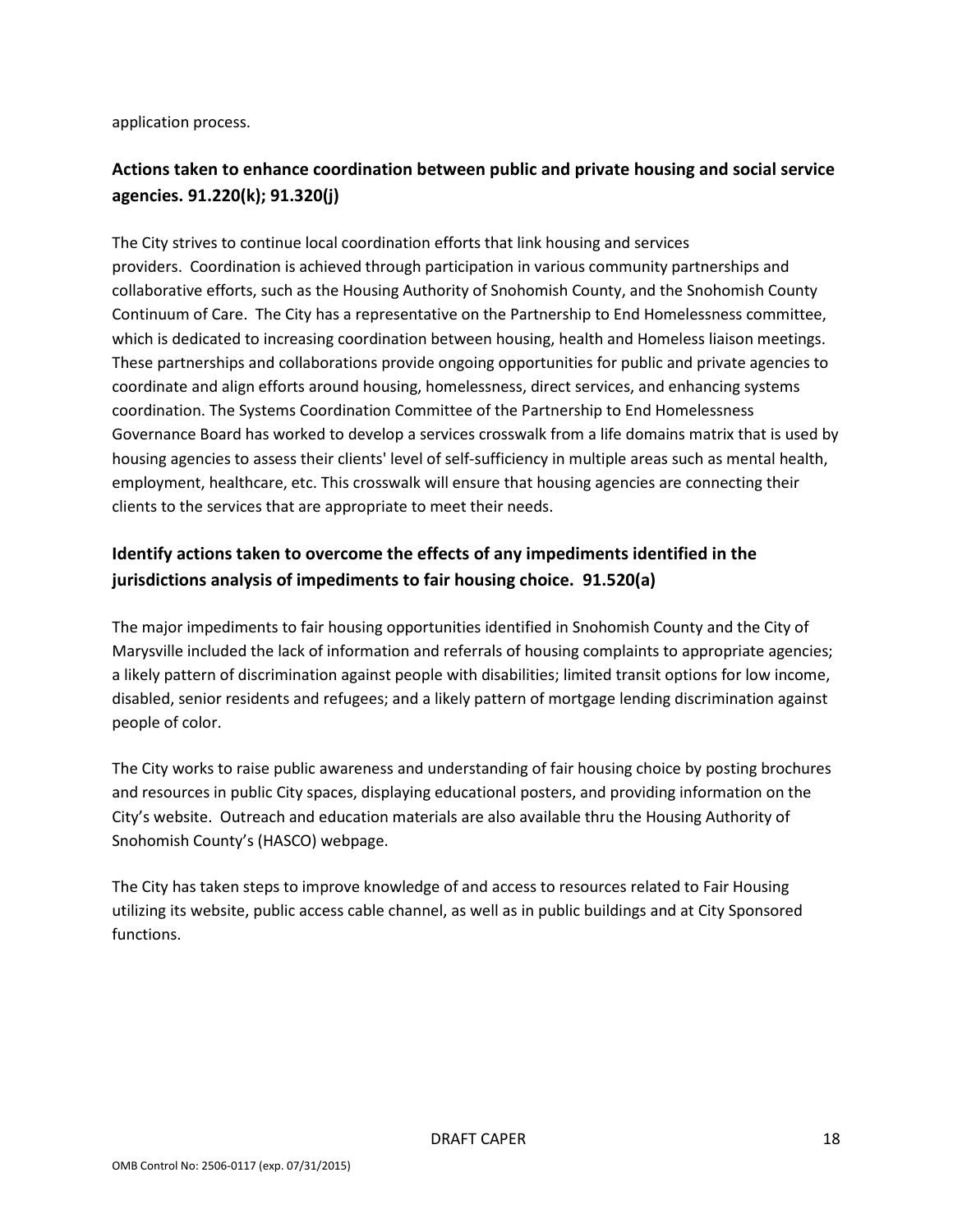## **CR-40 - Monitoring 91.220 and 91.230**

**Describe the standards and procedures used to monitor activities carried out in furtherance of the plan and used to ensure long-term compliance with requirements of the programs involved, including minority business outreach and the comprehensive planning requirements**

Organizations selected to provide services utilizing CDBG funds sign a subrecipient agreement which outlines roles and obligations of the City and subrecipient, and provides a framework for monitoring. Organizations awarded funds are required to provide quarterly reports as well as other reports throughout the year as determined by the specific type of project. All CDBG funded activities which qualify under Low/Mod Limited Clientele (LMC) benefit are required to collect data and report the number of clients served by income, race and ethnicity.

Quarterly reports are analyzed upon receipt to ensure that the subrecipients are progressing towards their goals and expected outcomes. During PY2015, all quarterly reports received demonstrated that subrecipients were progressing in a timely manner towards meeting their goals and expending funds. Domestic Violence Services expended all funds by the end of the second quarter. Remaining subrecipients were able to expend all funds by the end of the program year, with the exception of the SR528 Pedestrian Improvement project. The City provides technical assistance throughout the completion of the activity to ensure that program requirements are being met and funds are expended in a timely way. The City communicates with subrecipients throughout the program year notifying them of their remaining balance as well as ensuring that the expected goals and outcomes are on track.

Based upon review of the City's performance and accomplishments during the past year, the City is meeting the objectives outlined in the 2015-2019 Consolidated Plan. The City has taken an active role addressing the special needs populations within the community. The City actively pursued the resources identified in its 2015-2019 Consolidated Plan and 2015 Annual Action Plan that it would use to carry out the programs and activities. Target populations were assisted in ways which allowed them to increase the safety and livability of their homes, as well the availability of training and resources to enable them to obtain and maintain jobs and more permanent income and housing. Facilities in target areas were awarded funds which enabled them to improve their function and accessibility in the community.

The City funded agencies that assist low-moderate income populations and special needs populations. Based on reports obtained as a result of monitoring, we were able to see that many of the agencies funded actually surpassed their goals.

The minor home repair and chore services programs were both very successful in serving senior and special needs populations and enabling them to remain in their homes and feel less isolated and more independent. The SR528 Pedestrian Improvement project, once completed, will address a gap in infrastructure in a low income neighborhood and provide a safer way for users to reach the local schools as well as athletic fields in the neighborhood.

#### DRAFT CAPER 19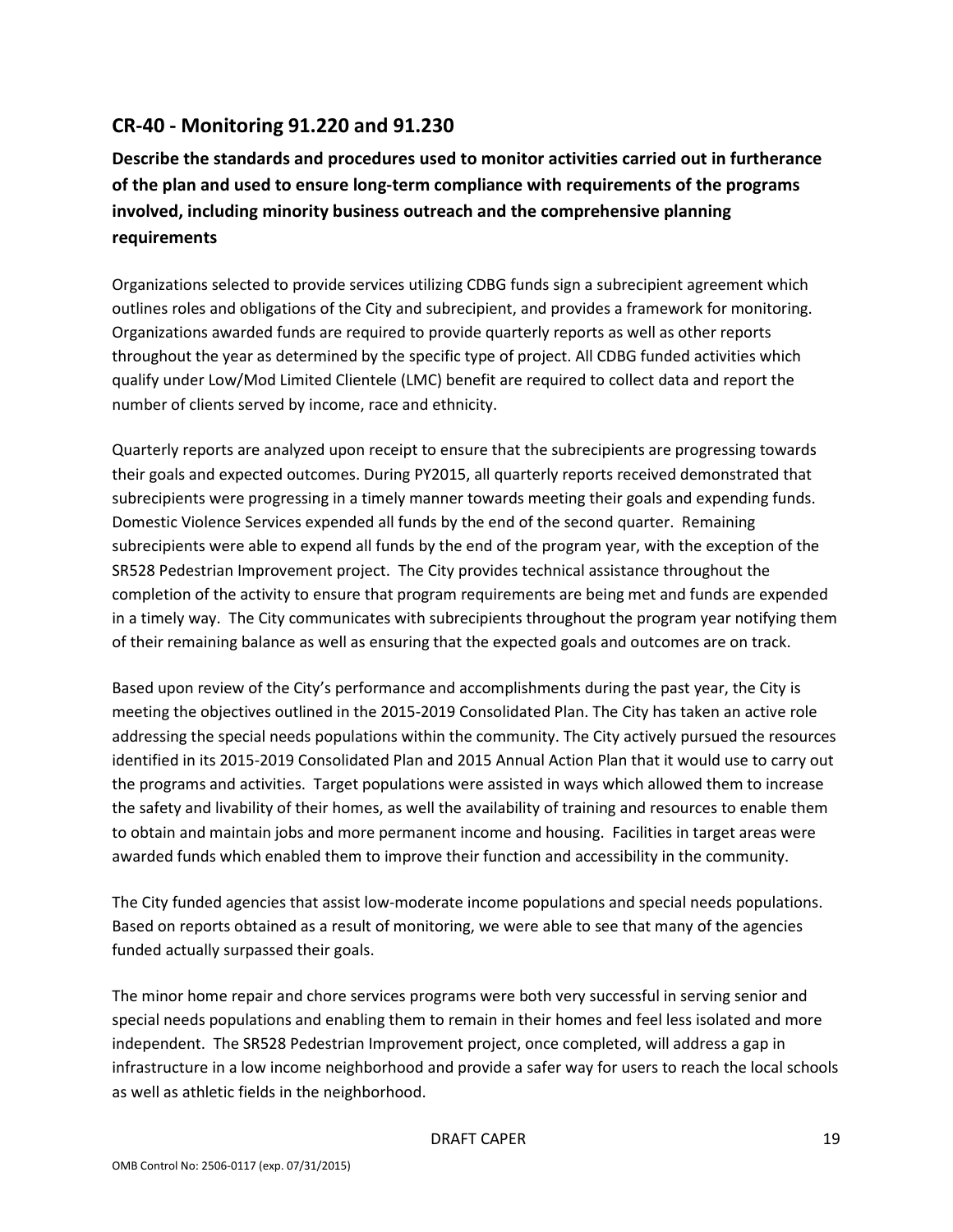During PY 2015, the City of Marysville continued to evaluate its processes to assure adherence to Federal regulations as it administers Federal funds. The City feels it is adhering to and making progress in implementing the 2015-2019 Consolidated Plan through its funding priorities and competitive process. In PY 2015, all activities carried out with CDBG funds benefited low- and very low-income people in Marysville.

Currently, the City is considered timely in funding distribution per HUD guidelines. Most projects funded with CDBG funds continue on schedule and with adequate progress, and on budget. City Staff keeps a close eye on capital projects that are not specifically required by regulation to be completed within a certain timeframe. When there are delays, staff ensures there is adequate progress and assurance the project will reach successful completion. Major goals of both the Consolidated Plan and individual projects identified in the City's Annual Action Plan are being met in a timely manner.

The City reviews all projects included in its Annual Action Plan. Any substantial change to a project scope or amount of funds would be processed as an amendment to the Action Plan and follow the public notification requirements of the Citizen Participation Plan.

A substantial Amendment was necessary during PY2015. It became apparent that the City would not be able to implement the revolving loan program it had funded due to lack in staffing resources needed to administer this type of program. Therefore, these funds needed to be reallocated to an eligible CDBG Capital Project. Staff proposed reallocating \$75,388 in PY2015 funds to the SR 528 Pedestrian Improvement Project, rather than allocating PY2016 funds, and allocating \$24,540 in PY2015 funds for a future Homeless Housing Allocation project. The CAC determined that the activities proposed to receive reallocated funds were eligible activities, met a national objective, and complied with the Consolidated Plan. On January 19, the CAC made a funding recommendation to City Council to reallocate PY2015 funds originally awarded to the "Revolving Loan Program" as noted above and directed staff to amend the PY2015 Annual Action Plan.

By reallocating funds to the SR528 Pedestrian Improvement project, the timeline for completion of that project was able to be moved up. Rather than having to wait for additional funding to become available for the 2016 Program Year before beginning construction, the project was able to begin the process earlier. The reallocation also freed up funding for projects in the 2016 program year.

### **Citizen Participation Plan 91.105(d); 91.115(d)**

## **Describe the efforts to provide citizens with reasonable notice and an opportunity to comment on performance reports.**

The Draft CAPER was released for public comment on August 27, 2016. The Draft and solicitation for comments was published in the Marysville Globe, and the City's website. Copies were made available on the City's Webpage as well as at City Buildings. A City "News Flash", which is posted on City Social Media Accounts as well as the Public Access Cable Television station, was released announcing the public comment period. The Draft report is sent to a comprehensive list the City maintains of agencies

#### DRAFT CAPER 20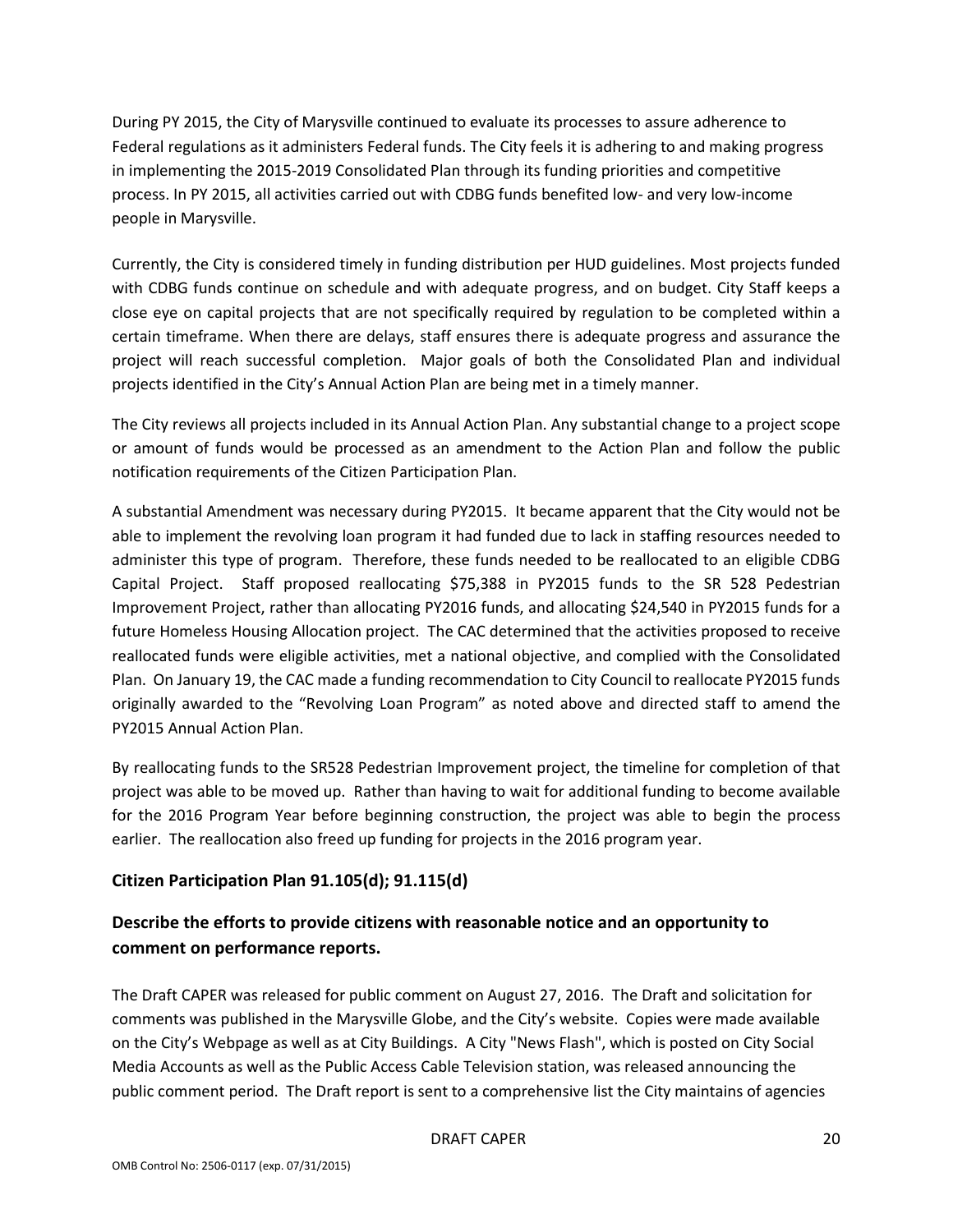as well as members of the public that have expressed interest in the CDBG program. A public hearing was held on September 12, 2016 to solicit additional comments. No comments were received during the public comment period or at the public hearing.

The City continues to use its citizen participation process to solicit public comments on local priorities and objectives for CDBG funds and to receive feedback on progress made towards meeting the local strategies and objectives. The 9-member Citizen Advisory Committee (CAC) for Housing and Community Development enables the City to enhance the level of guidance from the community, coordination between public and nonprofit agencies, and support further development of the institutional structure. The CAC is an integral part of the review and decision making process as related to awarding CDBG funds as well as communicating the program throughout the city.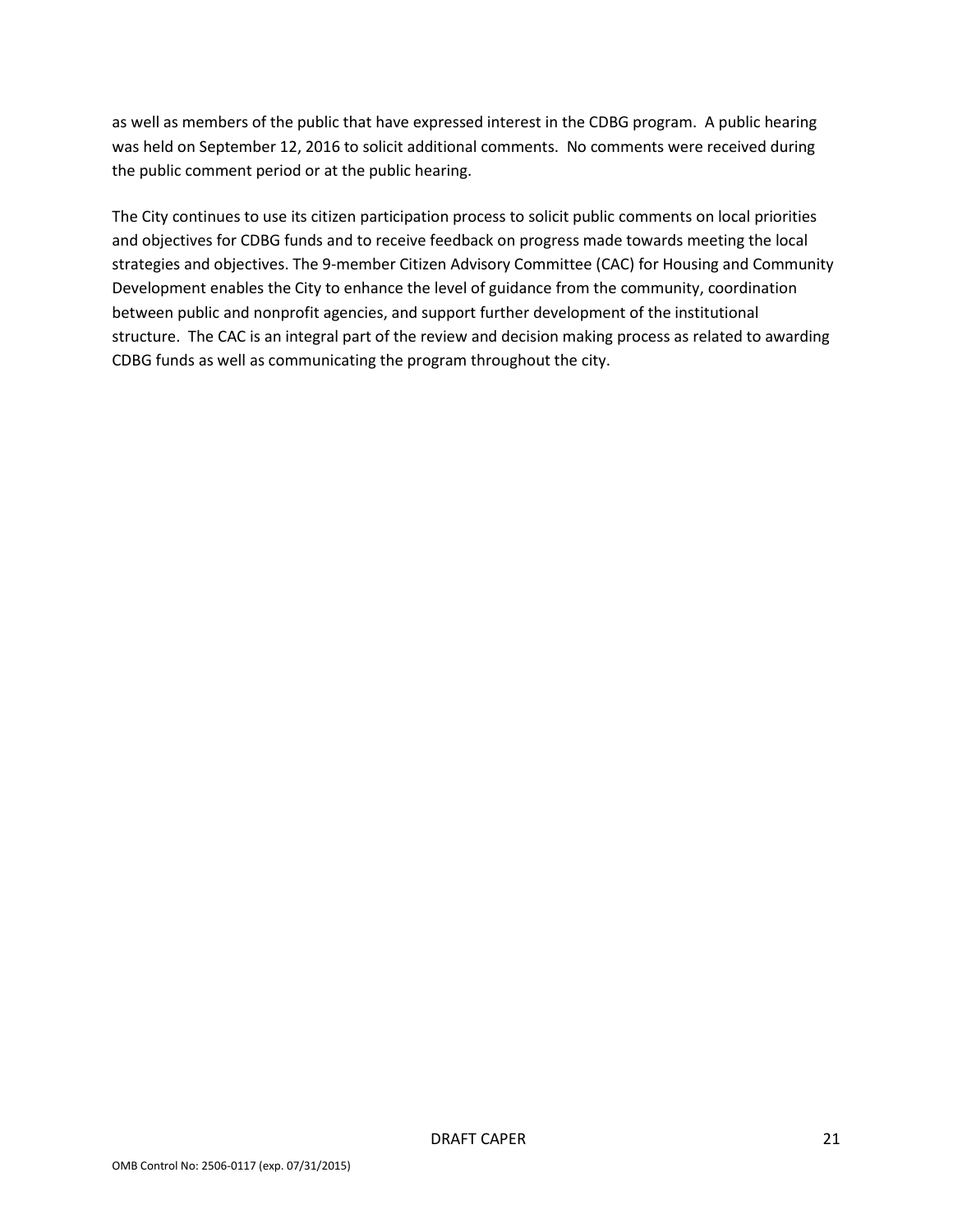## **CR-45 - CDBG 91.520(c)**

## **Specify the nature of, and reasons for, any changes in the jurisdiction's program objectives and indications of how the jurisdiction would change its programs as a result of its experiences.**

The City did not make any changes to the program objectives. The City feels that the strategies and objectives currently identified in the 2015-2019 Consolidated Plan are relevant and making an impact on the identified needs.

The large majority of subrecipients are able to expend funds in a timely manner and meet the expected goals and outcomes.

No funds have been expended for the SR528 Pedestrian Improvement Project to date. This project was awarded funds for both Program Years 2014 and 2015. This project also applied for PY2016 funds in order to complete the project. The applicant was required to obtain Washington State Department of Transportation (WSDOT) approval and permits, as the project crosses a state route. This process took much longer than the applicant anticipated, contributing to the delay of the project. Capital Project funds originally awarded to a revolving loan program were reallocated to the SR528 project in April of 2016 in order to allow it to proceed more quickly. The applicant recently went out to bid and construction is anticipated to begin by the end of September 2016. Once completed, it is expected that the project will ultimately achieve its anticipated goals and outcomes.

Based on these experiences, future applicants will continue to be vetted, in part, based on prior years performance. During the application process, agencies will be required to provide assurances of how the project timeline and expected milestones will be adhered to. Additionally, CAC and City Council will be made aware of past performance prior to agencies, which have had trouble expending funds and completing projects in a timely manner, are awarded funds in the future.

**Does this Jurisdiction have any open Brownfields Economic Development Initiative (BEDI) grants?**

No

**[BEDI grantees] Describe accomplishments and program outcomes during the last year.**

N/A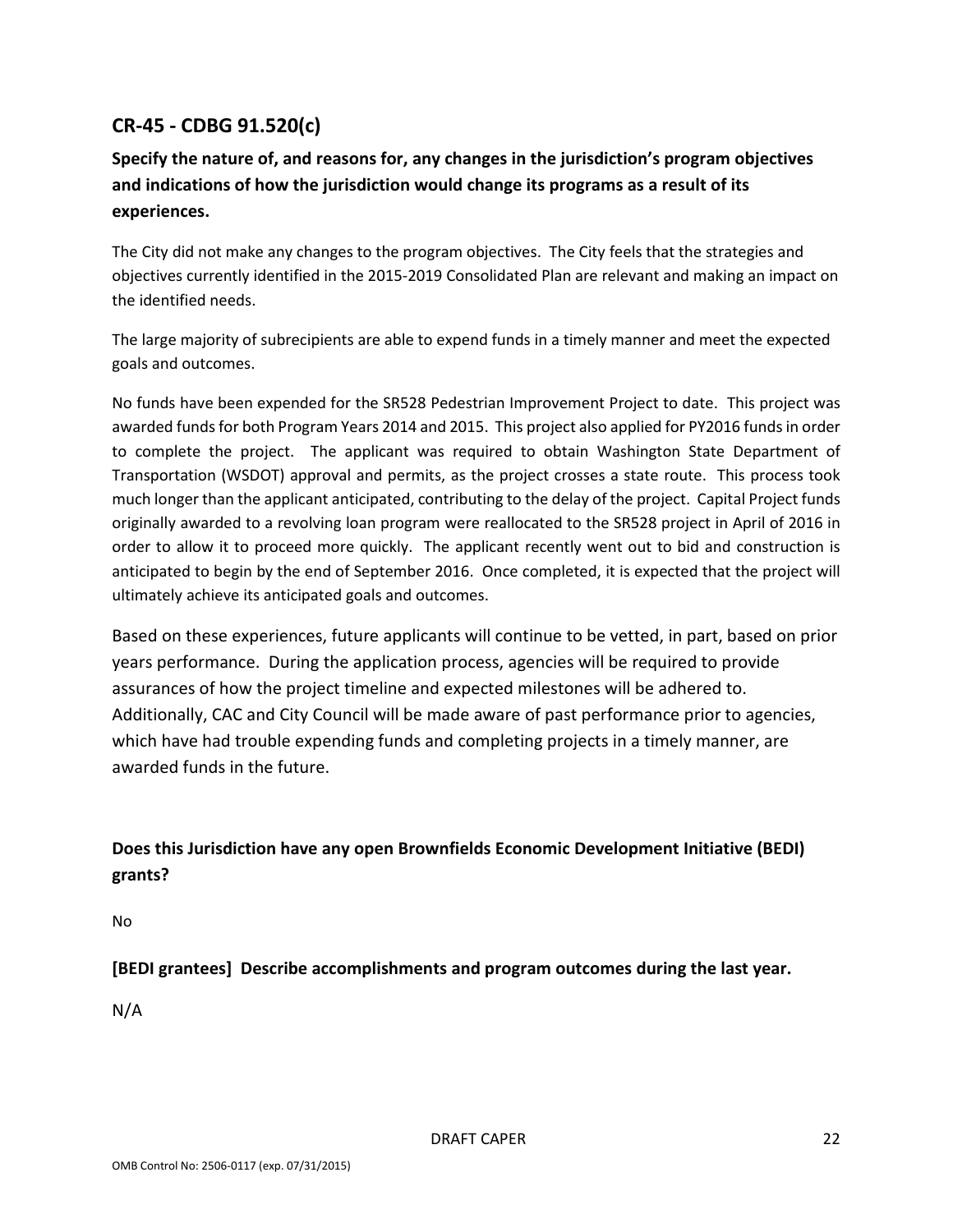# Appendix A

#### **HUD Reports:**

- PR03 CDBG Activity Summary
- PR05 Drawdown Report by Project & Activity
- PR06 Summary of Consolidated Plan Projects for PY2015
- PR08 Grantee Summary Activity Report
- PR23 Summary of Accomplishments
- PR26 CDBG Financial Summary Report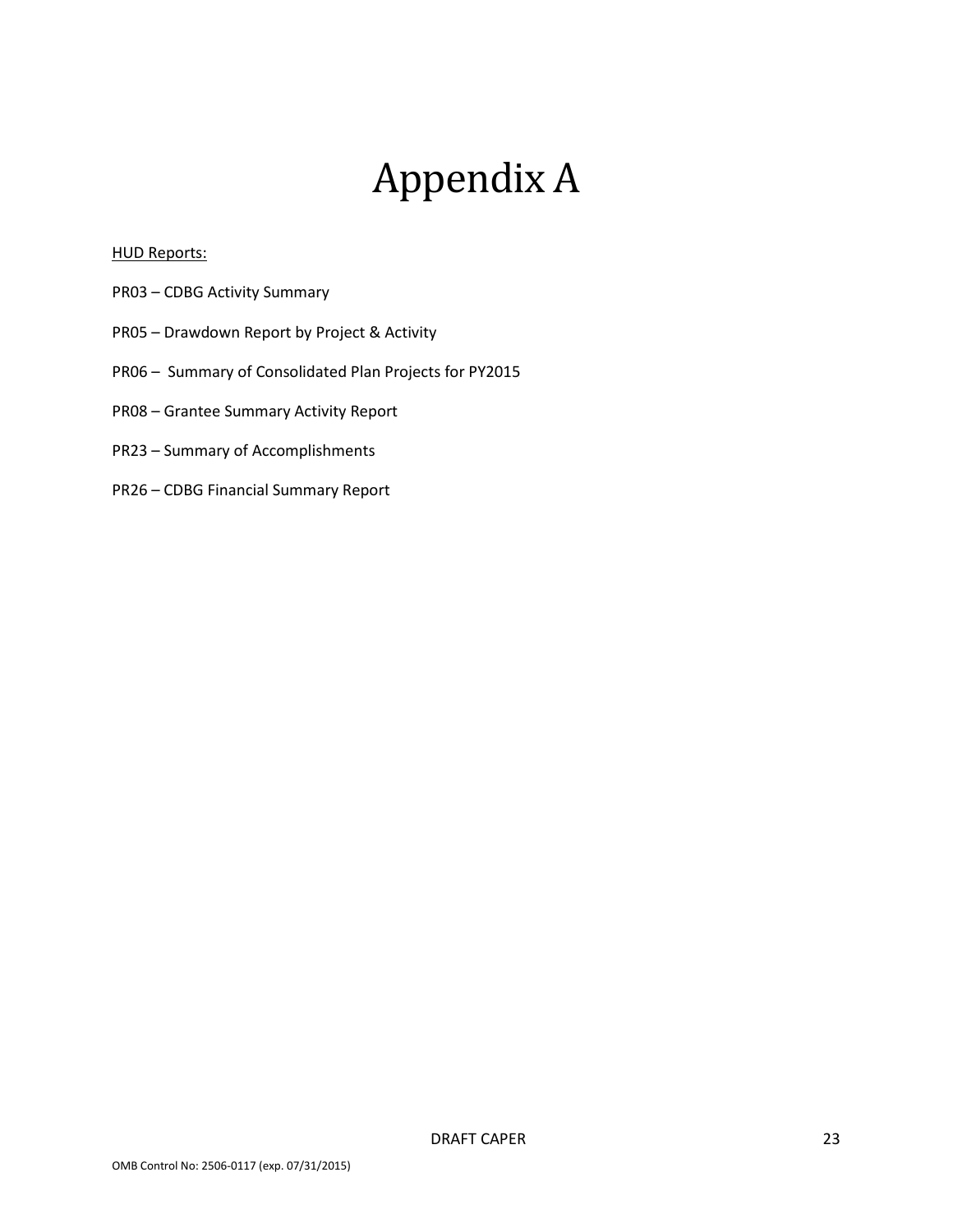| PARTMENTOR<br>$rac{a}{b}$<br><b>MAG</b><br>URBAN | U.S. Department of Housing and Urban Development<br>Office of Community Planning and Development<br>Integrated Disbursement and Information System<br>CDBG Activity Summary Report (GPR) for Program Year 2015<br><b>MARYSVILLE</b> |                                        |                                                                                                           |                     |     |
|--------------------------------------------------|-------------------------------------------------------------------------------------------------------------------------------------------------------------------------------------------------------------------------------------|----------------------------------------|-----------------------------------------------------------------------------------------------------------|---------------------|-----|
| <b>PGM Year:</b><br>Project:                     | 2013<br>0007 - PY2013 - Public Facilities                                                                                                                                                                                           |                                        |                                                                                                           |                     |     |
| <b>IDIS Activity:</b>                            | 19 - Comeford Park Improvements                                                                                                                                                                                                     |                                        |                                                                                                           |                     |     |
| Status:<br>Location:                             | Completed 8/7/2015 12:00:00 AM<br>6915 Armar Rd Marysville, WA 98270-4414                                                                                                                                                           | Objective:<br>Outcome:<br>Matrix Code: | Create suitable living environments<br>Availability/accessibility<br>Parks, Recreational Facilities (03F) | National Objective: | LMA |

#### **Description:**

The Comeford Park Improvement project will provide significant improvements throughout the entire park including a spray park and creating much needed updates as well safety features that will support significant programmed changes to the City's only downtown public recreation facility.

#### **Financing**

|              | Fund Type | Grant Year | Grant       | <b>Funded Amount</b> | Drawn In Program Year | Drawn Thru Program Year |
|--------------|-----------|------------|-------------|----------------------|-----------------------|-------------------------|
| <b>CDBG</b>  | EN        | Pre-2015   |             | \$46,393.49          | \$0.00                | \$0.00                  |
|              |           | 2014       | B14MC530023 |                      | \$44,240.18           | \$46,393.49             |
| <b>Total</b> | Total     |            |             | \$46,393.49          | \$44,240.18           | \$46,393.49             |

#### **Proposed Accomplishments**

Public Facilities : 1

Total Population in Service Area: 823

Census Tract Percent Low / Mod: 68.90

#### **Annual Accomplishments**

| Years | <b>Narrative</b><br>ent                                                                                                                     | 'enefittin. |
|-------|---------------------------------------------------------------------------------------------------------------------------------------------|-------------|
| 2013  | -income<br>Park<br>itilized by<br>recreation.<br>residents<br>is beina.<br>⊺low-.<br>tacılıtv<br>1000<br>completed<br>heavily<br>anc<br>wa: |             |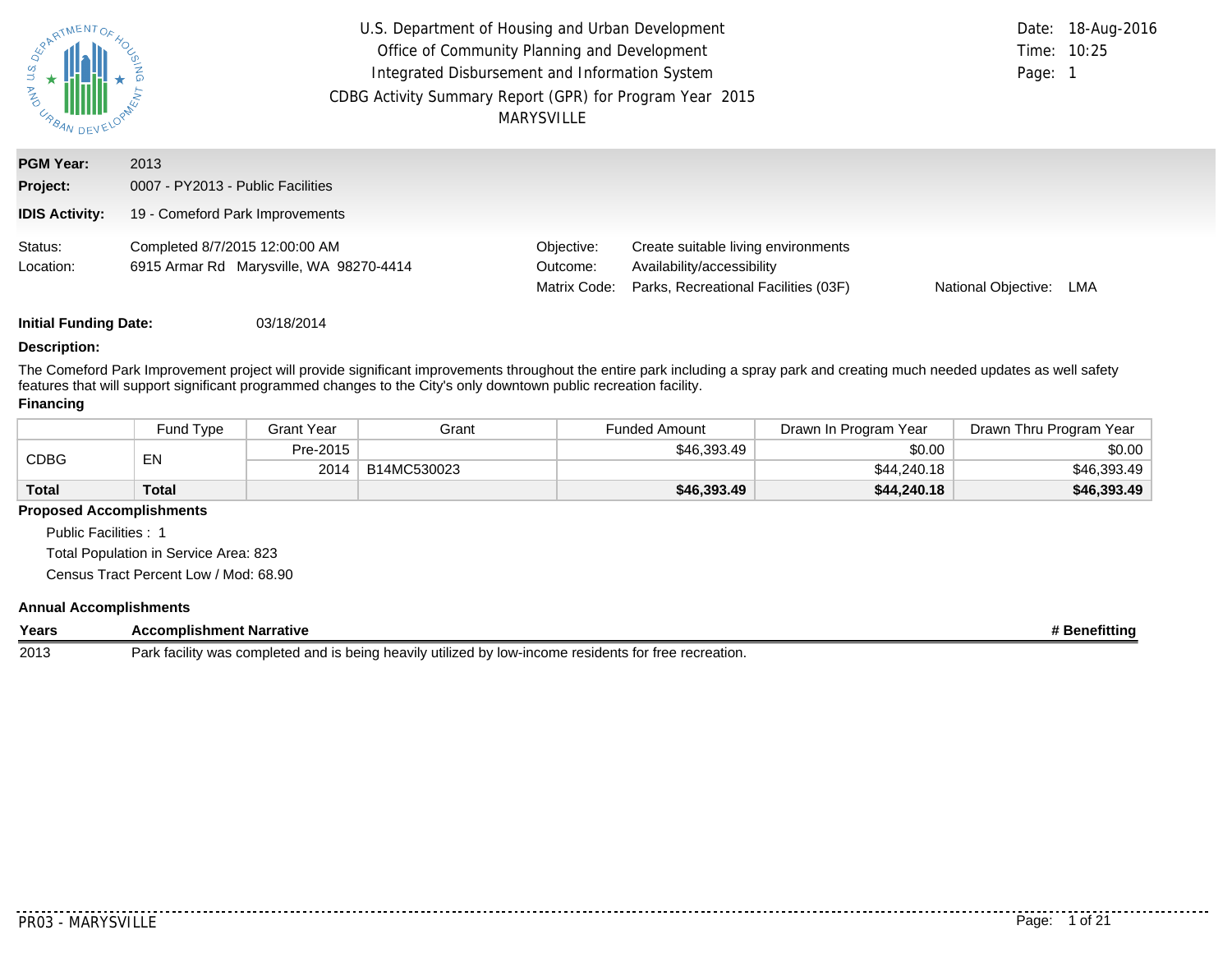| <b>ANY U.S.</b><br>URBAN DEV | U.S. Department of Housing and Urban Development<br>Office of Community Planning and Development<br>Integrated Disbursement and Information System<br>CDBG Activity Summary Report (GPR) for Program Year 2015<br>MARYSVILLE | Page: 2                                | Date: 18-Aug-2016<br>Time: 10:25                                                                          |                     |     |
|------------------------------|------------------------------------------------------------------------------------------------------------------------------------------------------------------------------------------------------------------------------|----------------------------------------|-----------------------------------------------------------------------------------------------------------|---------------------|-----|
| <b>PGM Year:</b><br>Project: | 2013<br>0007 - PY2013 - Public Facilities                                                                                                                                                                                    |                                        |                                                                                                           |                     |     |
| <b>IDIS Activity:</b>        | 26 - Jennings Park Improvements                                                                                                                                                                                              |                                        |                                                                                                           |                     |     |
| Status:<br>Location:         | Completed 1/11/2016 11:18:12 AM<br>6915 Armar Rd Marysville, WA 98270-4414                                                                                                                                                   | Objective:<br>Outcome:<br>Matrix Code: | Create suitable living environments<br>Availability/accessibility<br>Parks, Recreational Facilities (03F) | National Objective: | LMA |

#### **Description:**

The Jennings Park Improvement project will provide significant improvements to the restroom facilities creating much needed updates and safety features that will support the local community.

#### **Financing**

|              | Fund Type    | Grant Year | Grant       | <b>Funded Amount</b> | Drawn In Program Year | Drawn Thru Program Year |
|--------------|--------------|------------|-------------|----------------------|-----------------------|-------------------------|
| CDBG         |              | Pre-2015   |             | \$28,000.00          | \$0.00                | \$0.00                  |
|              | EN           | 2013       | B13MC530023 |                      | \$0.00                | \$10.566.72             |
|              |              | 2014       | B14MC530023 |                      | \$0.00                | \$17.433.28             |
| <b>Total</b> | <b>Total</b> |            |             | \$28,000.00          | \$0.00                | \$28,000.00             |

#### **Proposed Accomplishments**

Public Facilities : 1

Total Population in Service Area: 2,414

Census Tract Percent Low / Mod: 61.90

#### **Annual Accomplishments**

| Years | Accomplishment Narrative | าefittina |
|-------|--------------------------|-----------|
| 2013  | completea.<br>Proiect    |           |

. . . . . . .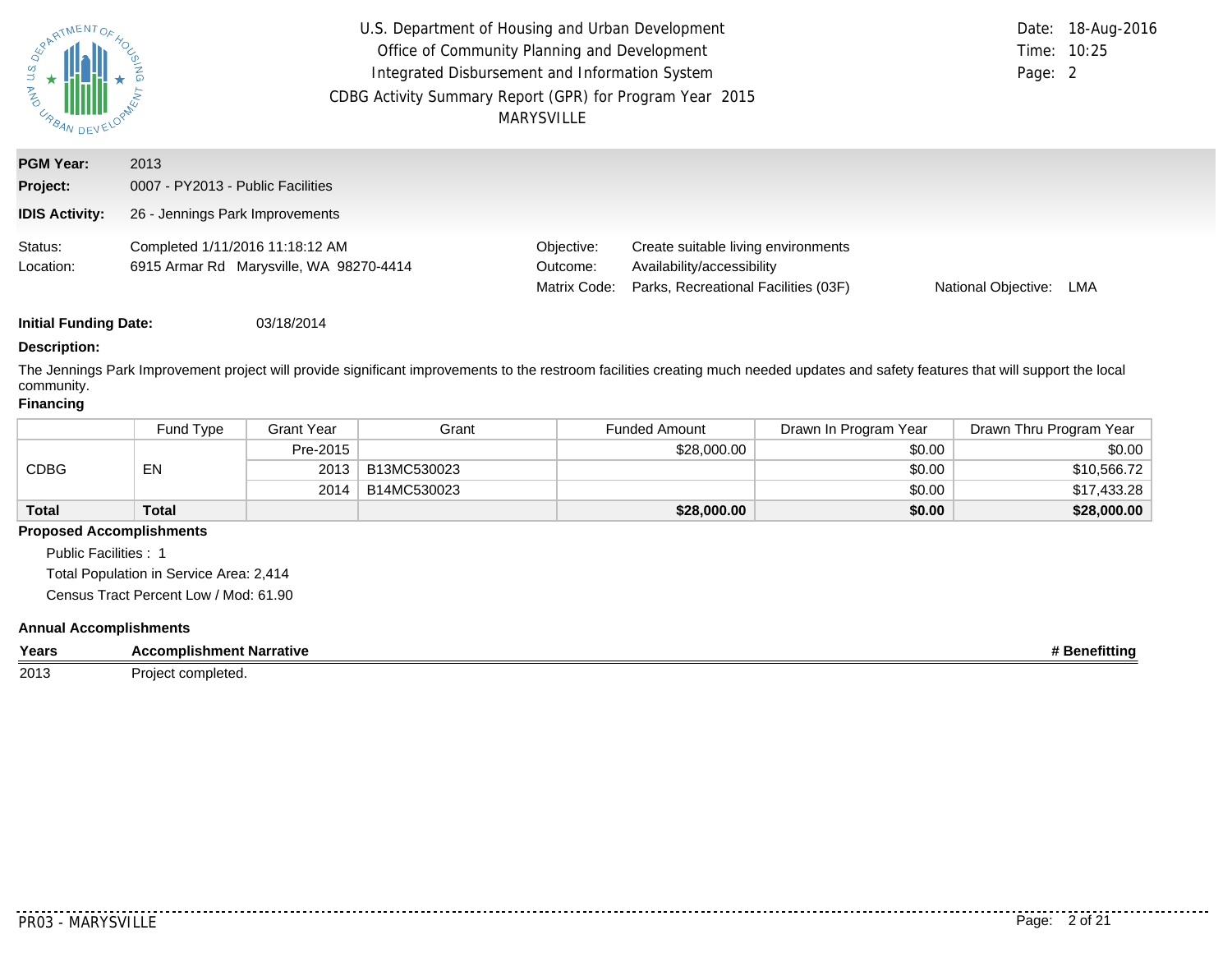| <b>ONY U.S.</b><br>URBAN DEV                          | U.S. Department of Housing and Urban Development<br>Office of Community Planning and Development<br>Integrated Disbursement and Information System<br>CDBG Activity Summary Report (GPR) for Program Year 2015<br>MARYSVILLE | Time: 10:25<br>Page: 3                 | Date: 18-Aug-2016                                                                  |                     |     |
|-------------------------------------------------------|------------------------------------------------------------------------------------------------------------------------------------------------------------------------------------------------------------------------------|----------------------------------------|------------------------------------------------------------------------------------|---------------------|-----|
| <b>PGM Year:</b><br>Project:<br><b>IDIS Activity:</b> | 2014<br>0001 - PY2014 - Infrastructure SR528 Pedestrian Improvement<br>28 - SR582 Pedestrian Safety Improvement                                                                                                              |                                        |                                                                                    |                     |     |
| Status:<br>Location:                                  | Open<br>80 Columbia Ave Marysville, WA 98270-5130                                                                                                                                                                            | Objective:<br>Outcome:<br>Matrix Code: | Create suitable living environments<br>Sustainability<br>Street Improvements (03K) | National Objective: | LMA |

#### **Description:**

Construct a new pedestrian signal crossing, including median and crosswalk imporvements, on SR528 between Alder Ave and Quinn Ave improving accessibility and access to local schools and parks.

#### **Financing**

|              | 'Type<br>ūnd | Grant Year | Grant | Funded Amount | Drawn In Program Year | Drawn Thru Program Year |
|--------------|--------------|------------|-------|---------------|-----------------------|-------------------------|
| <b>CDBG</b>  | - N<br>ᇊ     | Pre-2015   |       | \$80,000.00   | \$0.00                | \$0.00                  |
| <b>Total</b> | <b>Total</b> |            |       | \$80,000.00   | \$0.00                | \$0.00                  |

#### **Proposed Accomplishments**

People (General) : 10,000 Total Population in Service Area: 2,161 Census Tract Percent Low / Mod: 61.55

#### **Annual Accomplishments**

No data returned for this view. This might be because the applied filter excludes all data.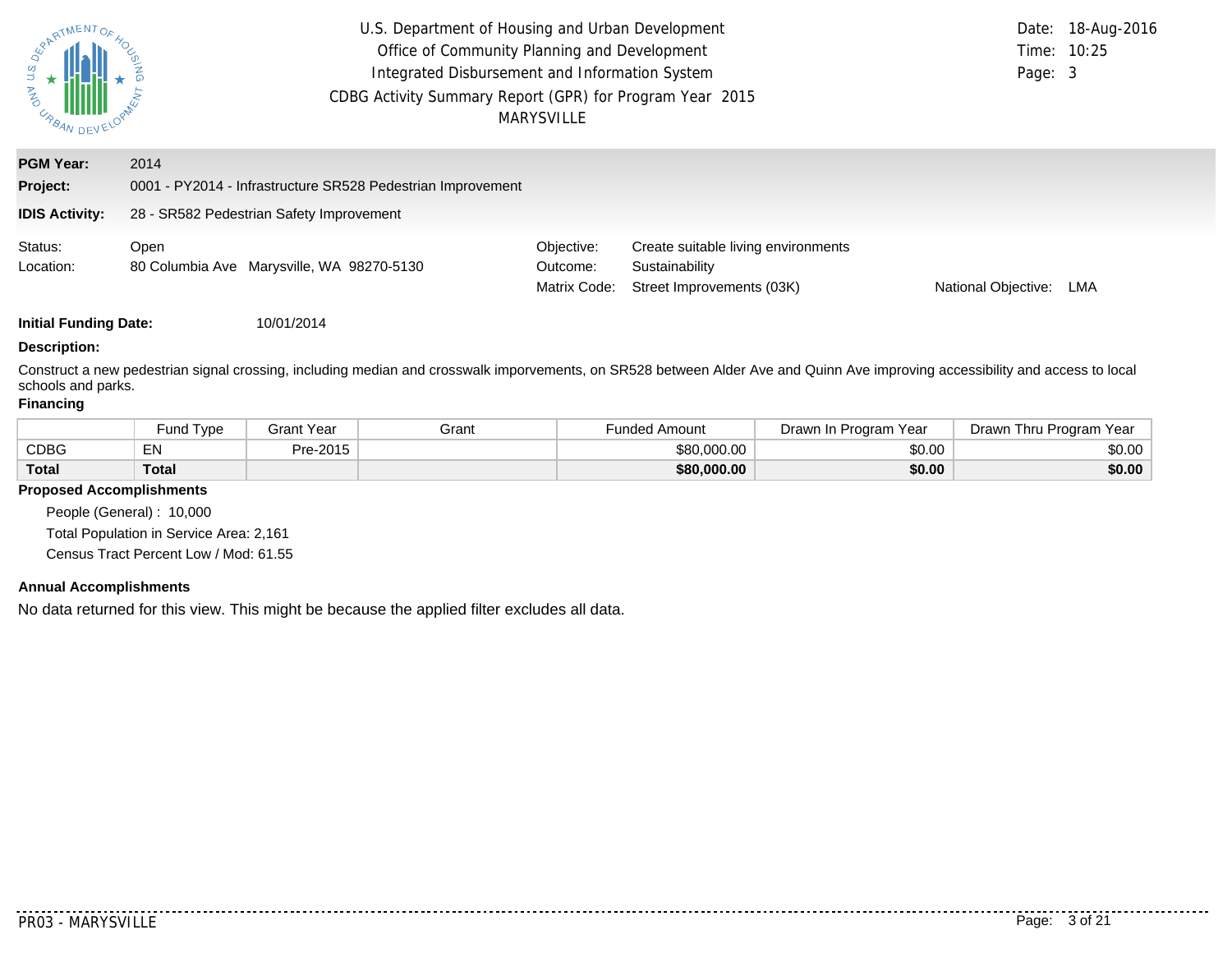| $\begin{array}{c}\n\downarrow \\ \downarrow \\ \downarrow \\ \downarrow \\ \hline\n\end{array}$ | U.S. Department of Housing and Urban Development<br>Office of Community Planning and Development<br>Integrated Disbursement and Information System<br>CDBG Activity Summary Report (GPR) for Program Year 2015<br><b>MARYSVILLE</b> | Page: 4                                | Date: 18-Aug-2016<br>Time: 10:25                                                        |                     |     |
|-------------------------------------------------------------------------------------------------|-------------------------------------------------------------------------------------------------------------------------------------------------------------------------------------------------------------------------------------|----------------------------------------|-----------------------------------------------------------------------------------------|---------------------|-----|
| <b>PGM Year:</b><br>Project:                                                                    | 2014<br>0003 - PY2014 - Public Facilities                                                                                                                                                                                           |                                        |                                                                                         |                     |     |
| <b>IDIS Activity:</b>                                                                           | 29 - Comeford Park Site Furnishings                                                                                                                                                                                                 |                                        |                                                                                         |                     |     |
| Status:<br>Location:                                                                            | Completed 8/6/2015 12:00:00 AM<br>514 Delta Ave Marysville, WA 98270-4540                                                                                                                                                           | Objective:<br>Outcome:<br>Matrix Code: | Create economic opportunities<br>Sustainability<br>Parks, Recreational Facilities (03F) | National Objective: | LMA |

#### **Description:**

Provide site furnishings around spray park allowing project to be completed and open to local residents.

#### **Financing**

|              | Fund Tvpe    | <b>Grant Year</b> | Grant       | <b>Funded Amount</b> | Drawn In Program Year | Drawn Thru Program Year |
|--------------|--------------|-------------------|-------------|----------------------|-----------------------|-------------------------|
| <b>CDBG</b>  | EN           | Pre-2015          |             | \$30,003.95          | \$0.00                | \$0.00                  |
|              |              | 2014              | B14MC530023 |                      | \$0.00                | \$30,003.95             |
| <b>Total</b> | <b>Total</b> |                   |             | \$30,003.95          | \$0.00                | \$30,003.95             |

#### **Proposed Accomplishments**

Public Facilities : 1 Total Population in Service Area: 1,338

Census Tract Percent Low / Mod: 57.00

#### **Annual Accomplishments**

| Years | Accomplishment Narrative                                                                                                                                  | <b>* Benefitting</b> |
|-------|-----------------------------------------------------------------------------------------------------------------------------------------------------------|----------------------|
| 2014  | Project completed, highly used facility in low-mod income neighborhood. Approximately 40,000 to 50,000 people utilized the park in the<br>summer of 2014. |                      |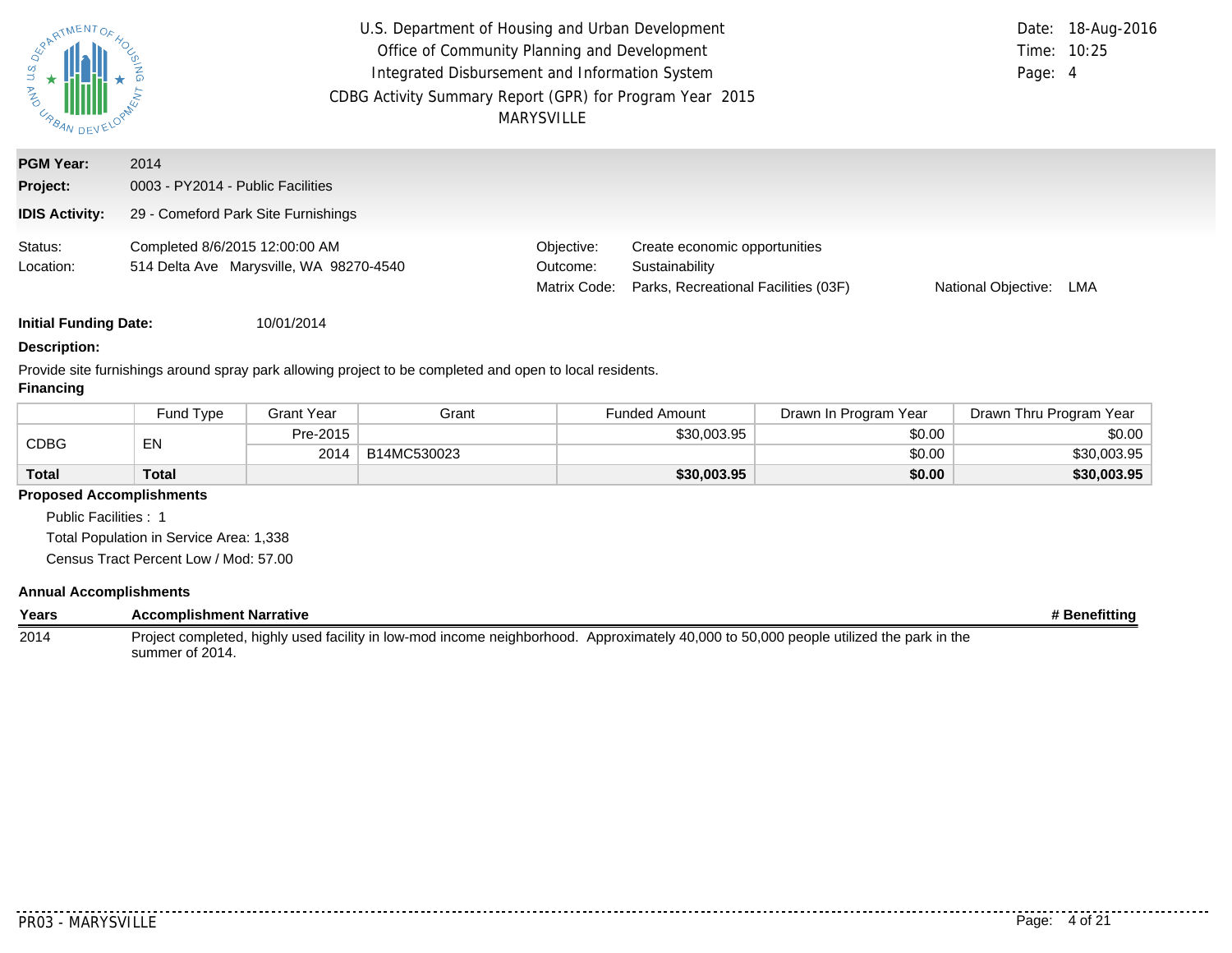| <b>ONY U.S.</b><br>URBAN DEV | U.S. Department of Housing and Urban Development<br>Date: 18-Aug-2016<br>Office of Community Planning and Development<br>Integrated Disbursement and Information System<br>Page: 5<br>CDBG Activity Summary Report (GPR) for Program Year 2015<br>MARYSVILLE |                                        |                                                                                                        |                     |     |  |
|------------------------------|--------------------------------------------------------------------------------------------------------------------------------------------------------------------------------------------------------------------------------------------------------------|----------------------------------------|--------------------------------------------------------------------------------------------------------|---------------------|-----|--|
| <b>PGM Year:</b><br>Project: | 2014<br>0004 - PY2014 - Public Services                                                                                                                                                                                                                      |                                        |                                                                                                        |                     |     |  |
| <b>IDIS Activity:</b>        | 30 - Domestic Violence Services - Legal Advocacy                                                                                                                                                                                                             |                                        |                                                                                                        |                     |     |  |
| Status:<br>Location:         | Completed 8/7/2015 11:26:11 AM<br>PO Box 7 Everett, WA 98206-0007                                                                                                                                                                                            | Objective:<br>Outcome:<br>Matrix Code: | Create suitable living environments<br>Availability/accessibility<br>Battered and Abused Spouses (05G) | National Objective: | LMC |  |

#### **Description:**

Provide legal advocacy to victims of domestic violence, including safety planning, education on navigating justice system, court preparation and support, protectionnocontactrestraininganti-harassment orders, immigration issues, and referrals as needed.

#### **Financing**

|              | Fund Type | Grant Year | Grant       | <b>Funded Amount</b> | Drawn In Program Year | Drawn Thru Program Year |
|--------------|-----------|------------|-------------|----------------------|-----------------------|-------------------------|
|              |           | Pre-2015   |             | \$15,000.00          | \$0.00                | \$0.00                  |
| CDBG         | EN        | 2013       | B13MC530023 |                      | \$0.00                | \$6,584.55              |
|              |           | 2014       | B14MC530023 |                      | \$0.00                | \$8,415.45              |
| <b>Total</b> | Total     |            |             | \$15,000.00          | \$0.00                | \$15,000.00             |

#### **Proposed Accomplishments**

People (General) : 90

#### **Actual Accomplishments**

|                                                          |       | Owner    | Renter   |          |       | <b>Total</b> |          | Person        |
|----------------------------------------------------------|-------|----------|----------|----------|-------|--------------|----------|---------------|
| Number assisted:                                         | Total | Hispanic | Total    | Hispanic | Total | Hispanic     | Total    | Hispanic      |
| White:                                                   |       | 0        |          | 0        |       | 0            | 53       |               |
| Black/African American:                                  |       | 0        |          | 0        |       | 0            |          |               |
| Asian:                                                   |       | 0        |          | $\Omega$ |       | 0            |          |               |
| American Indian/Alaskan Native:                          |       | 0        |          | 0        |       | 0            |          |               |
| Native Hawaiian/Other Pacific Islander:                  |       | 0        | 0        | 0        |       | 0            | 0        |               |
| American Indian/Alaskan Native & White:                  |       | 0        | 0        | $\Omega$ |       | 0            |          |               |
| Asian White:                                             |       | $\Omega$ |          | $\Omega$ |       | 0            |          |               |
| Black/African American & White:                          |       | 0        | 0        | 0        |       | 0            |          |               |
| American Indian/Alaskan Native & Black/African American: |       | 0        |          | 0        |       | 0            |          |               |
| Other multi-racial:                                      |       | $\Omega$ |          | $\Omega$ |       | 0            |          |               |
| Asian/Pacific Islander:                                  |       | 0        |          | 0        |       | 0            | 0        |               |
| Hispanic:                                                |       | $\Omega$ | $\Omega$ | 0        | 0     | 0            | $\Omega$ |               |
| Total:                                                   |       |          |          | O        |       | ŋ            | 60       |               |
| PR03 - MARYSVILLE                                        |       |          |          |          |       |              |          | Page: 5 of 21 |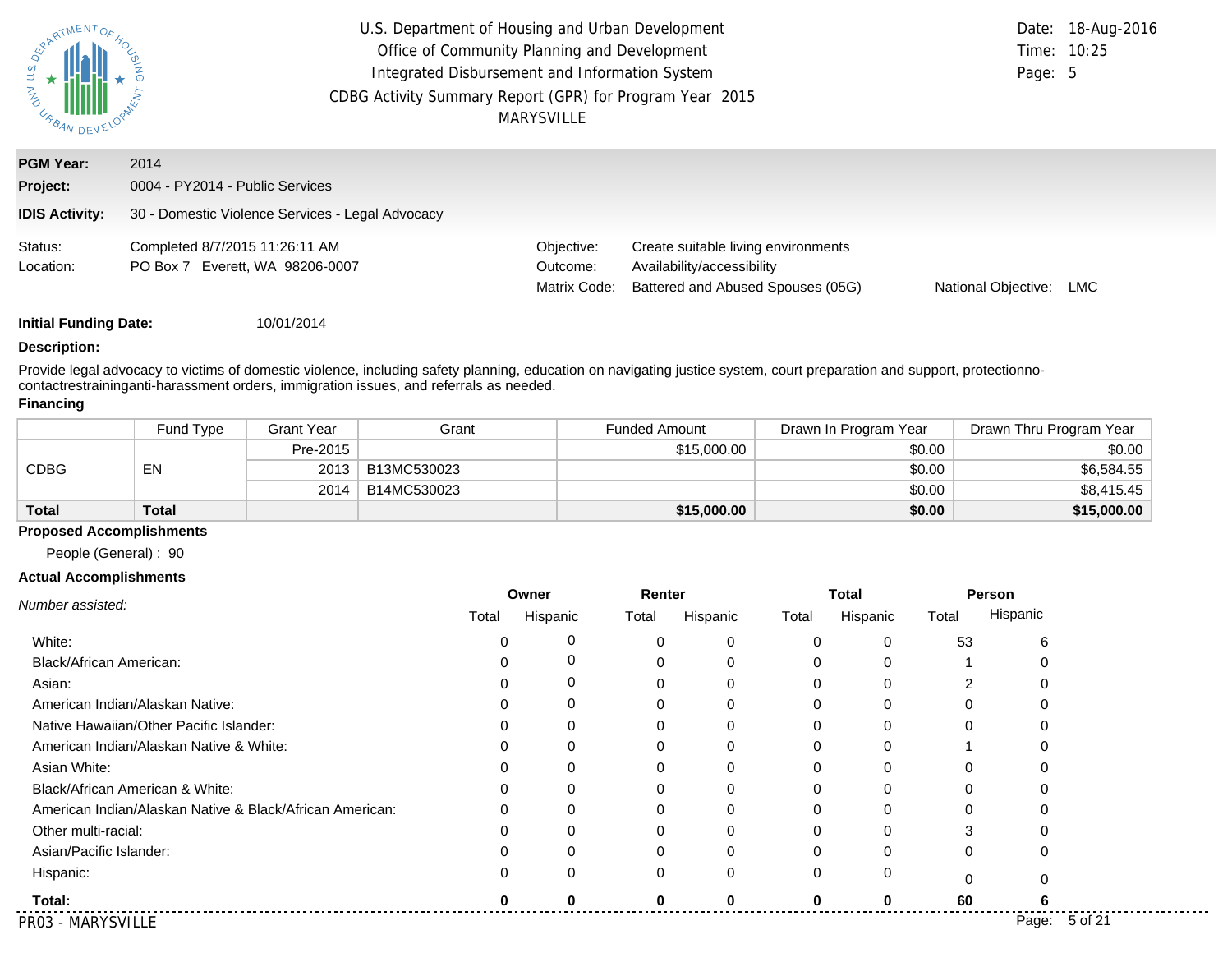| Sycamore ATMENTOS<br>෬<br>ANA<br><b>CABAN DEVELOY</b> |                                 | U.S. Department of Housing and Urban Development<br>Office of Community Planning and Development<br>Integrated Disbursement and Information System<br>CDBG Activity Summary Report (GPR) for Program Year 2015<br><b>MARYSVILLE</b> |              |        |             |             |               |
|-------------------------------------------------------|---------------------------------|-------------------------------------------------------------------------------------------------------------------------------------------------------------------------------------------------------------------------------------|--------------|--------|-------------|-------------|---------------|
| Female-headed Households:                             |                                 |                                                                                                                                                                                                                                     |              | 0      | $\mathbf 0$ | $\mathbf 0$ |               |
| Income Category:                                      | Owner                           | Renter                                                                                                                                                                                                                              | <b>Total</b> | Person |             |             |               |
| <b>Extremely Low</b>                                  | 0                               | 0                                                                                                                                                                                                                                   | 0            | 18     |             |             |               |
| Low Mod                                               | 0                               | $\mathbf 0$                                                                                                                                                                                                                         | 0            | 18     |             |             |               |
| Moderate                                              | 0                               | 0                                                                                                                                                                                                                                   | 0            | 18     |             |             |               |
| Non Low Moderate                                      | 0                               | $\mathbf 0$                                                                                                                                                                                                                         | 0            | 6      |             |             |               |
| Total                                                 | 0                               | 0                                                                                                                                                                                                                                   | 0            | 60     |             |             |               |
| Percent Low/Mod                                       |                                 |                                                                                                                                                                                                                                     |              | 90.0%  |             |             |               |
| <b>Annual Accomplishments</b>                         |                                 |                                                                                                                                                                                                                                     |              |        |             |             |               |
| Years                                                 | <b>Accomplishment Narrative</b> |                                                                                                                                                                                                                                     |              |        |             |             | # Benefitting |
| 2014                                                  |                                 |                                                                                                                                                                                                                                     |              |        |             |             |               |

. . . . . . . . . . . . .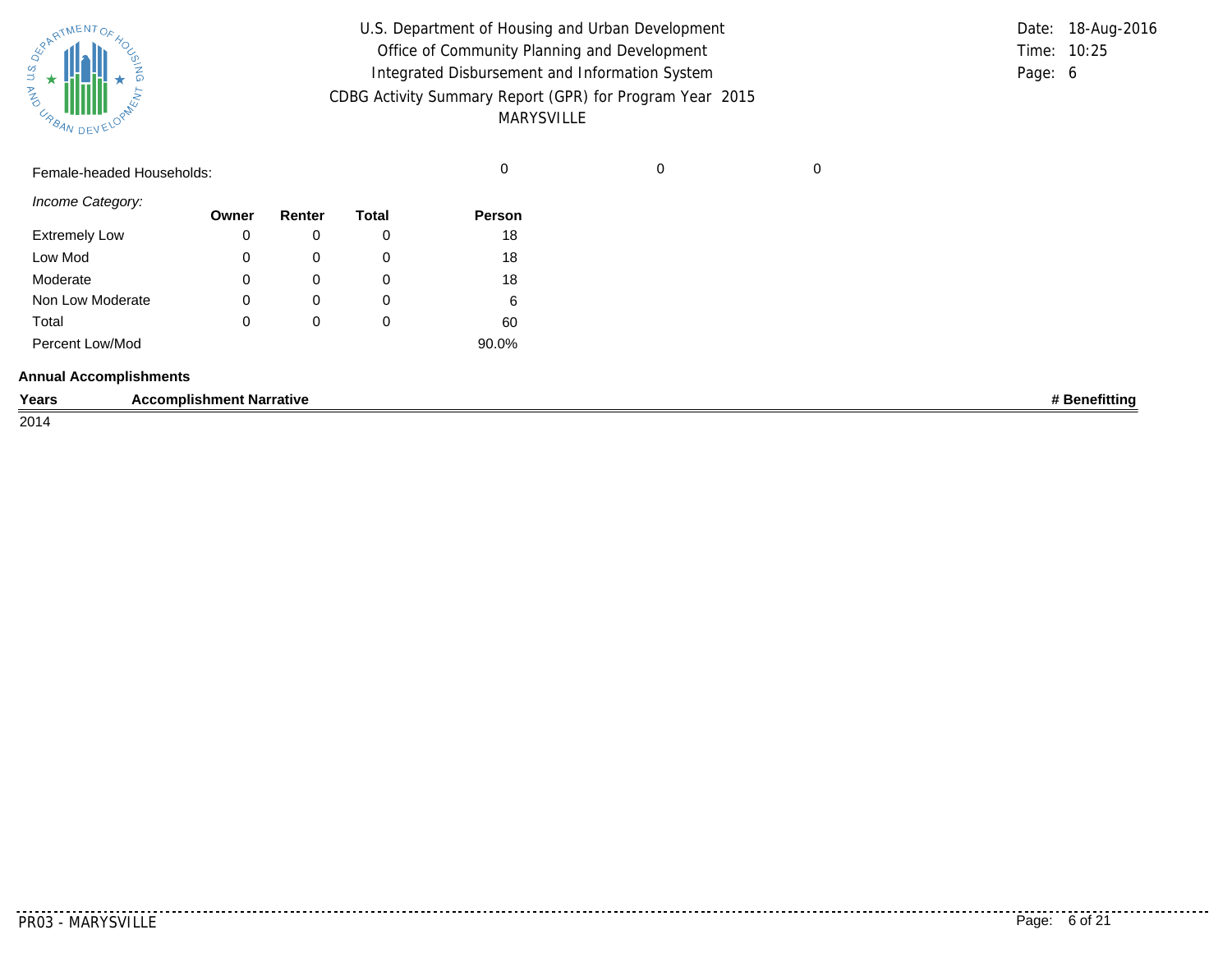| PATMENTOF<br><b>AND</b><br>URBAN DEV | U.S. Department of Housing and Urban Development<br>Office of Community Planning and Development<br>Integrated Disbursement and Information System<br>CDBG Activity Summary Report (GPR) for Program Year 2015 | <b>MARYSVILLE</b>                      |                                                                                   | Page: 7             | Date: 18-Aug-2016<br>Time: 10:25 |
|--------------------------------------|----------------------------------------------------------------------------------------------------------------------------------------------------------------------------------------------------------------|----------------------------------------|-----------------------------------------------------------------------------------|---------------------|----------------------------------|
| <b>PGM Year:</b><br>Project:         | 2014<br>0006 - PY2016 - Homeless Housing and Supportive Services                                                                                                                                               |                                        |                                                                                   |                     |                                  |
| <b>IDIS Activity:</b>                | 31 - Housing Hope - Beachwood Apartments Supportive Services                                                                                                                                                   |                                        |                                                                                   |                     |                                  |
| Status:<br>Location:                 | Completed 7/20/2015 12:00:00 AM<br>1017 Beach Ave Marysville, WA 98270-4266                                                                                                                                    | Objective:<br>Outcome:<br>Matrix Code: | Create economic opportunities<br>Sustainability<br>Public Services (General) (05) | National Objective: | LMC                              |
| <b>Initial Funding Date:</b>         | 10/01/2014                                                                                                                                                                                                     |                                        |                                                                                   |                     |                                  |

#### **Description:**

Provides affordable housing and comprehensive services to individuals and families experiencing or at risk of homelessness.

Services include case management; adult education; employment training; parent education and support; life skills training; child care; and supported access to critical community services such as mental health and substance abuse treatment.

#### **Financing**

|                   | Fund Type | Grant Year | Grant       | <b>Funded Amount</b> | Drawn In Program Year | Drawn Thru Program Year |
|-------------------|-----------|------------|-------------|----------------------|-----------------------|-------------------------|
| <b>CDBG</b><br>EN |           | Pre-2015   |             | \$17,700.00          | \$0.00                | \$0.00                  |
|                   |           | 2013       | B13MC530023 |                      | \$0.00                | \$9,510.35              |
|                   |           | 2014       | B14MC530023 |                      | \$0.00                | \$8,189.65              |
| <b>Total</b>      | Total     |            |             | \$17,700.00          | \$0.00                | \$17,700.00             |

#### **Proposed Accomplishments**

People (General) : 70

#### **Actual Accomplishments**

|                                                          | Owner |          | Renter |          |       | Total    |       | <b>Person</b>    |
|----------------------------------------------------------|-------|----------|--------|----------|-------|----------|-------|------------------|
| Number assisted:                                         | Total | Hispanic | Total  | Hispanic | Total | Hispanic | Total | Hispanic         |
| White:                                                   |       |          |        | $\Omega$ | 0     |          | 81    | 13               |
| Black/African American:                                  |       |          |        | $\Omega$ |       |          |       |                  |
| Asian:                                                   |       |          | ი      | $\Omega$ | 0     |          | 0     |                  |
| American Indian/Alaskan Native:                          |       |          |        |          |       |          |       |                  |
| Native Hawaiian/Other Pacific Islander:                  |       |          |        | 0        |       |          | 0     |                  |
| American Indian/Alaskan Native & White:                  |       |          |        | $\Omega$ | 0     | O        |       |                  |
| Asian White:                                             |       |          |        |          |       |          | O     |                  |
| Black/African American & White:                          |       |          | ი      | $\Omega$ | 0     | $\Omega$ | 3     |                  |
| American Indian/Alaskan Native & Black/African American: |       |          |        | $\Omega$ |       |          |       |                  |
| Other multi-racial:                                      |       |          | 0      | $\Omega$ | 0     | $\Omega$ | 3     |                  |
| Asian/Pacific Islander:                                  |       |          |        | $\Omega$ |       |          | 0     |                  |
| Hispanic:                                                | 0     |          | 0      | $\Omega$ | 0     | 0        | ŋ     |                  |
| PRO3 - MARYSVILLE                                        |       |          |        |          |       |          |       | 7 of 21<br>Page: |

. . . . . . . . . . . . .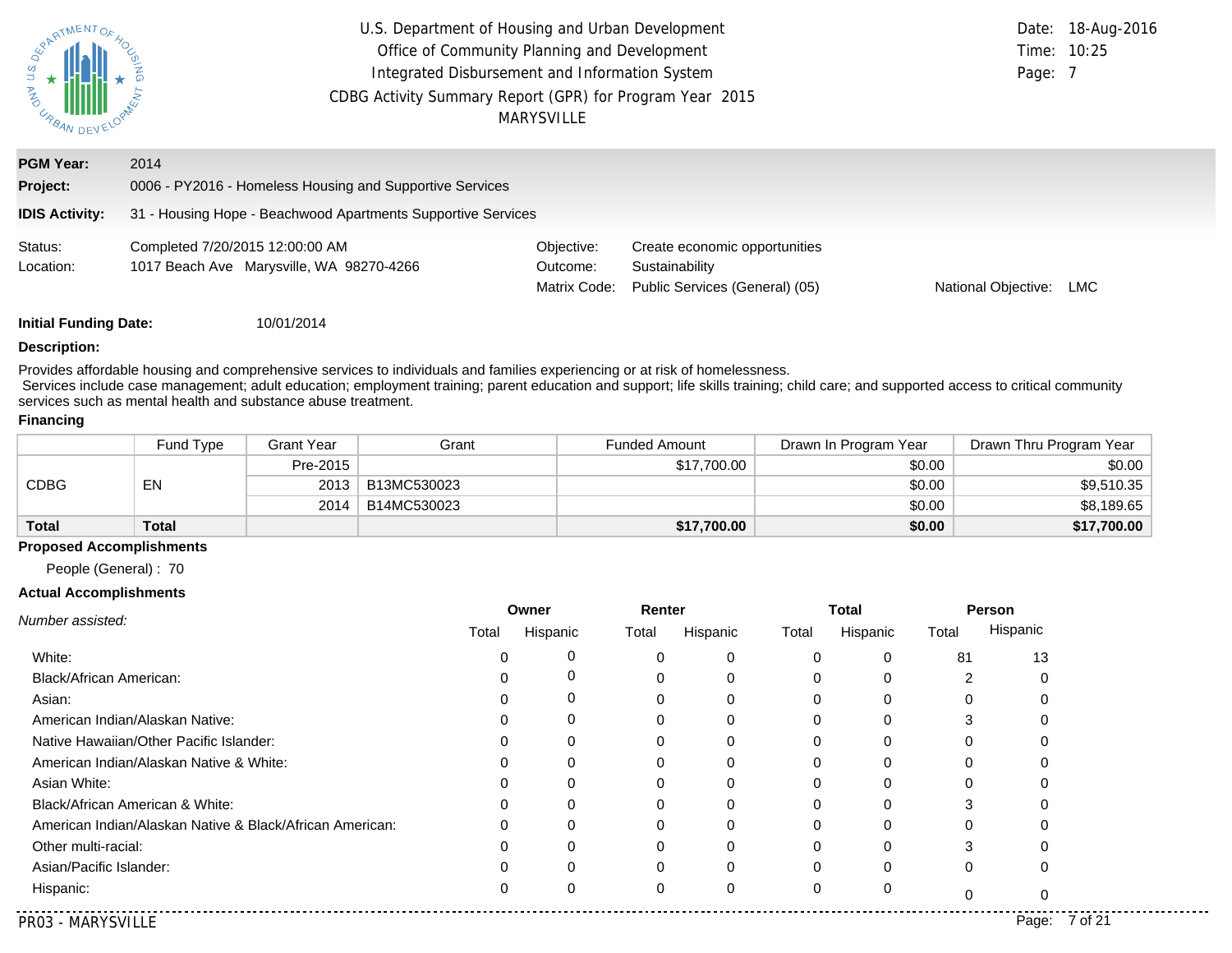| SPARTMENTOS<br>U.S.<br>★<br>ANA<br>USAN DEVY |                                 |          |              | U.S. Department of Housing and Urban Development<br>Office of Community Planning and Development<br>Integrated Disbursement and Information System<br>CDBG Activity Summary Report (GPR) for Program Year 2015<br>MARYSVILLE |   |   |             |   |   |    | Page: 8 | Date: 18-Aug-2016<br>Time: 10:25 |
|----------------------------------------------|---------------------------------|----------|--------------|------------------------------------------------------------------------------------------------------------------------------------------------------------------------------------------------------------------------------|---|---|-------------|---|---|----|---------|----------------------------------|
| Total:                                       |                                 |          |              | 0                                                                                                                                                                                                                            | 0 | 0 | $\mathbf 0$ | 0 | 0 | 92 | 13      |                                  |
| Female-headed Households:                    |                                 |          |              | 0                                                                                                                                                                                                                            |   | 0 |             | 0 |   |    |         |                                  |
| Income Category:                             | Owner                           | Renter   | <b>Total</b> | Person                                                                                                                                                                                                                       |   |   |             |   |   |    |         |                                  |
| <b>Extremely Low</b>                         |                                 | 0        | 0            | 78                                                                                                                                                                                                                           |   |   |             |   |   |    |         |                                  |
| Low Mod                                      | 0                               | 0        | 0            | 14                                                                                                                                                                                                                           |   |   |             |   |   |    |         |                                  |
| Moderate                                     |                                 | 0        | 0            | 0                                                                                                                                                                                                                            |   |   |             |   |   |    |         |                                  |
| Non Low Moderate                             |                                 | $\Omega$ | 0            | 0                                                                                                                                                                                                                            |   |   |             |   |   |    |         |                                  |
| Total                                        | $\Omega$                        | 0        | 0            | 92                                                                                                                                                                                                                           |   |   |             |   |   |    |         |                                  |
| Percent Low/Mod                              |                                 |          |              | 100.0%                                                                                                                                                                                                                       |   |   |             |   |   |    |         |                                  |
| <b>Annual Accomplishments</b>                |                                 |          |              |                                                                                                                                                                                                                              |   |   |             |   |   |    |         |                                  |
| Years                                        | <b>Accomplishment Narrative</b> |          |              |                                                                                                                                                                                                                              |   |   |             |   |   |    |         | # Benefitting                    |
| 2014                                         |                                 |          |              | 25 of 26 families, or 96% of homeless and at-risk of homelessness families maintained their current rental housing or moved to other permanent                                                                               |   |   |             |   |   |    |         |                                  |

2014 25 of 26 families, or 96% of homeless and at-risk of homelessness families maintained their current rental housing or moved to other permanent stable housing. 21 of 26, or 81% of homeless and at-risk of homelessness employable adults increased their ability to obtain and maintain employment. 18 of 19, or 95% of homeless and at-risk of homelessness adults with a long-term disability completed steps towards securing disability related income.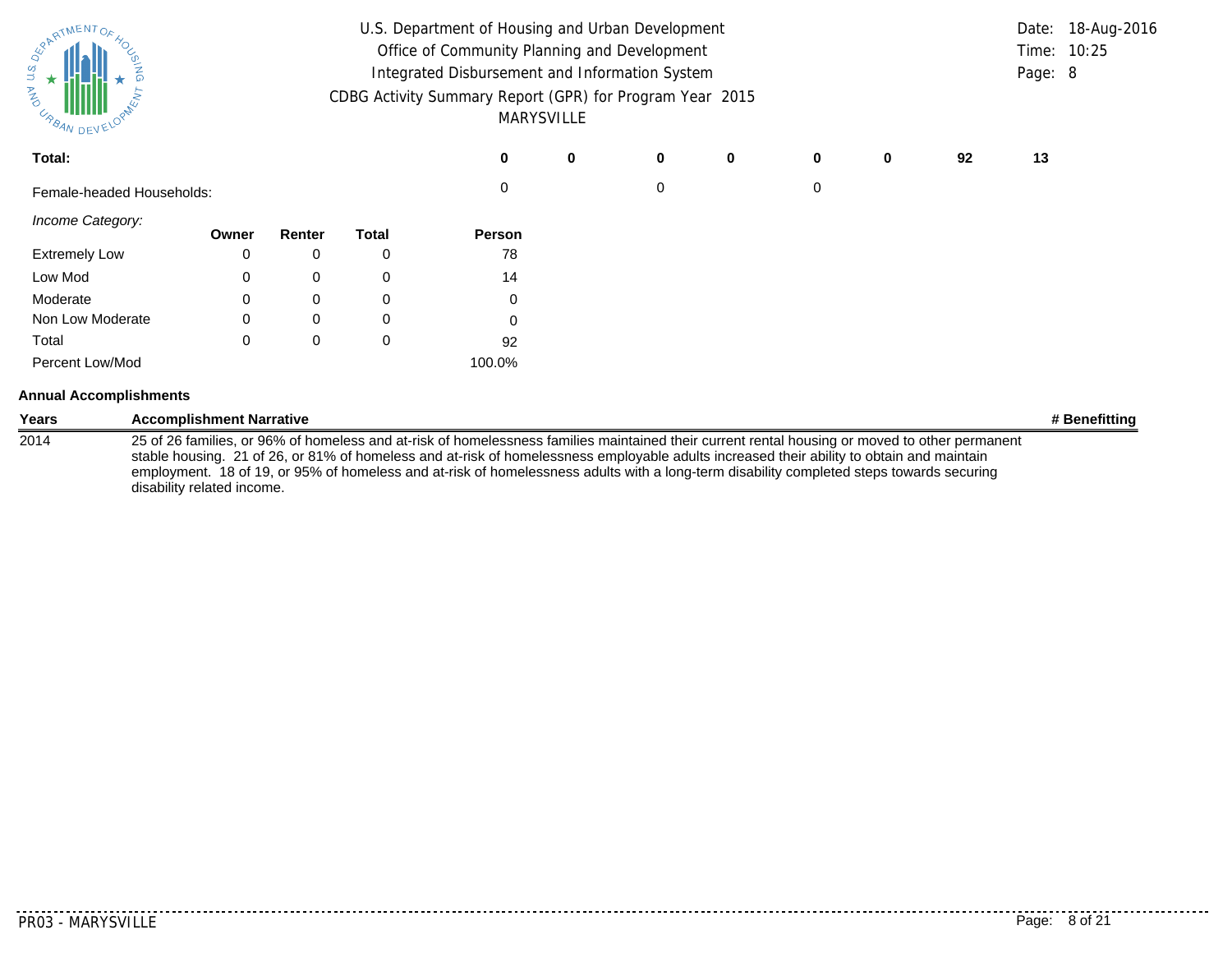| <b>ASSANDEY</b>              | U.S. Department of Housing and Urban Development<br>Office of Community Planning and Development<br>Integrated Disbursement and Information System<br>CDBG Activity Summary Report (GPR) for Program Year 2015<br>MARYSVILLE | Page: 9                                | Date: 18-Aug-2016<br>Time: 10:25                                                           |                     |     |
|------------------------------|------------------------------------------------------------------------------------------------------------------------------------------------------------------------------------------------------------------------------|----------------------------------------|--------------------------------------------------------------------------------------------|---------------------|-----|
| <b>PGM Year:</b><br>Project: | 2014<br>0007 - PY2014 - Affordable Housing                                                                                                                                                                                   |                                        |                                                                                            |                     |     |
| <b>IDIS Activity:</b>        | 32 - Senior Services of Snohomish County                                                                                                                                                                                     |                                        |                                                                                            |                     |     |
| Status:<br>Location:         | Completed 7/16/2015 12:00:00 AM<br>11424 36th Dr NE Marysville, WA 98271-8460                                                                                                                                                | Objective:<br>Outcome:<br>Matrix Code: | Provide decent affordable housing<br>Affordability<br>Rehab: Single-Unit Residential (14A) | National Objective: | LMH |

#### **Description:**

Provides minor home repairs for seniors and disabled adults, creating a safer living environment and allowing them to stay in their homes **Financing**

|              | Fund Type    | Grant Year | Grant       | <b>Funded Amount</b> | Drawn In Program Year | Drawn Thru Program Year |
|--------------|--------------|------------|-------------|----------------------|-----------------------|-------------------------|
| CDBG         |              | Pre-2015   |             | \$65,000.00          | \$0.00                | \$0.00                  |
|              | EN           | 2013       | B13MC530023 |                      | \$0.00                | \$49,560.75             |
|              |              | 2014       | B14MC530023 |                      | \$0.00                | \$15,439.25             |
| <b>Total</b> | <b>Total</b> |            |             | \$65,000.00          | \$0.00                | \$65,000.00             |

#### **Proposed Accomplishments**

Housing Units : 60

#### **Actual Accomplishments**

|    |          |          | Renter   |       | <b>Total</b> |       | Person   |  |
|----|----------|----------|----------|-------|--------------|-------|----------|--|
|    | Hispanic | Total    | Hispanic | Total | Hispanic     | Total | Hispanic |  |
| 65 |          |          | $\Omega$ | 65    |              |       |          |  |
|    |          |          | 0        |       |              |       |          |  |
|    |          | ∩        | $\Omega$ |       |              |       |          |  |
|    |          | $\Omega$ | 0        |       |              |       |          |  |
|    | 0        | 0        | $\Omega$ |       |              |       |          |  |
|    |          |          | $\Omega$ |       |              |       |          |  |
|    |          |          | 0        |       |              |       |          |  |
|    | 0        | 0        | 0        |       |              |       |          |  |
|    |          | 0        | $\Omega$ |       |              |       |          |  |
|    |          |          | $\Omega$ |       |              |       |          |  |
|    |          |          | $\Omega$ |       |              |       |          |  |
|    | 0        | $\Omega$ | 0        |       |              |       |          |  |
| 78 |          | 0        | $\bf{0}$ | 78    |              | 0     |          |  |
|    | Total    |          |          |       |              |       |          |  |

 $\sim$   $\sim$   $\sim$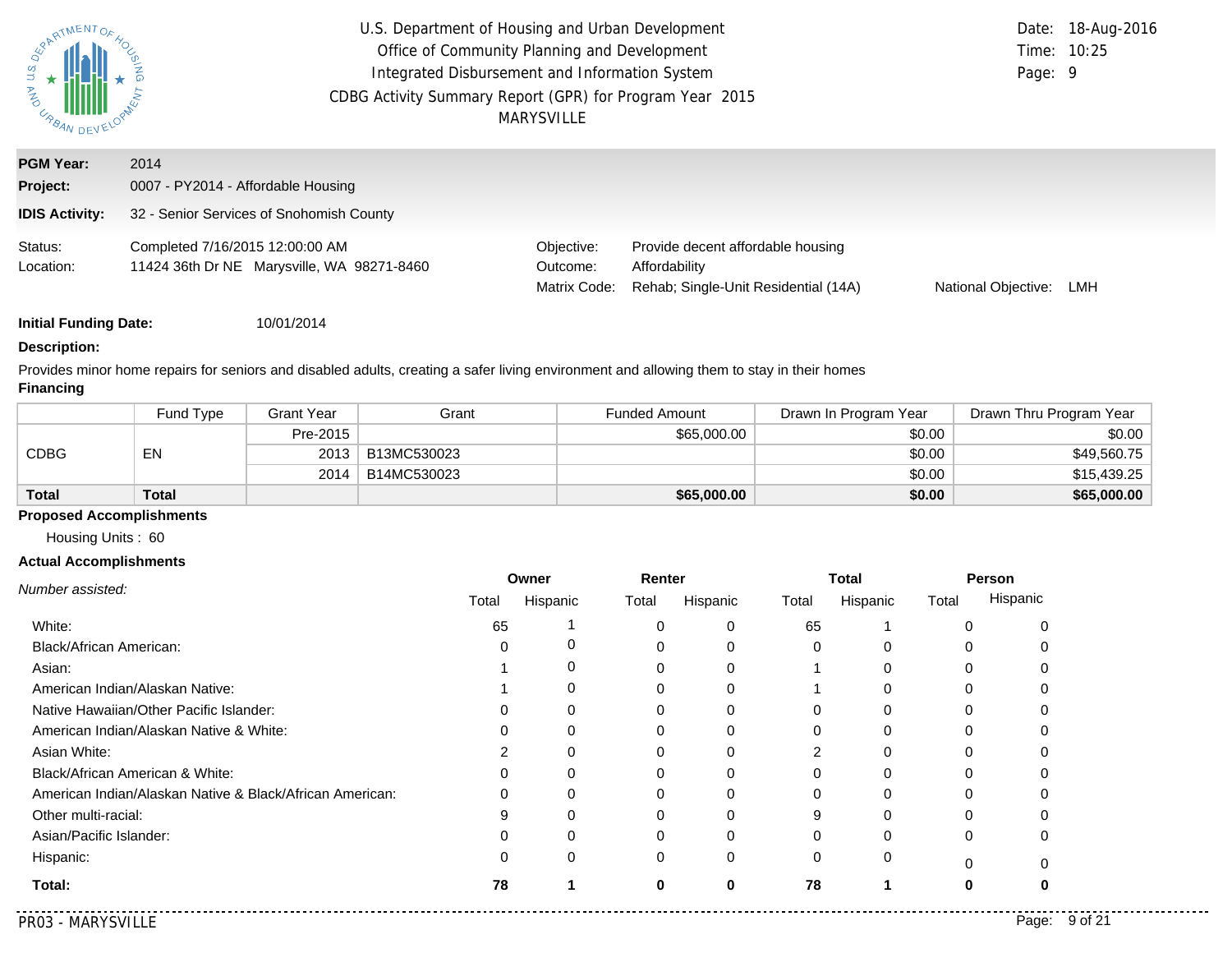| ATMENTOR<br>స్<br>AND<br><b>CABAN DEVEL</b> |        |        |              | U.S. Department of Housing and Urban Development<br>Office of Community Planning and Development<br>Integrated Disbursement and Information System<br>CDBG Activity Summary Report (GPR) for Program Year 2015<br><b>MARYSVILLE</b> |   | Date: 18-Aug-2016<br>10:25<br>Time:<br>Page: 10 |  |
|---------------------------------------------|--------|--------|--------------|-------------------------------------------------------------------------------------------------------------------------------------------------------------------------------------------------------------------------------------|---|-------------------------------------------------|--|
| Female-headed Households:                   |        |        |              | 58                                                                                                                                                                                                                                  | 0 | 58                                              |  |
| Income Category:                            | Owner  | Renter | <b>Total</b> | Person                                                                                                                                                                                                                              |   |                                                 |  |
| <b>Extremely Low</b>                        | 46     | 0      | 46           | 0                                                                                                                                                                                                                                   |   |                                                 |  |
| Low Mod                                     | 26     | 0      | 26           | 0                                                                                                                                                                                                                                   |   |                                                 |  |
| Moderate                                    | 6      | 0      | 6            | 0                                                                                                                                                                                                                                   |   |                                                 |  |
| Non Low Moderate                            | 0      | 0      | 0            | 0                                                                                                                                                                                                                                   |   |                                                 |  |
| Total                                       | 78     | 0      | 78           | 0                                                                                                                                                                                                                                   |   |                                                 |  |
| Percent Low/Mod                             | 100.0% |        | 100.0%       |                                                                                                                                                                                                                                     |   |                                                 |  |

|  | <b>Annual Accomplishments</b> |
|--|-------------------------------|
|--|-------------------------------|

| Years | <b>Accomplishment Narrative</b>                                                                                                          | # Benefitting |
|-------|------------------------------------------------------------------------------------------------------------------------------------------|---------------|
| 2014  | The program exceeded it's goal of 60 unduplicated individuals being served by 18. Funds awarded to SSSC are serving a population that is |               |
|       | very much in need of home repairs that allow them to remain in their homes and maintain a sense of independence.                         |               |

<u>. . . . . . .</u>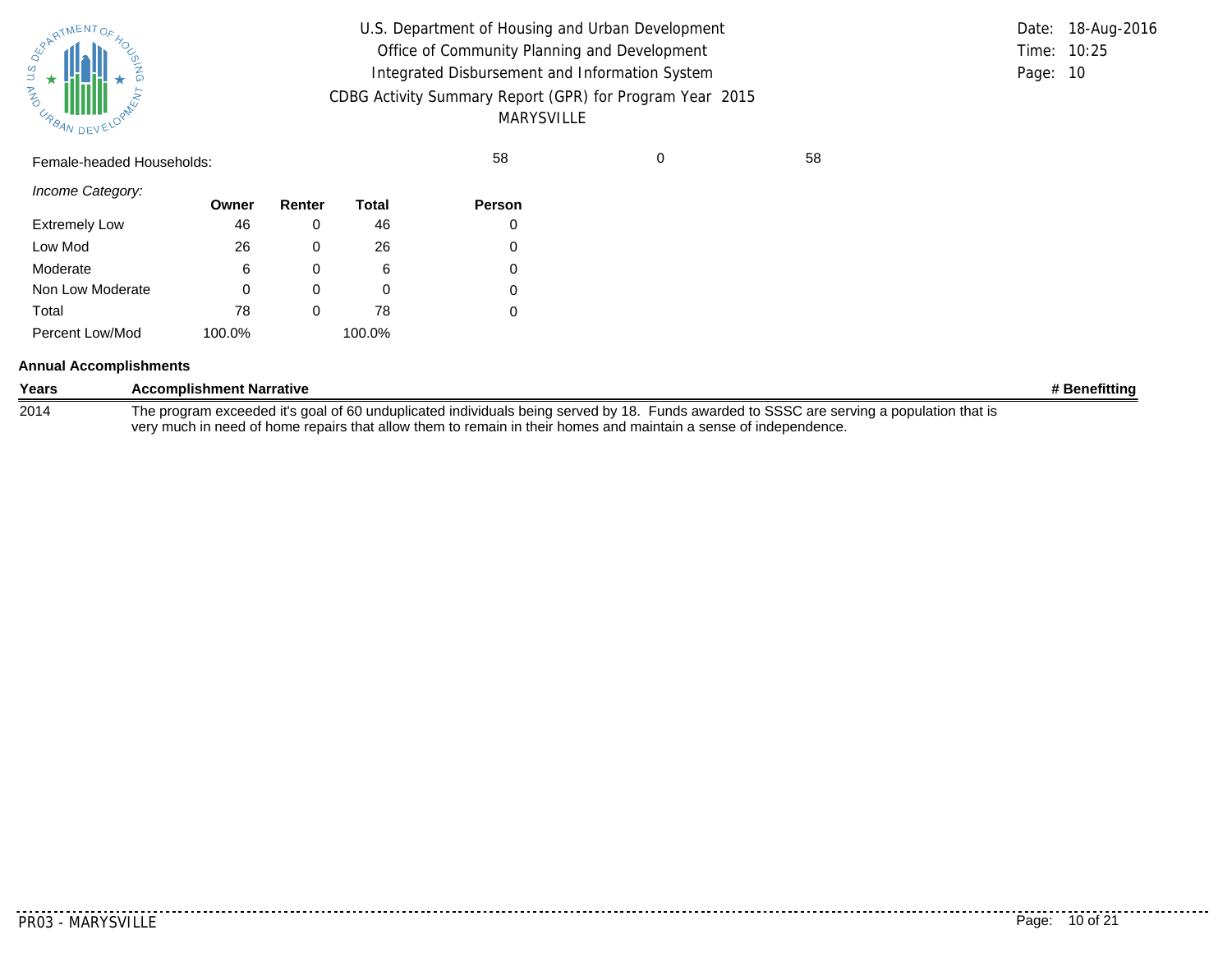| $\frac{1}{2}$<br>URBAN DEV          | U.S. Department of Housing and Urban Development<br>Office of Community Planning and Development<br>Integrated Disbursement and Information System<br>CDBG Activity Summary Report (GPR) for Program Year 2015 | <b>MARYSVILLE</b>                      |                                                                                      | Page: 11            | Date: 18-Aug-2016<br>Time: 10:25 |
|-------------------------------------|----------------------------------------------------------------------------------------------------------------------------------------------------------------------------------------------------------------|----------------------------------------|--------------------------------------------------------------------------------------|---------------------|----------------------------------|
| <b>PGM Year:</b>                    | 2015                                                                                                                                                                                                           |                                        |                                                                                      |                     |                                  |
| Project:                            | 0004 - PY2015 - Public Services                                                                                                                                                                                |                                        |                                                                                      |                     |                                  |
| <b>IDIS Activity:</b>               | 36 - Beachwood Apartments Homelessness Supportive Services                                                                                                                                                     |                                        |                                                                                      |                     |                                  |
| Status:<br>Location:                | Completed 8/17/2016 2:04:19 PM<br>1017 Beach Ave Marysville, WA 98270-4266                                                                                                                                     | Objective:<br>Outcome:<br>Matrix Code: | Provide decent affordable housing<br>Affordability<br>Public Services (General) (05) | National Objective: | LMC                              |
| <b>Induced From Almost Distance</b> | 11000001F                                                                                                                                                                                                      |                                        |                                                                                      |                     |                                  |

#### **Description:**

Provide affordable housing and comprehensive services to individuals and families experiencing or at risk of homelessness.

Services include case management, adult education and employment training, parent education and support, life skills training, child care, and supported access to critical community services such as mental health and substance abuse treatment.

#### **Financing**

|              | Fund Type | Grant Year<br>Grant |             | Funded Amount | Drawn In Program Year | Drawn Thru Program Year |  |
|--------------|-----------|---------------------|-------------|---------------|-----------------------|-------------------------|--|
| <b>CDBG</b>  | EN        | 2015                | B15MC530023 | \$17,700.00   | \$17,700.00           | \$17,700.00             |  |
| <b>Total</b> | Total     |                     |             | \$17,700.00   | \$17,700.00           | \$17,700.00             |  |

#### **Proposed Accomplishments**

People (General) : 140

#### **Actual Accomplishments**

|                                                          |       | Owner    | Renter |          | Total        |          | Person |          |
|----------------------------------------------------------|-------|----------|--------|----------|--------------|----------|--------|----------|
| Number assisted:                                         | Total | Hispanic | Total  | Hispanic | Total        | Hispanic | Total  | Hispanic |
| White:                                                   |       | 0        | 0      | 0        | 0            | 0        | 162    | 28       |
| <b>Black/African American:</b>                           |       | 0        |        | $\Omega$ | $\Omega$     | 0        |        |          |
| Asian:                                                   |       | $\Omega$ |        |          | $\Omega$     | 0        |        |          |
| American Indian/Alaskan Native:                          |       | 0        |        | 0        | $\Omega$     | 0        | 4      |          |
| Native Hawaiian/Other Pacific Islander:                  |       | 0        |        |          | 0            |          | O      |          |
| American Indian/Alaskan Native & White:                  |       | 0        |        |          | 0            |          |        |          |
| Asian White:                                             |       | 0        |        | $\Omega$ | $\Omega$     | $\Omega$ | 0      |          |
| Black/African American & White:                          |       | $\Omega$ |        |          | 0            |          |        |          |
| American Indian/Alaskan Native & Black/African American: | 0     | 0        |        | 0        | $\Omega$     |          | 0      |          |
| Other multi-racial:                                      |       | $\Omega$ |        | $\Omega$ | $\Omega$     | $\Omega$ | 6      |          |
| Asian/Pacific Islander:                                  |       | $\Omega$ |        |          | <sup>0</sup> |          | 0      |          |
| Hispanic:                                                |       | $\Omega$ | 0      | $\Omega$ | $\Omega$     | 0        | 0      |          |
| Total:                                                   | O     | O        | ŋ      | 0        | $\bf{0}$     | 0        | 172    | 28       |

. . . . . . . . . . . .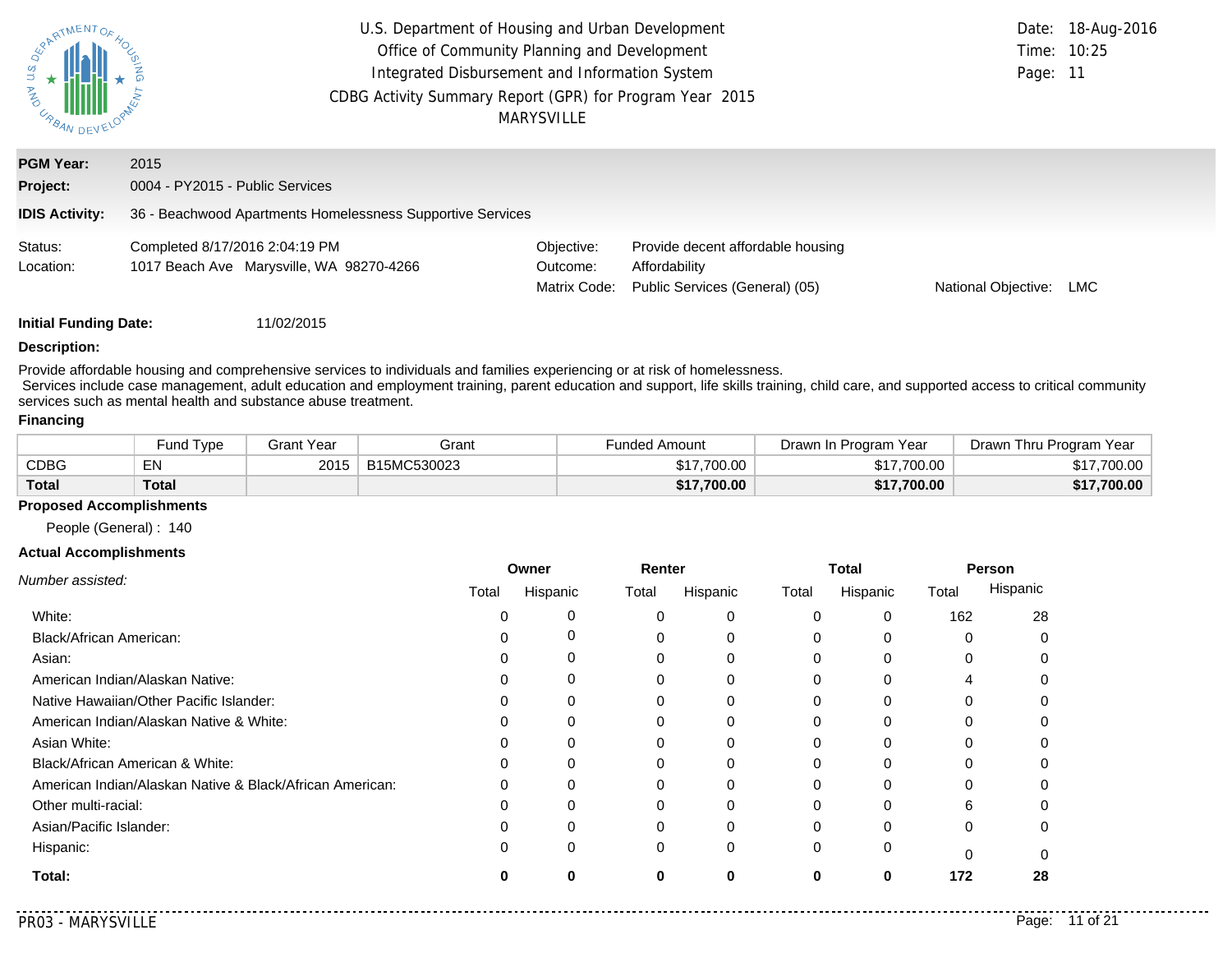| $\frac{1}{2}$ $\star$ $\frac{1}{2}$<br><b>AND</b><br><b>CABAN DEVEL</b> | U.S. Department of Housing and Urban Development<br>Office of Community Planning and Development<br>Integrated Disbursement and Information System<br>CDBG Activity Summary Report (GPR) for Program Year 2015<br>MARYSVILLE |  | Time: 10:25<br>Page: 12 | Date: 18-Aug-2016 |
|-------------------------------------------------------------------------|------------------------------------------------------------------------------------------------------------------------------------------------------------------------------------------------------------------------------|--|-------------------------|-------------------|
| Female-headed Households:                                               |                                                                                                                                                                                                                              |  |                         |                   |

| Income Category:     |       |        |       |               |
|----------------------|-------|--------|-------|---------------|
|                      | Owner | Renter | Total | <b>Person</b> |
| <b>Extremely Low</b> | 0     |        | 0     | 142           |
| Low Mod              | 0     | 0      | O     | 30            |
| Moderate             | 0     | 0      | 0     | 0             |
| Non Low Moderate     | 0     | 0      | 0     | 0             |
| Total                | 0     | 0      | 0     | 172           |
| Percent Low/Mod      |       |        |       | 100.0%        |

#### **Annual Accomplishments**

| Years | <b>Accomplishment Narrative</b>                                                                                               | nefittinc؛ |
|-------|-------------------------------------------------------------------------------------------------------------------------------|------------|
| 2015  | $\sim$<br>e doal having been 20.<br>and the<br>d with 26 families being served in Marysville<br>exceeded :<br>Goals :<br>were |            |

 $\frac{1}{2}$ 

. . . . . . . . . . .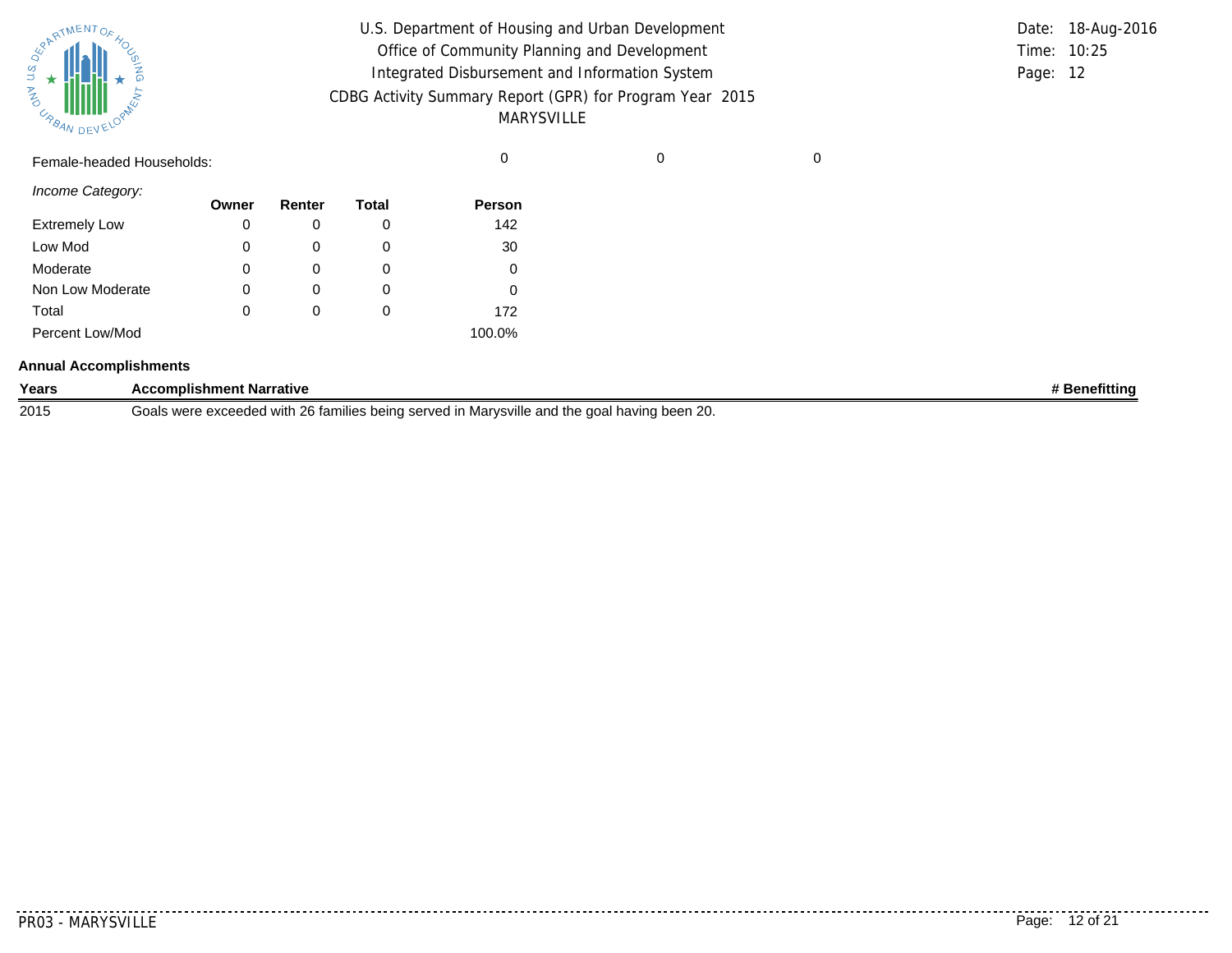| <b>SPARTMENTOF</b><br><b>SIDARBAN</b>                 | U.S. Department of Housing and Urban Development<br>Office of Community Planning and Development<br>Integrated Disbursement and Information System<br>CDBG Activity Summary Report (GPR) for Program Year 2015 | <b>MARYSVILLE</b>                      |                                                                                                     | Time: 10:25<br>Page: 13 | Date: 18-Aug-2016 |
|-------------------------------------------------------|----------------------------------------------------------------------------------------------------------------------------------------------------------------------------------------------------------------|----------------------------------------|-----------------------------------------------------------------------------------------------------|-------------------------|-------------------|
| <b>PGM Year:</b><br>Project:<br><b>IDIS Activity:</b> | 2015<br>0005 - PY2015 - Non-homeless Special Needs<br>37 - Catholic Community Services - Volunteer Chore Services                                                                                              |                                        |                                                                                                     |                         |                   |
| Status:<br>Location:                                  | Completed 8/17/2016 2:01:32 PM<br>1918 Everett Ave Everett, WA 98201-3607                                                                                                                                      | Objective:<br>Outcome:<br>Matrix Code: | Create suitable living environments<br>Availability/accessibility<br>Public Services (General) (05) | National Objective:     | LMC               |
| <b>Initial Funding Date:</b>                          | 11/02/2015                                                                                                                                                                                                     |                                        |                                                                                                     |                         |                   |

#### **Description:**

Assist elderly and functionally disabled adults preserve their independence by continuing to live in their own homes. Services include housework, shopping, yard work, minor home repairs, food preparation, firewood provisions, and transporation.

#### **Financing**

|              | und Type <sup>-</sup> | Grant Year | Grant       | Funded Amount | Drawn In Program Year | Drawn Thru Program Year |
|--------------|-----------------------|------------|-------------|---------------|-----------------------|-------------------------|
| CDBG         | <u>— кі</u><br>ᄃᄓ     | 2015       | B15MC530023 | \$5,000.00    | \$5,000.00            | \$5.000.00              |
| <b>Total</b> | Total                 |            |             | \$5,000.00    | \$5,000.00            | \$5,000.00              |

#### **Proposed Accomplishments**

People (General) : 90

#### **Actual Accomplishments**

| Number assisted:                                         | Owner |          | Renter |          | <b>Total</b> |          |          | Person            |
|----------------------------------------------------------|-------|----------|--------|----------|--------------|----------|----------|-------------------|
|                                                          | Total | Hispanic | Total  | Hispanic | Total        | Hispanic | Total    | Hispanic          |
| White:                                                   |       | 0        |        |          |              | 0        | 40       |                   |
| Black/African American:                                  |       |          |        |          |              |          | $\Omega$ |                   |
| Asian:                                                   |       | 0        |        |          |              |          |          |                   |
| American Indian/Alaskan Native:                          |       | 0        |        |          |              |          |          |                   |
| Native Hawaiian/Other Pacific Islander:                  |       |          |        |          |              |          |          |                   |
| American Indian/Alaskan Native & White:                  |       |          |        |          |              |          |          |                   |
| Asian White:                                             |       |          |        |          |              |          |          |                   |
| Black/African American & White:                          |       |          |        |          | 0            | 0        |          |                   |
| American Indian/Alaskan Native & Black/African American: |       |          |        |          | 0            | 0        |          |                   |
| Other multi-racial:                                      |       |          |        |          |              |          |          |                   |
| Asian/Pacific Islander:                                  |       |          |        |          |              | 0        | 0        |                   |
| Hispanic:                                                | 0     | 0        | 0      | 0        | 0            | 0        |          |                   |
| Total:                                                   |       | 0        | 0      | 0        | $\mathbf{0}$ | $\bf{0}$ | 44       |                   |
| Female-headed Households:                                | ∩     |          |        |          |              |          |          |                   |
| PR03 - MARYSVILLE                                        |       |          |        |          |              |          |          | 13 of 21<br>Page: |

. . . . . . . . . . . . .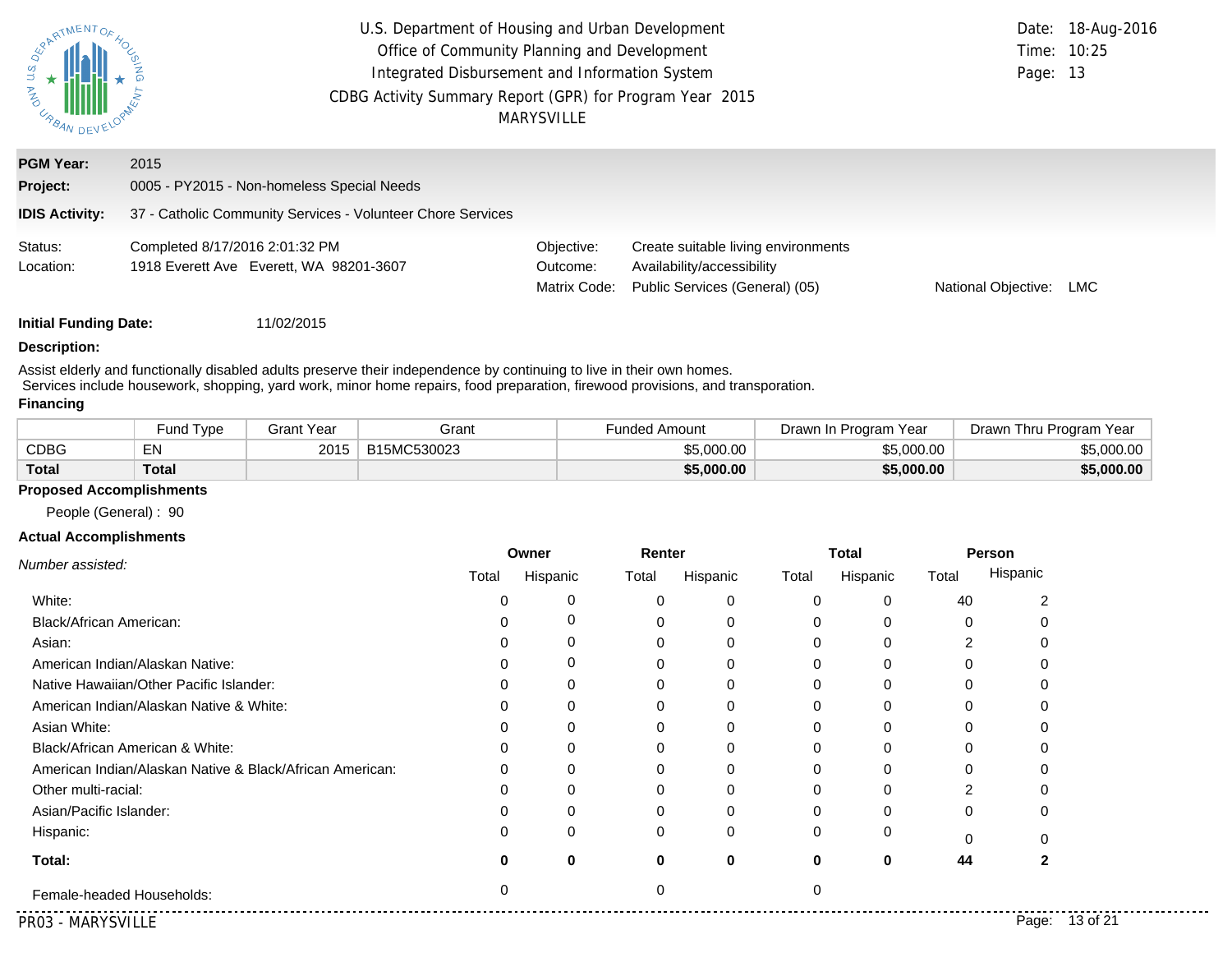

|          | Date: 18-Aug-2016 |
|----------|-------------------|
|          | Time: 10:25       |
| Page: 14 |                   |
|          |                   |
|          |                   |

**Person**

|          | Date: 18-Aug-2016 |
|----------|-------------------|
|          | Time: $10:25$     |
| Page: 14 |                   |

#### *Income Category:*

| <b>Extremely Low</b> | 0 |  | 36     |
|----------------------|---|--|--------|
| Low Mod              | 0 |  | 8      |
| Moderate             | 0 |  |        |
| Non Low Moderate     | 0 |  |        |
| Total                | 0 |  | 44     |
| Percent Low/Mod      |   |  | 100.0% |

**Renter**

**Total**

**Owner**

#### **Annual Accomplishments**

| Years | <b>Accomplishment Narrative</b>                                                                                                                     | # Benefittinq |
|-------|-----------------------------------------------------------------------------------------------------------------------------------------------------|---------------|
| 2015  | Chore services were provided to 20 households made up of 22 individuals, exceeding the goal of households served. The goal of serving 30            |               |
|       | individuals fell short by 8 individuals, mainly due to the fact the more of the households served were individuals rather than couples or families. |               |

PR03 - MARYSVILLE Page: 14 of 21

. . . . . . . . . . . .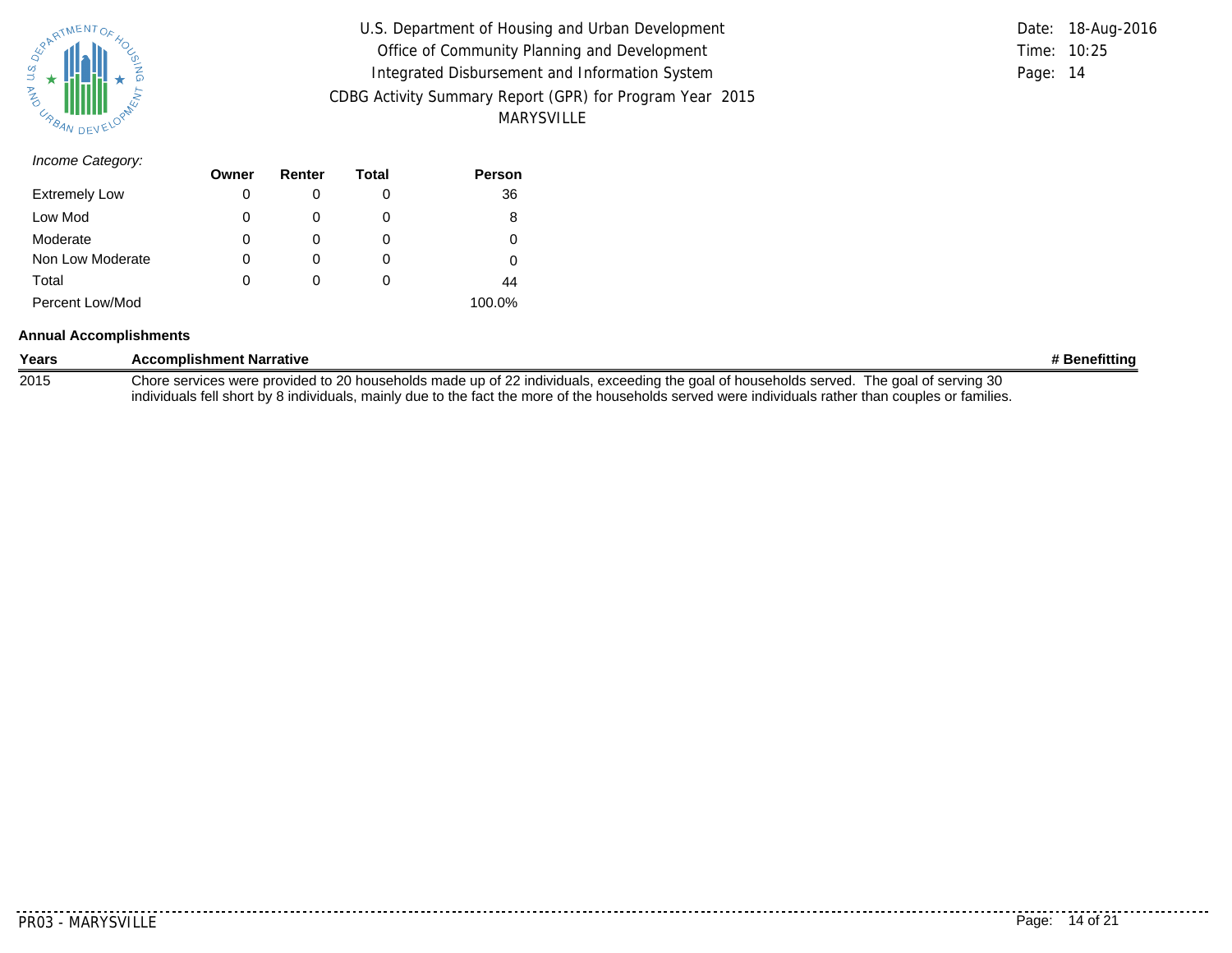| SPARTMENTOF<br>and no<br>URBAN DEV -                  | U.S. Department of Housing and Urban Development<br>Office of Community Planning and Development<br>Integrated Disbursement and Information System<br>CDBG Activity Summary Report (GPR) for Program Year 2015 | <b>MARYSVILLE</b>                      |               | Time: 10:25<br>Page: 15 | Date: 18-Aug-2016 |
|-------------------------------------------------------|----------------------------------------------------------------------------------------------------------------------------------------------------------------------------------------------------------------|----------------------------------------|---------------|-------------------------|-------------------|
| <b>PGM Year:</b><br>Project:<br><b>IDIS Activity:</b> | 2015<br>0003 - PY2015 - CDBG Planning and Administration<br>38 - Planning and Administration                                                                                                                   |                                        |               |                         |                   |
| Status:<br>Location:                                  | Completed 8/17/2016 2:00:37 PM                                                                                                                                                                                 | Objective:<br>Outcome:<br>Matrix Code: | Planning (20) | National Objective:     |                   |
| <b>Initial Funding Date:</b>                          | 11/02/2015                                                                                                                                                                                                     |                                        |               |                         |                   |

#### **Description:**

Planning and Administration of CDBG program **Financing**

|              | Fund Type | 3rant Year | Grant       | Funded Amount | Drawn In Program Year | Drawn Thru Program Year |
|--------------|-----------|------------|-------------|---------------|-----------------------|-------------------------|
| CDBG         | EN        | 2015       | B15MC530023 | \$64,000,00   | \$64,000.00           | \$64,000.00             |
| <b>Total</b> | Total     |            |             | \$64,000.00   | \$64,000.00           | \$64,000.00             |

### **Proposed Accomplishments**

#### **Actual Accomplishments**

|                                                          |             | Owner    |             | Renter      |          | <b>Total</b> |       | Person         |
|----------------------------------------------------------|-------------|----------|-------------|-------------|----------|--------------|-------|----------------|
| Number assisted:                                         | Total       | Hispanic | Total       | Hispanic    | Total    | Hispanic     | Total | Hispanic       |
| White:                                                   |             |          |             |             | 0        | 0            |       |                |
| Black/African American:                                  |             |          |             |             | 0        | 0            |       |                |
| Asian:                                                   |             |          |             |             | $\Omega$ | 0            |       |                |
| American Indian/Alaskan Native:                          |             |          |             |             | 0        | 0            |       |                |
| Native Hawaiian/Other Pacific Islander:                  |             |          |             |             | 0        | 0            |       |                |
| American Indian/Alaskan Native & White:                  |             |          |             |             | 0        | 0            |       |                |
| Asian White:                                             |             |          |             |             | 0        | 0            |       |                |
| Black/African American & White:                          |             |          |             |             | 0        | 0            |       |                |
| American Indian/Alaskan Native & Black/African American: |             |          |             |             | 0        | 0            |       |                |
| Other multi-racial:                                      |             |          |             |             | 0        | $\mathbf 0$  |       |                |
| Asian/Pacific Islander:                                  |             |          |             |             | 0        | 0            |       |                |
| Hispanic:                                                |             |          |             |             | $\Omega$ | 0            |       |                |
| Total:                                                   | $\mathbf 0$ | 0        | $\mathbf 0$ | $\mathbf 0$ | 0        | $\mathbf 0$  | 0     | 0              |
| Female-headed Households:                                |             |          |             |             | 0        |              |       |                |
| Income Category:<br><b>Total</b><br>Renter<br>Owner      | Person      |          |             |             |          |              |       |                |
| PR03 - MARYSVILLE                                        |             |          |             |             |          |              |       | Page: 15 of 21 |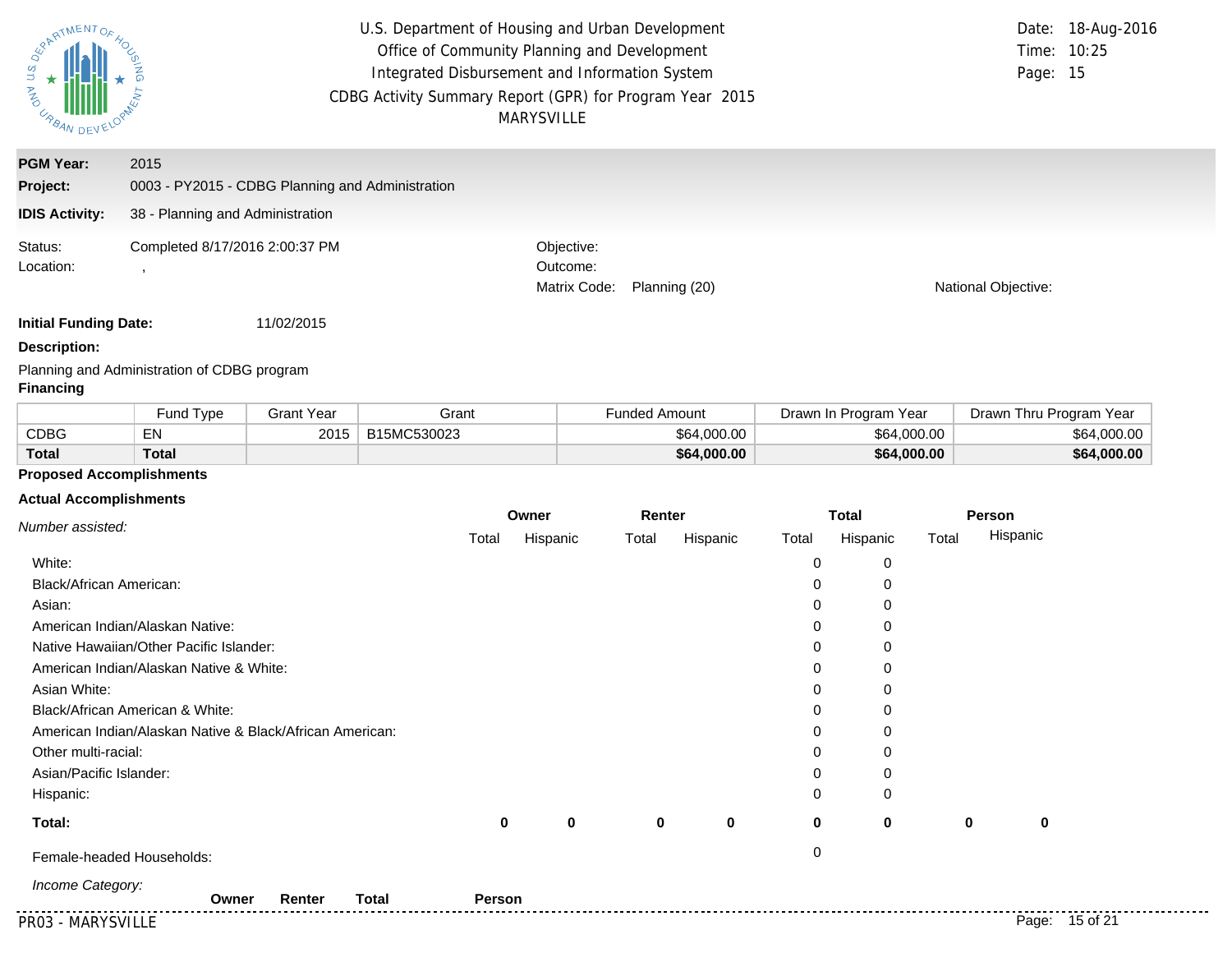| PARTMENTOR<br>U.S. DE<br><b>MAN</b><br>URBAN DEVY                                           |   |   | U.S. Department of Housing and Urban Development<br>Office of Community Planning and Development<br>Integrated Disbursement and Information System<br>CDBG Activity Summary Report (GPR) for Program Year 2015 | Date: 18-Aug-2016<br>Time: 10:25<br>Page: 16 |  |
|---------------------------------------------------------------------------------------------|---|---|----------------------------------------------------------------------------------------------------------------------------------------------------------------------------------------------------------------|----------------------------------------------|--|
| <b>Extremely Low</b><br>Low Mod<br>Moderate<br>Non Low Moderate<br>Total<br>Percent Low/Mod | 0 | 0 | 0<br>0<br>0<br>0<br>0                                                                                                                                                                                          | 0                                            |  |

#### **Annual Accomplishments**

No data returned for this view. This might be because the applied filter excludes all data.

. . . . . . . .

. . . . . . . . . . . .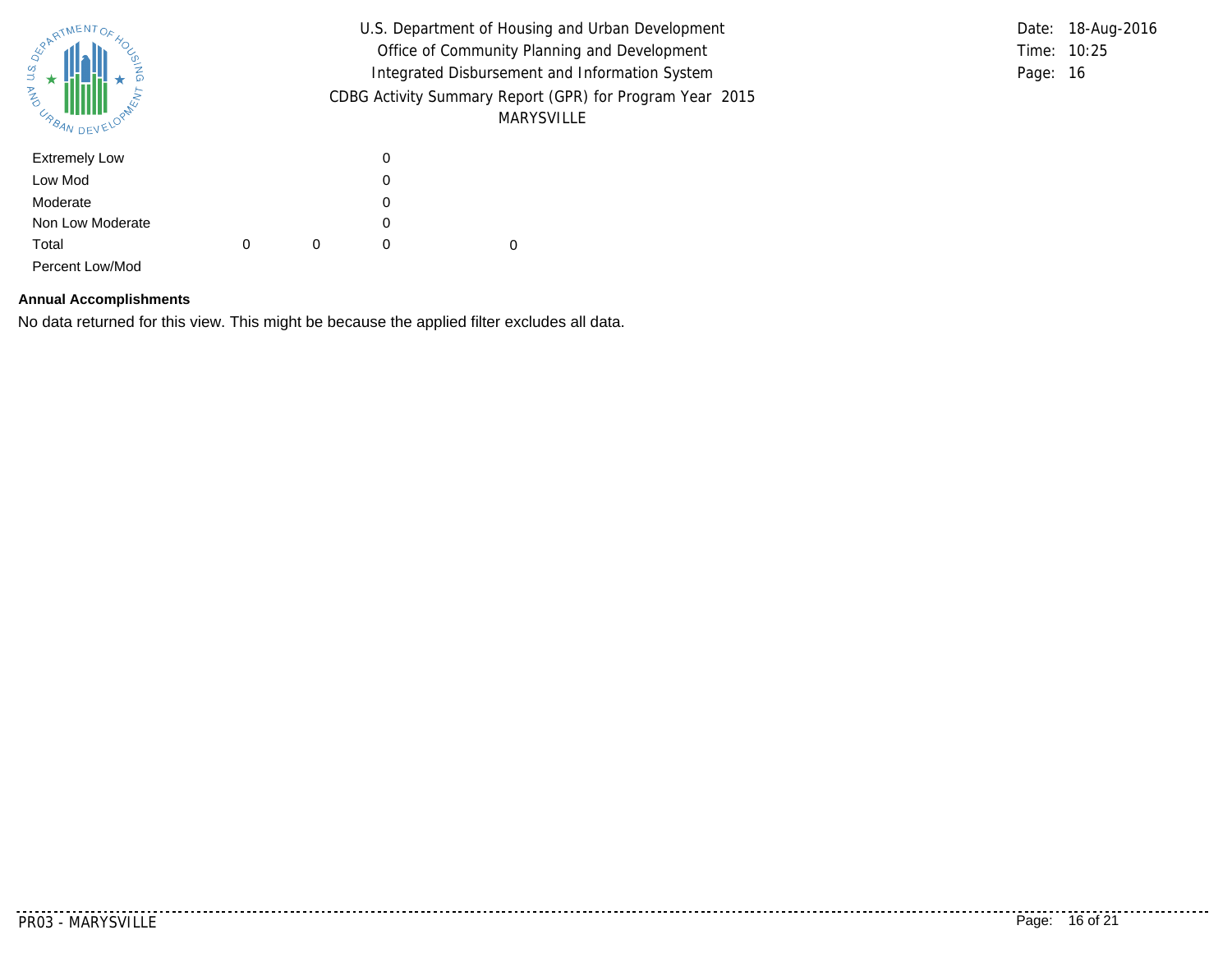| SHAW H<br>URBAN DEV          | U.S. Department of Housing and Urban Development<br>Office of Community Planning and Development<br>Integrated Disbursement and Information System<br>CDBG Activity Summary Report (GPR) for Program Year 2015<br><b>MARYSVILLE</b> | Page: 17                               | Date: 18-Aug-2016<br>Time: 10:25                                                                       |                     |            |
|------------------------------|-------------------------------------------------------------------------------------------------------------------------------------------------------------------------------------------------------------------------------------|----------------------------------------|--------------------------------------------------------------------------------------------------------|---------------------|------------|
| <b>PGM Year:</b><br>Project: | 2015<br>0005 - PY2015 - Non-homeless Special Needs                                                                                                                                                                                  |                                        |                                                                                                        |                     |            |
| <b>IDIS Activity:</b>        | 39 - Domestic Violence Services - Legal Advocacy                                                                                                                                                                                    |                                        |                                                                                                        |                     |            |
| Status:<br>Location:         | Completed 2/10/2016 12:00:00 AM<br>PO Box 7 Everett, WA 98206-0007                                                                                                                                                                  | Objective:<br>Outcome:<br>Matrix Code: | Create suitable living environments<br>Availability/accessibility<br>Battered and Abused Spouses (05G) | National Objective: | <b>LMC</b> |

#### **Description:**

Provide legal advocacy to victims of domestic violence, including safety planning, education on navigating justice system, court preparation and support, protectionnocontactrestraininganti-harassment orders, immigration issues, and referrals as needed.

#### **Financing**

|              | <b>Fund Type</b> | Grant Year | Grant       | Funded Amount | Drawn In Program Year | Drawn Thru Program Year |
|--------------|------------------|------------|-------------|---------------|-----------------------|-------------------------|
| CDBG         | EN               | 2015       | B15MC530023 | \$15,000.00   | \$15,000,00           | \$15.000.00             |
| <b>Total</b> | <b>Total</b>     |            |             | \$15,000.00   | \$15,000.00           | \$15,000.00             |

#### **Proposed Accomplishments**

People (General) : 90

#### **Actual Accomplishments**

|                                                          | Owner |          |          | Renter   |              | <b>Total</b> |                | Person            |
|----------------------------------------------------------|-------|----------|----------|----------|--------------|--------------|----------------|-------------------|
| Number assisted:                                         | Total | Hispanic | Total    | Hispanic | Total        | Hispanic     | Total          | Hispanic          |
| White:                                                   |       | 0        |          |          | 0            | 0            | 61             | 13                |
| Black/African American:                                  |       |          |          |          | 0            | 0            | 4              |                   |
| Asian:                                                   |       |          |          |          | $\Omega$     | 0            | $\overline{2}$ |                   |
| American Indian/Alaskan Native:                          |       | 0        |          | 0        | 0            | 0            |                |                   |
| Native Hawaiian/Other Pacific Islander:                  |       |          | 0        |          | 0            | 0            |                |                   |
| American Indian/Alaskan Native & White:                  |       |          |          |          | <sup>0</sup> |              |                |                   |
| Asian White:                                             |       |          |          |          | ŋ            |              |                |                   |
| Black/African American & White:                          |       |          |          |          | O            |              | 0              |                   |
| American Indian/Alaskan Native & Black/African American: |       |          |          |          |              |              |                |                   |
| Other multi-racial:                                      |       |          |          |          |              |              |                |                   |
| Asian/Pacific Islander:                                  |       |          |          |          | 0            | O            | 0              |                   |
| Hispanic:                                                |       | $\Omega$ | $\Omega$ | $\Omega$ | $\Omega$     | 0            | O              | $\Omega$          |
| Total:                                                   |       | 0        | 0        | 0        | 0            | 0            | 70             | 13                |
| Female-headed Households:                                | 0     |          | 0        |          | 0            |              |                |                   |
| PR03 - MARYSVILLE                                        |       |          |          |          |              |              |                | 17 of 21<br>Page: |

.............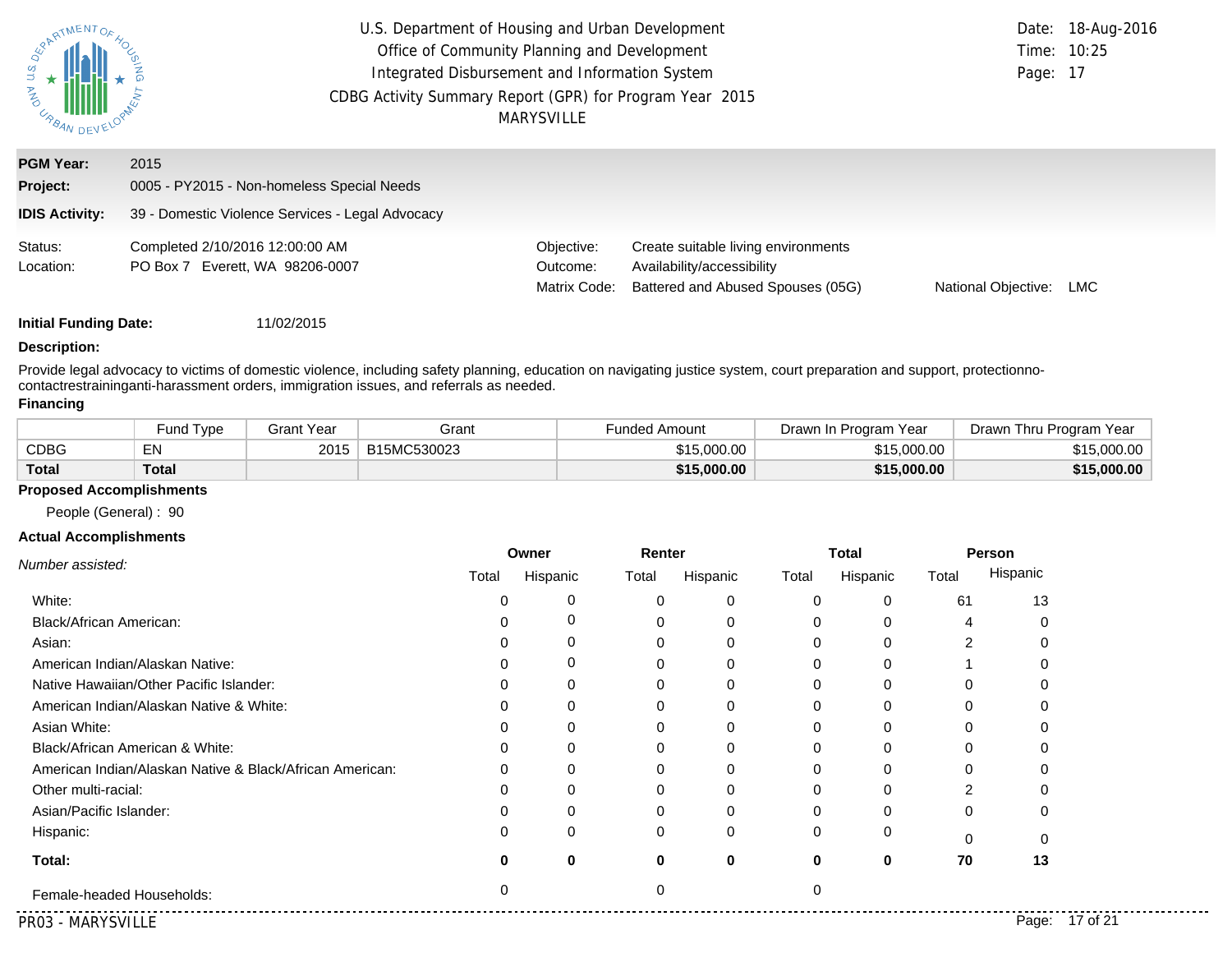

| U.S. Department of Housing and Urban Development         |          | Date: 18-Aug-2016 |
|----------------------------------------------------------|----------|-------------------|
| Office of Community Planning and Development             |          | Time: 10:25       |
| Integrated Disbursement and Information System           | Page: 18 |                   |
| CDBG Activity Summary Report (GPR) for Program Year 2015 |          |                   |
| MARYSVILLE                                               |          |                   |

|             | Date: 18-Aug-2016 |
|-------------|-------------------|
| Time: 10:25 |                   |
| Page: 18    |                   |

#### *Income Category:*

|                      | Owner | Renter | Total | <b>Person</b> |
|----------------------|-------|--------|-------|---------------|
| <b>Extremely Low</b> | 0     |        |       | 27            |
| Low Mod              | 0     |        |       | 30            |
| Moderate             | 0     |        |       | 8             |
| Non Low Moderate     | 0     |        |       | 5             |
| Total                | 0     | 0      | 0     | 70            |
| Percent Low/Mod      |       |        |       | 92.9%         |

#### **Annual Accomplishments**

| Years | <b>Accomplishment Narrative</b>                                                    | * Benefittina |
|-------|------------------------------------------------------------------------------------|---------------|
| 2015  | All funds expended, 70 individual served by end of second quarter (Dec. 30, 2015). |               |

. . . . . . .

...........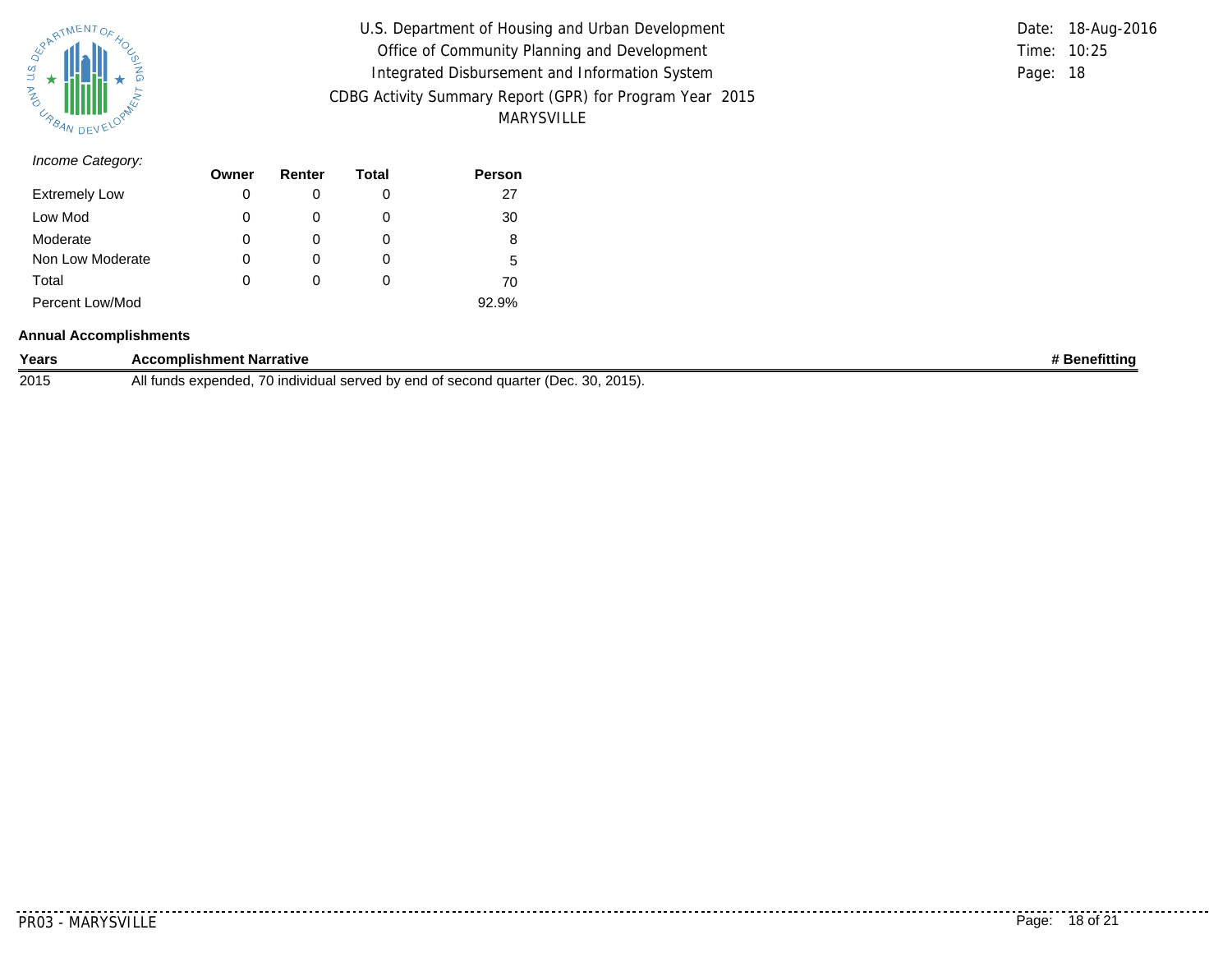| PARTMENTOR<br>$rac{a}{b}$<br><b>AS IN BANDEY</b>      | U.S. Department of Housing and Urban Development<br>Office of Community Planning and Development<br>Integrated Disbursement and Information System<br>CDBG Activity Summary Report (GPR) for Program Year 2015<br><b>MARYSVILLE</b> | Page: 19                               | Date: 18-Aug-2016<br>Time: 10:25                                                             |                     |     |
|-------------------------------------------------------|-------------------------------------------------------------------------------------------------------------------------------------------------------------------------------------------------------------------------------------|----------------------------------------|----------------------------------------------------------------------------------------------|---------------------|-----|
| <b>PGM Year:</b><br>Project:<br><b>IDIS Activity:</b> | 2015<br>0006 - PY2015 - Affordable Housing<br>40 - Senior Services of Snohomish County                                                                                                                                              |                                        |                                                                                              |                     |     |
| Status:<br>Location:                                  | Completed 8/17/2016 2:03:13 PM<br>5900 64th St NE Unit 1 Marysville, WA 98270-4844                                                                                                                                                  | Objective:<br>Outcome:<br>Matrix Code: | Create suitable living environments<br>Affordability<br>Rehab; Single-Unit Residential (14A) | National Objective: | LMH |

## **Description:**

Provides minor home repairs for seniors and disabled adults, creating a safer living environment and allowing them to stay in their homes

#### **Financing**

|              | <b>Fund Type</b> | Grant Year | Grant       | Funded Amount | Drawn In Program Year | Drawn Thru Program Year |
|--------------|------------------|------------|-------------|---------------|-----------------------|-------------------------|
| CDBG         | EN               | 2015       | B15MC530023 | \$64,516.18   | \$64,516.18           | \$64,516.18             |
| <b>Total</b> | <b>Total</b>     |            |             | \$64,516.18   | \$64,516.18           | \$64,516.18             |

#### **Proposed Accomplishments**

Housing Units : 120

#### **Actual Accomplishments**

|                                                          | Owner    |              | Renter |          | <b>Total</b> |          | <b>Person</b> |          |
|----------------------------------------------------------|----------|--------------|--------|----------|--------------|----------|---------------|----------|
| Number assisted:                                         | Total    | Hispanic     | Total  | Hispanic | Total        | Hispanic | Total         | Hispanic |
| White:                                                   | 128      | 2            |        |          | 128          |          |               |          |
| Black/African American:                                  | $\Omega$ |              |        |          | O            |          |               |          |
| Asian:                                                   |          | 0            |        |          |              |          |               |          |
| American Indian/Alaskan Native:                          |          | $\Omega$     |        |          | ◠            |          |               |          |
| Native Hawaiian/Other Pacific Islander:                  |          | $\Omega$     |        |          |              |          |               |          |
| American Indian/Alaskan Native & White:                  |          |              |        |          | 2            |          |               |          |
| Asian White:                                             | 8        |              |        |          | 8            |          |               |          |
| Black/African American & White:                          | 0        | 0            |        |          |              |          |               |          |
| American Indian/Alaskan Native & Black/African American: | ∩        | 0            |        |          |              |          |               |          |
| Other multi-racial:                                      | 32       | O            |        |          | 32           |          |               |          |
| Asian/Pacific Islander:                                  | $\Omega$ |              |        |          |              |          |               |          |
| Hispanic:                                                | $\Omega$ | 0            |        |          |              | 0        |               |          |
| Total:                                                   | 172      | $\mathbf{2}$ | 0      | $\bf{0}$ | 172          |          | 0             |          |
| Female-headed Households:                                | 118      |              |        |          | 118          |          |               |          |

. . . . . . . . . . . .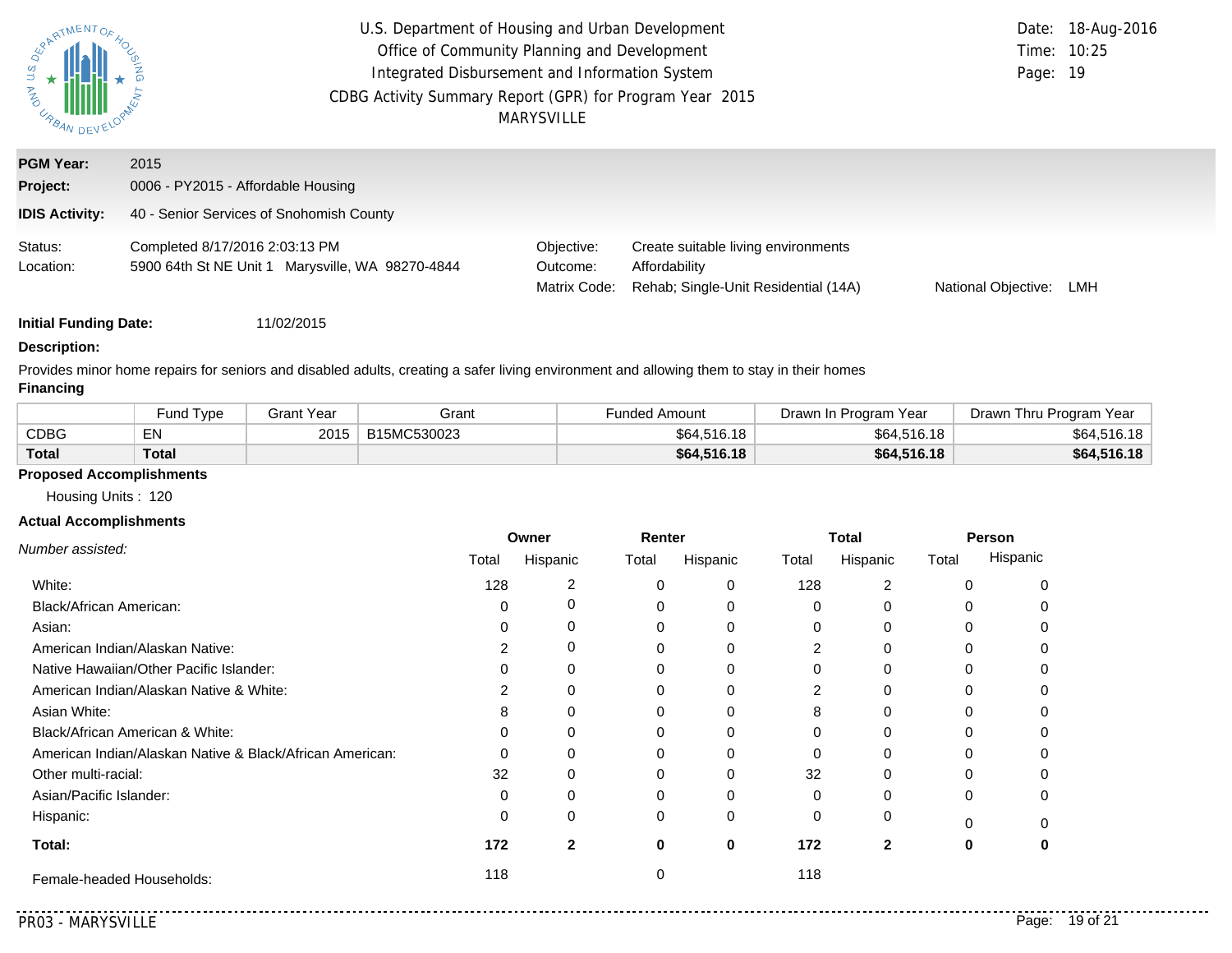

| U.S. Department of Housing and Urban Development         |          | Date: 18-Aug-2016 |
|----------------------------------------------------------|----------|-------------------|
| Office of Community Planning and Development             |          | Time: 10:25       |
| Integrated Disbursement and Information System           | Page: 20 |                   |
| CDBG Activity Summary Report (GPR) for Program Year 2015 |          |                   |
| MARYSVILLE                                               |          |                   |

|               | Date: 18-Aug-2016 |
|---------------|-------------------|
| Time: $10:25$ |                   |
| Page: 20      |                   |

| Income Category:     |        |        |        |        |
|----------------------|--------|--------|--------|--------|
|                      | Owner  | Renter | Total  | Person |
| <b>Extremely Low</b> | 100    | 0      | 100    | 0      |
| Low Mod              | 56     | 0      | 56     | 0      |
| Moderate             | 16     | 0      | 16     | 0      |
| Non Low Moderate     | 0      | 0      | 0      | 0      |
| Total                | 172    | 0      | 172    | 0      |
| Percent Low/Mod      | 100.0% |        | 100.0% |        |

#### **Annual Accomplishments**

| Years | <b>Accomplishment Narrative</b>                                                                                                                  | # Benefitting |
|-------|--------------------------------------------------------------------------------------------------------------------------------------------------|---------------|
| 2015  | At the end of the program year, a total of 86 unduplicated residents of Marysville received services. The exceeded that goal of 60 units for the |               |
|       | year. The program is very successful and serves a very important need in the Community.                                                          |               |

PR03 - MARYSVILLE Page: 20 of 21

. . . . . . . .

...........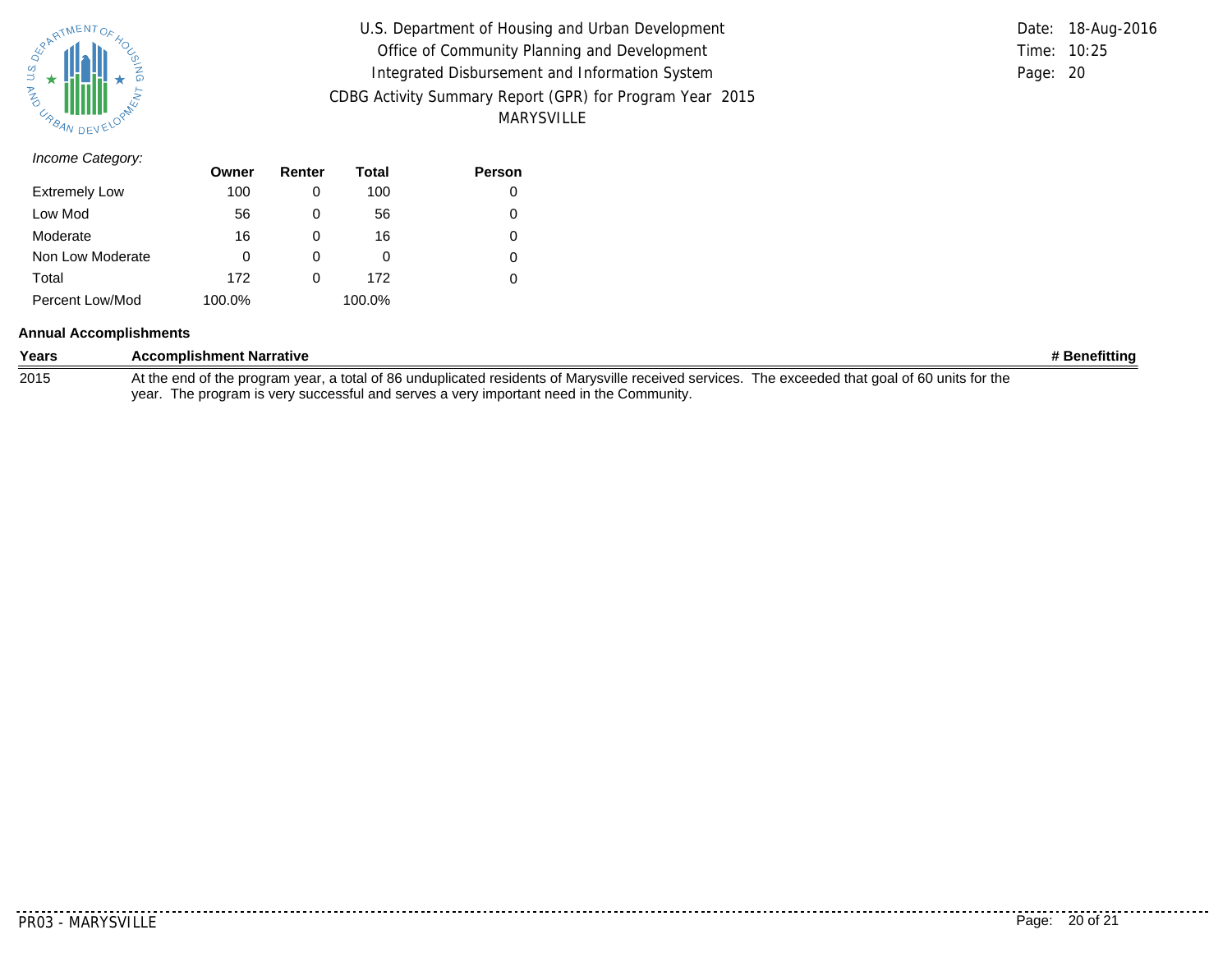

U.S. Department of Housing and Urban Development Office of Community Planning and Development Integrated Disbursement and Information System CDBG Activity Summary Report (GPR) for Program Year 2015 MARYSVILLE

Time: 10:25 Page: 21 Date: 18-Aug-2016

| <b>Total Funded Amount:</b>                 | \$599,529.80 |
|---------------------------------------------|--------------|
| Total Drawn Thru Program Year: \$519,529.80 |              |
| Total Drawn In Program Year:                | \$210,456.36 |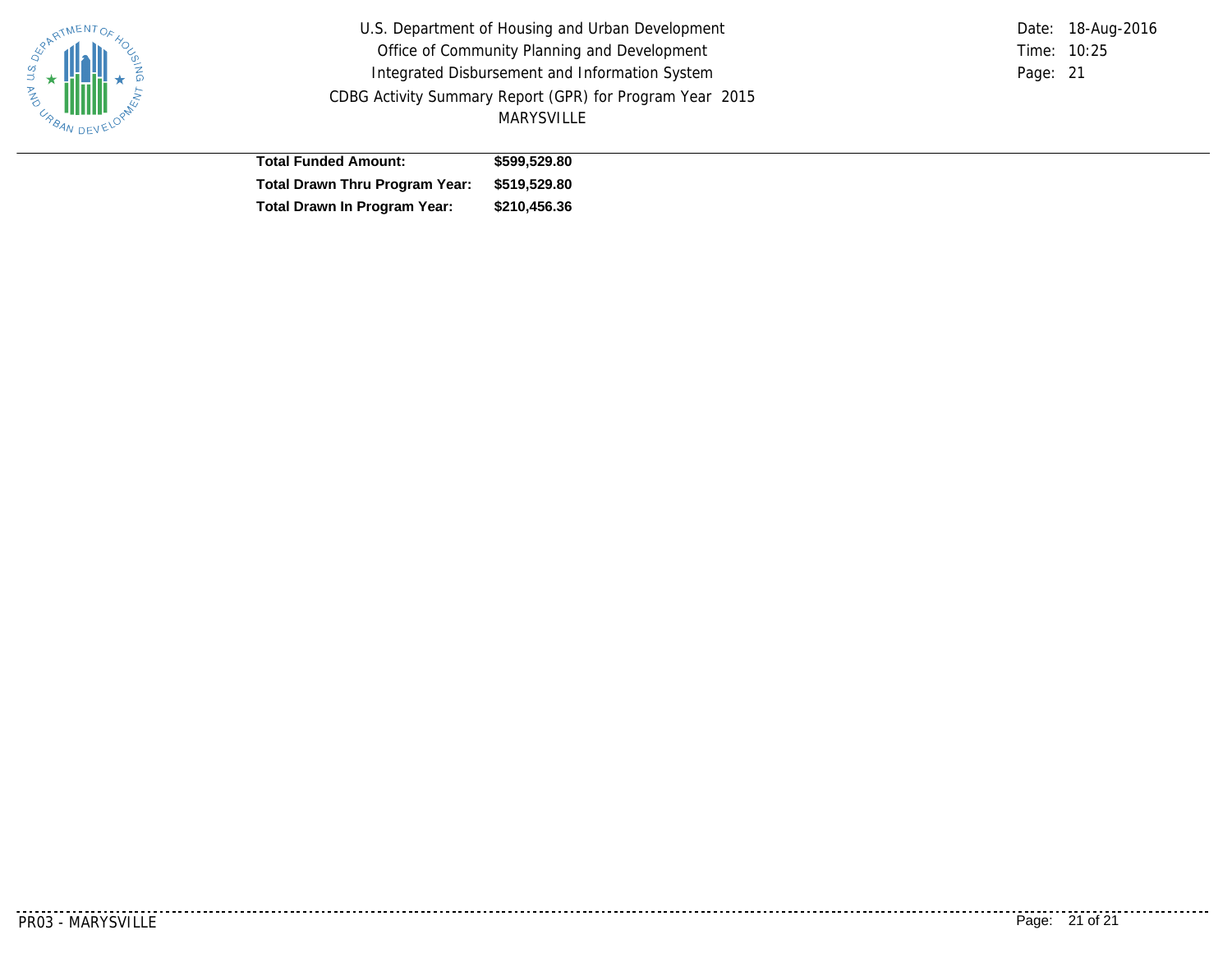| <b>IDIS - PR05</b> |                |                                                                               | U.S. Department of Housing and Urban Development<br>Office of Community Planning and Development<br>Integrated Disbursement and Information System<br>Drawdown Report by Project and Activity<br>MARYSVILLE, WA |                                                           |  |                              |                         |                        |                    |       | DATE:<br>TIME:<br>PAGE:                 | 08-15-16<br>13:11<br>-1 |                            |
|--------------------|----------------|-------------------------------------------------------------------------------|-----------------------------------------------------------------------------------------------------------------------------------------------------------------------------------------------------------------|-----------------------------------------------------------|--|------------------------------|-------------------------|------------------------|--------------------|-------|-----------------------------------------|-------------------------|----------------------------|
|                    |                | REPORT FOR PROGRAM : CDBG<br>PGM YR : 2015<br>PROJECT : ALL<br>ACTIVITY : ALL |                                                                                                                                                                                                                 |                                                           |  |                              |                         |                        |                    |       |                                         |                         |                            |
|                    |                |                                                                               |                                                                                                                                                                                                                 |                                                           |  |                              |                         | EN                     |                    |       |                                         |                         |                            |
| Project            | Program Year/  |                                                                               | <b>IDIS</b><br>Act ID                                                                                                                                                                                           | <b>Activity Name</b>                                      |  | Prior Voucher<br>Year Number | Line                    | Voucher<br>Item Status | LOCCS<br>Send Date | Grant | Year Grant Number                       | Fund<br>Type            | Drawn<br>Amount            |
| 2015               | 3              | PY2015 - CDBG Planning and Administration                                     | 38                                                                                                                                                                                                              | Planning and Administration                               |  |                              |                         |                        |                    |       |                                         |                         |                            |
|                    |                |                                                                               |                                                                                                                                                                                                                 |                                                           |  | 5863799                      | -3                      | Completed              | 11/3/2015 2015     |       | B15MC530023 EN                          |                         | \$12,406.74                |
|                    |                |                                                                               |                                                                                                                                                                                                                 |                                                           |  | 5893434                      |                         | Completed              | 2/9/2016           | 2015  | B15MC530023 EN                          |                         | \$9,472.69                 |
|                    |                |                                                                               |                                                                                                                                                                                                                 |                                                           |  | 5924249                      | 2                       | Completed              | 5/11/2016 2015     |       | B15MC530023 EN                          |                         | \$14,834.32                |
|                    |                |                                                                               |                                                                                                                                                                                                                 |                                                           |  | 5943702                      |                         | Completed              | 7/21/2016 2015     |       | B15MC530023 EN<br><b>Activity Total</b> |                         | \$27,286.25<br>\$64,000.00 |
|                    |                |                                                                               |                                                                                                                                                                                                                 |                                                           |  |                              |                         |                        |                    |       | Project Total                           |                         | 64,000.00                  |
| 2015               | $\overline{4}$ | PY2015 - Public Services                                                      | 36                                                                                                                                                                                                              | Beachwood Apartments Homelessness Supportive<br>Services  |  |                              |                         |                        |                    |       |                                         |                         |                            |
|                    |                |                                                                               |                                                                                                                                                                                                                 |                                                           |  | 5863799                      | -5                      | Completed              | 11/3/2015 2015     |       | B15MC530023 EN                          |                         | \$3,429.16                 |
|                    |                |                                                                               |                                                                                                                                                                                                                 |                                                           |  | 5891818                      | $\overline{4}$          | Completed              | 2/1/2016           | 2015  | B15MC530023 EN                          |                         | \$3,191.39                 |
|                    |                |                                                                               |                                                                                                                                                                                                                 |                                                           |  | 5924249                      | $\overline{A}$          | Completed              | 5/11/2016 2015     |       | B15MC530023 EN                          |                         | \$4,485.97                 |
|                    |                |                                                                               |                                                                                                                                                                                                                 |                                                           |  | 5950697                      | 2                       | Completed              | 8/12/2016 2015     |       | B15MC530023 EN                          |                         | \$6,593.48                 |
|                    |                |                                                                               |                                                                                                                                                                                                                 |                                                           |  |                              |                         |                        |                    |       | <b>Activity Total</b>                   |                         | \$17,700.00                |
|                    |                |                                                                               |                                                                                                                                                                                                                 |                                                           |  |                              |                         |                        |                    |       | Project Total                           |                         | 17,700.00                  |
| 2015               | 5              | PY2015 - Non-homeless Special Needs                                           | 37                                                                                                                                                                                                              | Catholic Community Services - Volunteer Chore<br>Services |  |                              |                         |                        |                    |       |                                         |                         |                            |
|                    |                |                                                                               |                                                                                                                                                                                                                 |                                                           |  | 5863799                      | $\overline{A}$          | Completed              | 11/3/2015 2015     |       | B15MC530023 EN                          |                         | \$1,465.36                 |
|                    |                |                                                                               |                                                                                                                                                                                                                 |                                                           |  | 5876921                      |                         | Completed              | 12/16/2015 2015    |       | B15MC530023 EN                          |                         | \$463.08                   |
|                    |                |                                                                               |                                                                                                                                                                                                                 |                                                           |  | 5891818                      | $\overline{\mathbf{3}}$ | Completed              | 2/1/2016 2015      |       | B15MC530023 EN                          |                         | \$864.53                   |
|                    |                |                                                                               |                                                                                                                                                                                                                 |                                                           |  | 5924249                      | - 3                     | Completed              | 5/11/2016 2015     |       | B15MC530023 EN                          |                         | \$1,099.40                 |
|                    |                |                                                                               |                                                                                                                                                                                                                 |                                                           |  | 5943702                      | 2                       | Completed              | 7/21/2016 2015     |       | B15MC530023 EN                          |                         | \$1,107.63                 |
|                    |                |                                                                               |                                                                                                                                                                                                                 |                                                           |  |                              |                         |                        |                    |       | <b>Activity Total</b>                   |                         | \$5,000.00                 |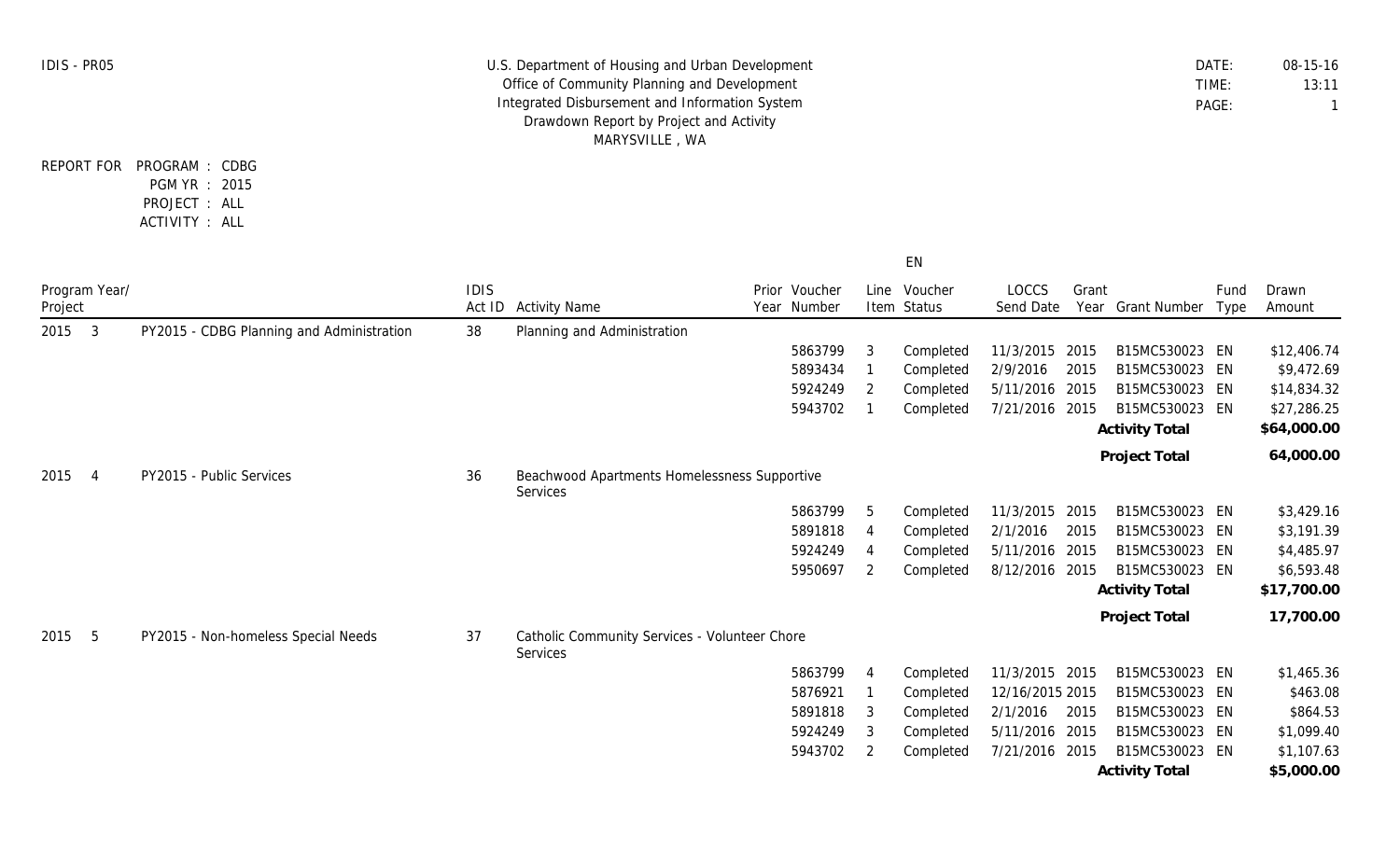| DATF: | $08 - 15 - 16$ |
|-------|----------------|
| TIMF: | 13:11          |
| PAGE: |                |

## U.S. Department of Housing and Urban Development Office of Community Planning and Development Integrated Disbursement and Information System Drawdown Report by Project and Activity MARYSVILLE , WA

IDIS - PR05

EN

| Program Year/<br>Project |    |                                     | <b>IDIS</b><br>Act ID | <b>Activity Name</b>                        | Prior Voucher<br>Year Number | Line | Voucher<br>Item Status | LOCCS<br>Send Date | Grant<br>Year | Grant Number            | Fund<br>Type | Drawn<br>Amount |
|--------------------------|----|-------------------------------------|-----------------------|---------------------------------------------|------------------------------|------|------------------------|--------------------|---------------|-------------------------|--------------|-----------------|
| 2015                     | -5 | PY2015 - Non-homeless Special Needs | 39                    | Domestic Violence Services - Legal Advocacy |                              |      |                        |                    |               |                         |              |                 |
|                          |    |                                     |                       |                                             | 5863799                      | -2   | Completed              | 11/3/2015          | 2015          | B15MC530023 EN          |              | \$7,610.64      |
|                          |    |                                     |                       |                                             | 5891818                      |      | Completed              | 2/1/2016           | 2015          | B15MC530023 EN          |              | \$7,389.36      |
|                          |    |                                     |                       |                                             |                              |      |                        |                    |               | <b>Activity Total</b>   |              | \$15,000.00     |
|                          |    |                                     |                       |                                             |                              |      |                        |                    |               | Project Total           |              | 20,000.00       |
| 2015                     | 6  | PY2015 - Affordable Housing         | 40                    | Senior Services of Snohomish County         |                              |      |                        |                    |               |                         |              |                 |
|                          |    |                                     |                       |                                             | 5863799                      |      | Completed              | 11/3/2015          | 2015          | B15MC530023 EN          |              | \$13,289.45     |
|                          |    |                                     |                       |                                             | 5891818                      |      | Completed              | 2/1/2016           | 2015          | B15MC530023 EN          |              | \$17,795.94     |
|                          |    |                                     |                       |                                             | 5924249                      |      | Completed              | 5/11/2016 2015     |               | B15MC530023 EN          |              | \$23,172.30     |
|                          |    |                                     |                       |                                             | 5950697                      |      | Completed              | 8/12/2016 2015     |               | B15MC530023 EN          |              | \$10,258.49     |
|                          |    |                                     |                       |                                             |                              |      |                        |                    |               | <b>Activity Total</b>   |              | \$64,516.18     |
|                          |    |                                     |                       |                                             |                              |      |                        |                    |               | Project Total           |              | 64,516.18       |
|                          |    |                                     |                       |                                             |                              |      |                        |                    |               | Program Year 2015 Total |              | 166,216.18      |
|                          |    |                                     |                       |                                             |                              |      |                        |                    |               |                         |              | $\frac{1}{2}$   |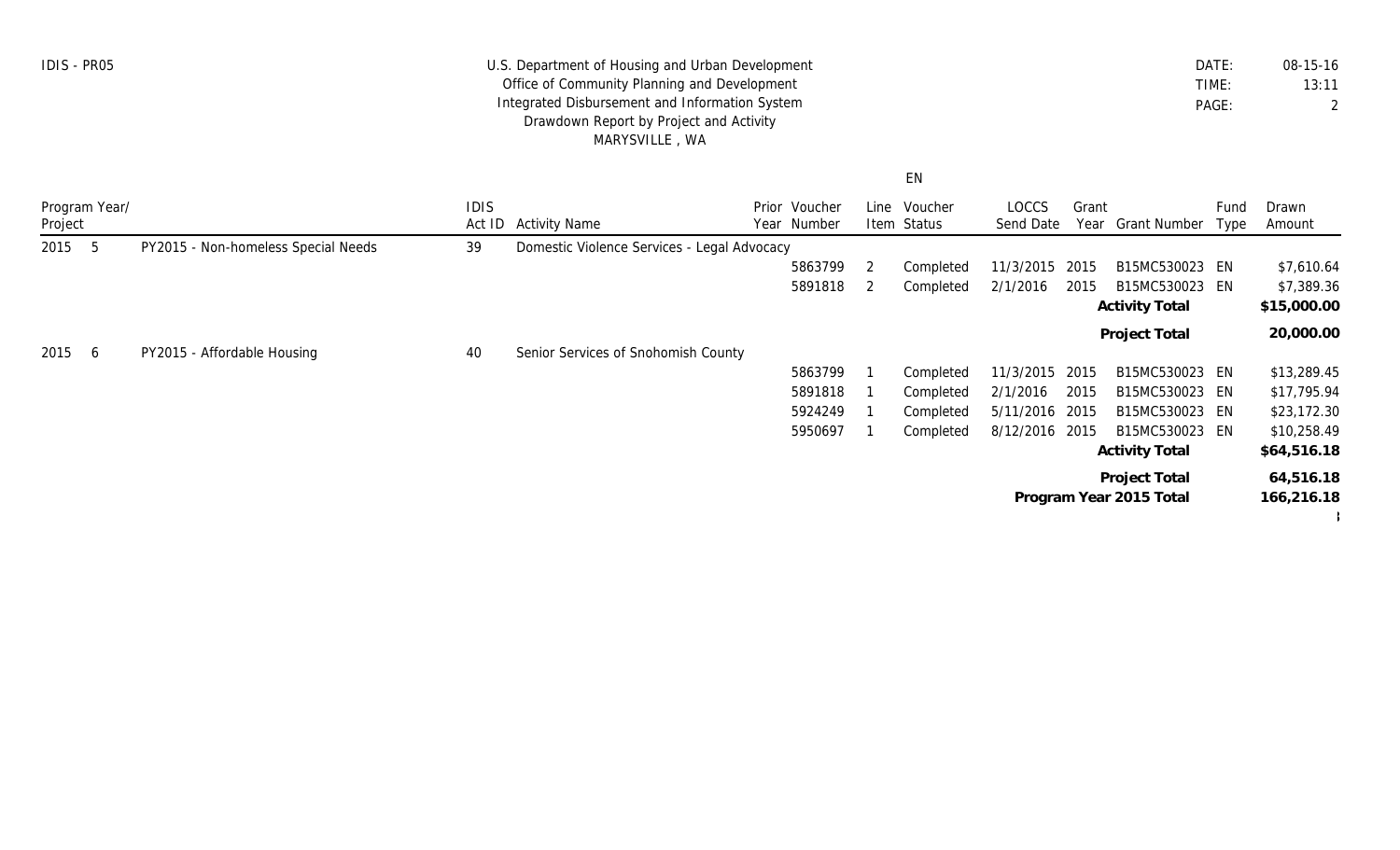#### U.S. DEPARTMENT OF HOUSING AND URBAN DEVELOPMENT OFFICE OF COMMUNITY PLANNING AND DEVELOPMENT PR06 - Summary of Consolidated Plan Projects for Report Year

DATE: 8/15/2016 TIME: 1:14:21 PM PAGE: 1/2

| <b>Plan IDIS</b><br>Year Project | <b>Project Title and Description</b>                                              |                                                                                                                                                                                                                                                                                                                                                                             | Program     | <b>Estimate</b>         | <b>Project Commited</b><br>Amount | <b>Amount Drawn</b><br>Thru Report Available to<br>Year | Amount<br>Draw |
|----------------------------------|-----------------------------------------------------------------------------------|-----------------------------------------------------------------------------------------------------------------------------------------------------------------------------------------------------------------------------------------------------------------------------------------------------------------------------------------------------------------------------|-------------|-------------------------|-----------------------------------|---------------------------------------------------------|----------------|
| 20151                            | Beachwood Apartments Supportive Services Housing Hope provides affordable housing | and comprehensive services to individuals<br>and families experiencing or at risk of<br>homelessness. Services include case<br>management, adult education and<br>employment training, parent education and<br>support, life skills training, child care, and<br>supported access to critical community<br>services such as mental health and substance<br>abuse treatment. | <b>CDBG</b> | \$17,700.00             | \$0.00                            | \$0.00                                                  | \$0.00         |
| 2                                | PY2015 - Infrastructure                                                           | Improve the safety and livability of low- and<br>moderate-income neighborhoods by<br>addressing service gaps in infrastructure                                                                                                                                                                                                                                              | <b>CDBG</b> | \$155,388.00            | \$0.00                            | \$0.00                                                  | \$0.00         |
| 3                                | PY2015 - CDBG Planning and Administration Provides support for planning and       | administration of CDBG Program                                                                                                                                                                                                                                                                                                                                              | <b>CDBG</b> | \$64,000.00 \$64,000.00 |                                   | \$36,713.75                                             | \$27,286.25    |
| 4                                | PY2015 - Public Services                                                          | Support programs that provide homeless,<br>special needs, and low-income populations<br>with basic needs and access to essential<br>services, such as transportation, health care,<br>childcare, case management, and legal<br>assistance.                                                                                                                                  | <b>CDBG</b> | \$37,700.00 \$17,700.00 |                                   | \$11,106.52                                             | \$6,593.48     |
| 5                                | PY2015 - Non-homeless Special Needs                                               | Provide services and assistance to elderly<br>and functionally disabled adults at risk of<br>losing their independence or becoming<br>homeless.                                                                                                                                                                                                                             | <b>CDBG</b> | \$5,000.00 \$20,000.00  |                                   | \$18,892.37                                             | \$1,107.63     |
| 6                                | PY2015 - Affordable Housing                                                       | Provide assistance for improving the safety<br>and accessibility of housing units that benefit<br>low-income seniors and persons with physical<br>or developmental disabilities as well as<br>families at risk of homelessness.                                                                                                                                             | <b>CDBG</b> | \$65,000.00 \$65,000.00 |                                   | \$54,257.69                                             | \$10,742.31    |
| 7                                | <b>Homeless Housing</b>                                                           | Work with nona : • profit organizations that<br>operate shelters, transitional housing, and<br>housing first units who would provide<br>shelter/housing and services for homeless<br>and those at risk of homelessness. This would<br>include addressing the basic needs of the<br>homeless with transitioning from shelter to<br>housing.                                  | <b>CDBG</b> | \$24,540.00             | \$0.00                            | \$0.00                                                  | \$0.00         |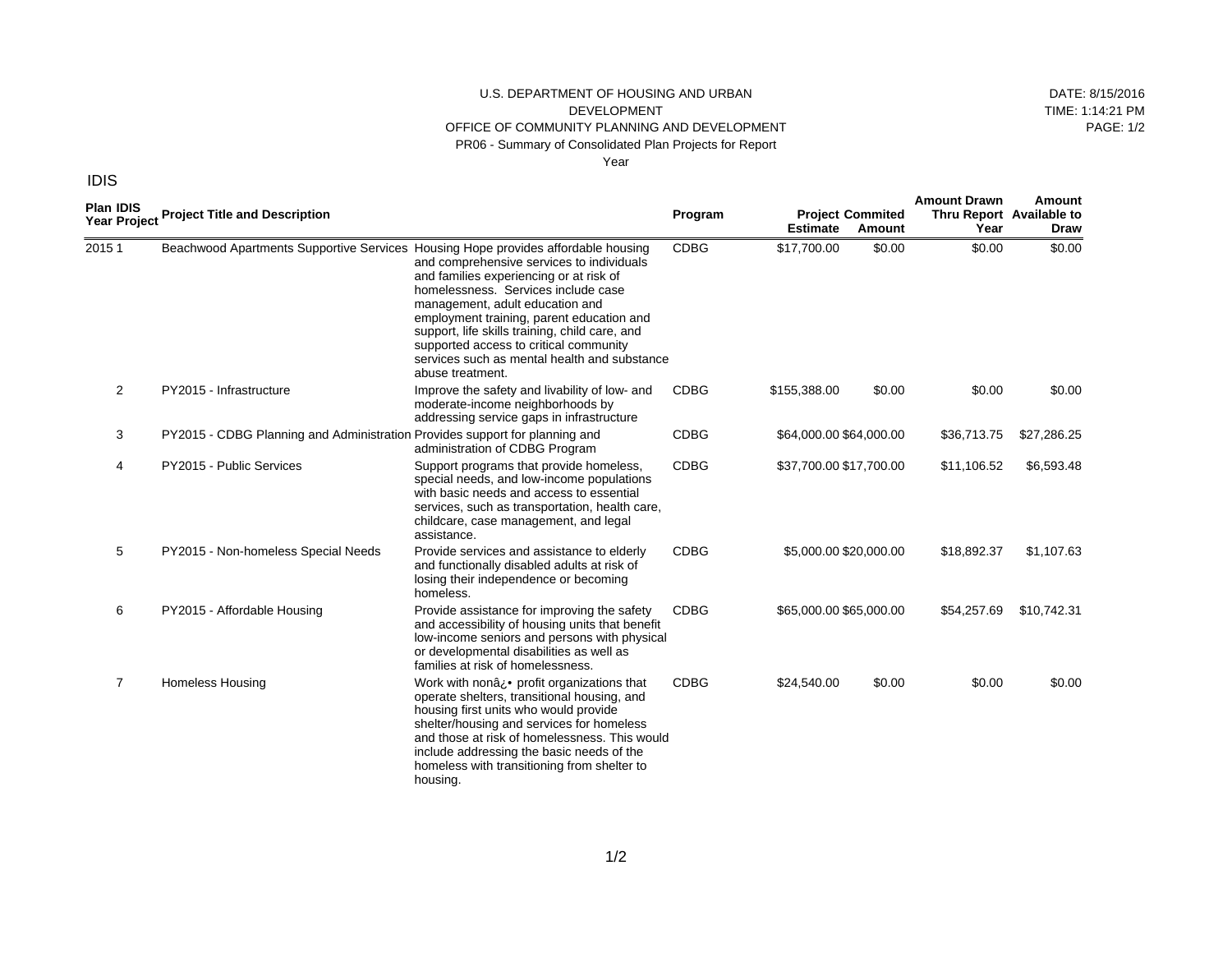#### U.S. DEPARTMENT OF HOUSING AND URBAN DEVELOPMENT OFFICE OF COMMUNITY PLANNING AND DEVELOPMENT PR06 - Summary of Consolidated Plan Projects for Report Year

DATE: 8/15/2016 TIME: 1:14:21 PM PAGE: 2/2

| <b>Plan IDIS</b> | Year Project Title and Description                                                |                                                                                                                                                                                                                                                                                                                                                                             | Program     | Amount<br>Drawn in<br><b>Report Year</b> |
|------------------|-----------------------------------------------------------------------------------|-----------------------------------------------------------------------------------------------------------------------------------------------------------------------------------------------------------------------------------------------------------------------------------------------------------------------------------------------------------------------------|-------------|------------------------------------------|
| 20151            | Beachwood Apartments Supportive Services Housing Hope provides affordable housing | and comprehensive services to individuals<br>and families experiencing or at risk of<br>homelessness. Services include case<br>management, adult education and<br>employment training, parent education and<br>support, life skills training, child care, and<br>supported access to critical community<br>services such as mental health and substance<br>abuse treatment. | <b>CDBG</b> | \$0.00                                   |
| 2                | PY2015 - Infrastructure                                                           | Improve the safety and livability of low- and<br>moderate-income neighborhoods by<br>addressing service gaps in infrastructure                                                                                                                                                                                                                                              | <b>CDBG</b> | \$0.00                                   |
| 3                | PY2015 - CDBG Planning and Administration Provides support for planning and       | administration of CDBG Program                                                                                                                                                                                                                                                                                                                                              | <b>CDBG</b> | \$36,713.75                              |
| 4                | PY2015 - Public Services                                                          | Support programs that provide homeless,<br>special needs, and low-income populations<br>with basic needs and access to essential<br>services, such as transportation, health care,<br>childcare, case management, and legal<br>assistance.                                                                                                                                  | <b>CDBG</b> | \$11,106.52                              |
| 5                | PY2015 - Non-homeless Special Needs                                               | Provide services and assistance to elderly<br>and functionally disabled adults at risk of<br>losing their independence or becoming<br>homeless.                                                                                                                                                                                                                             | <b>CDBG</b> | \$18,892.37                              |
| 6                | PY2015 - Affordable Housing                                                       | Provide assistance for improving the safety<br>and accessibility of housing units that benefit<br>low-income seniors and persons with physical<br>or developmental disabilities as well as<br>families at risk of homelessness.                                                                                                                                             | <b>CDBG</b> | \$54,257.69                              |
| $\overline{7}$   | <b>Homeless Housing</b>                                                           | Work with nona i. • profit organizations that<br>operate shelters, transitional housing, and<br>housing first units who would provide<br>shelter/housing and services for homeless<br>and those at risk of homelessness. This would<br>include addressing the basic needs of the<br>homeless with transitioning from shelter to<br>housing.                                 | <b>CDBG</b> | \$0.00                                   |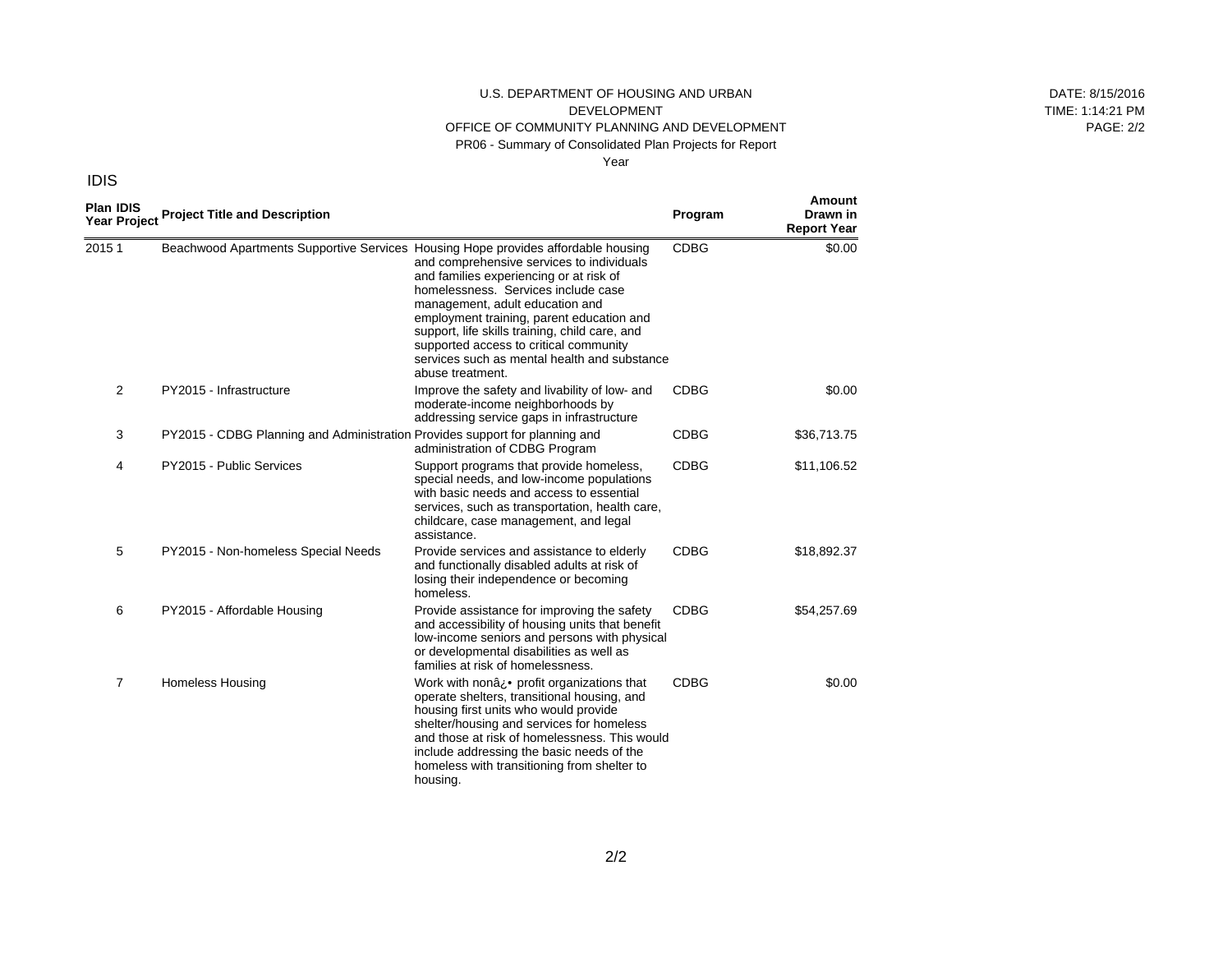#### U.S. DEPARTMENT OF HOUSING AND URBAN DEVELOPMENT OFFICE OF COMMUNITY PLANNING AND DEVELOPMENT PR08 - Grantee Summary Activity Report

DATE: 8/18/2016 TIME: 10:29:34 AM  $PAGF: 1/2$ 

**Grantee Activity Number IDIS Activity - ID Pgm Yr Project Activity Name Act Stat Matrix Code Initial Funding Date Funded Amount Drawn Amount Last Draw Date of** BA001 BP002 BP003 BP004 BP005 CCS2014 CCS2015 CmfrdPrk2014 DVS2014 DVS2015 HH2014 PlngAdmin2014 34 PlngAdmin2015 38 PY12BC001 PY12BC002 PY12BC003 PY12BC004 PY12BP001 PY13BC002 PY13BC003 PY13BC004 1 2 3 4 16 21 15 22 35 36 14 8 18 6 7 27 5 33 37 29 30 39 31 13 12 10 11 9 25 19 26 17 1994-1 HOME Committed funds adjustment 1994-2 CDBG Committed funds adjustment 1994-3 1994-4 2013-2 Planning and Administration 2013-3 2013-6 2013-6 2013-8 2015-4 2012-3 2012-4 2013-3 2012-9 Marysville Community Food Bank - Food for Thought 2012-9 Domestic Violence Legal Advocacy 2013-8 2012-2 Mercy Housing - Pilchuck Apartments 2014-5 2015-5 2014-3 2014-4 2015-5 2014-6 2014-2 Planning and Administration 2015-3 2012-7 2012-8 2012-8 2012-6 2012-5 2013-7 2013-7 2013-7 2013-5 10th Street Sidewalk Improvements ESG Committed funds adjustment HOPWA Committed funds adjustment Quilceda Community Services Senior Services of Snohomish County Housing Hope - Beachwood Apartment Playground **Rehabilitation** Marysville Food Bank - Food for Thought Beachwood Apartments Homelessness Supportive Services Completed Planning and Administration Catholic Community Services - Volunteer Chore Services Catholic Community Services - Volunteer Chore Services Backpack Program Domestic Violence Legal Advocacy Catholic Community Services - Volunteer Chore Services Catholic Community Services - Volunteer Chore Services Comeford Park Site Furnishings Domestic Violence Services - Legal Advocacy Domestic Violence Services - Legal Advocacy Housing Hope - Beachwood Apartments Supportive **Services** Planning and Administration Senior Services of Snohomish County - Minor Home Repair Completed Marysville Boys & Girls Club Improvements Comeford Park Improvements 10th Street Sidewalk Improvements Housing Hope - Beachwood Apartments Marysville Boys & Girls Club - Kitchen Improvements Comeford Park Improvements Jennings Park Improvements Open Open Open Open Completed Completed Completed Completed Completed Completed Completed Completed Completed Completed Completed Completed Completed Completed Completed Completed Completed Completed Completed Completed Completed Completed Completed Completed Completed Completed Completed Completed 21A 05 14A 05 05W 05 21A 05A 05A 05W 05G 05G 05A 05 05 03F 05G 05G 05 21A 20 14A 03D 03F 03L 05 03D 03F 03F 03L \$0.00 \$0.00 \$0.00 \$0.00 \$0.00 \$0.00 \$0.00 \$0.00 02/20/14 \$64,000.00 \$64,000.00 07/01/2014 03/18/14 \$23,250.00 \$23,250.00 05/21/2015 01/24/14 \$64,367.00 \$64,367.00 07/18/2014 02/20/14 \$28,094.00 \$28,094.00 12/03/2014 04/02/14 \$6,000.00 \$6,000.00 07/16/2014 11/02/15 \$17,700.00 \$17,700.00 08/13/2016 01/16/13 \$43,582.00 \$43,582.00 08/01/2013 09/12/13 \$5,000.00 \$5,000.00 09/13/2013 01/24/14 \$9,000.00 \$9,000.00 07/18/2014 09/12/13 \$3,000.00 \$3,000.00 09/13/2013 09/12/13 \$6,657.18 \$6,657.18 09/13/2013 02/20/14 \$7,500.00 \$7,500.00 05/14/2014 09/12/13 \$2,026.46 \$2,026.46 09/13/2013 10/01/14 \$5,000.00 \$5,000.00 07/16/2015 11/02/15 \$5,000.00 \$5,000.00 07/22/2016 10/01/14 \$30,003.95 \$30,003.95 08/11/2015 10/01/14 \$15,000.00 \$15,000.00 05/21/2015 11/02/15 \$15,000.00 \$15,000.00 02/02/2016 10/01/14 \$17,700.00 \$17,700.00 08/11/2015 10/01/14 \$71,650.00 \$71,650.00 07/16/2015 11/02/15 \$64,000.00 \$64,000.00 07/22/2016 09/12/13 \$38,104.82 \$38,104.82 09/13/2013 09/12/13 \$11,907.99 \$11,907.99 09/13/2013 09/12/13 \$40,000.00 \$40,000.00 09/13/2013 09/12/13 \$59,645.00 \$59,645.00 09/13/2013 09/12/13 \$5,000.00 \$5,000.00 09/13/2013 03/18/14 \$10,000.00 \$10,000.00 03/10/2015 03/18/14 \$46,393.49 \$46,393.49 10/14/2015 03/18/14 \$28,000.00 \$28,000.00 04/14/2015 03/18/14 \$20,000.00 \$20,000.00 06/20/2014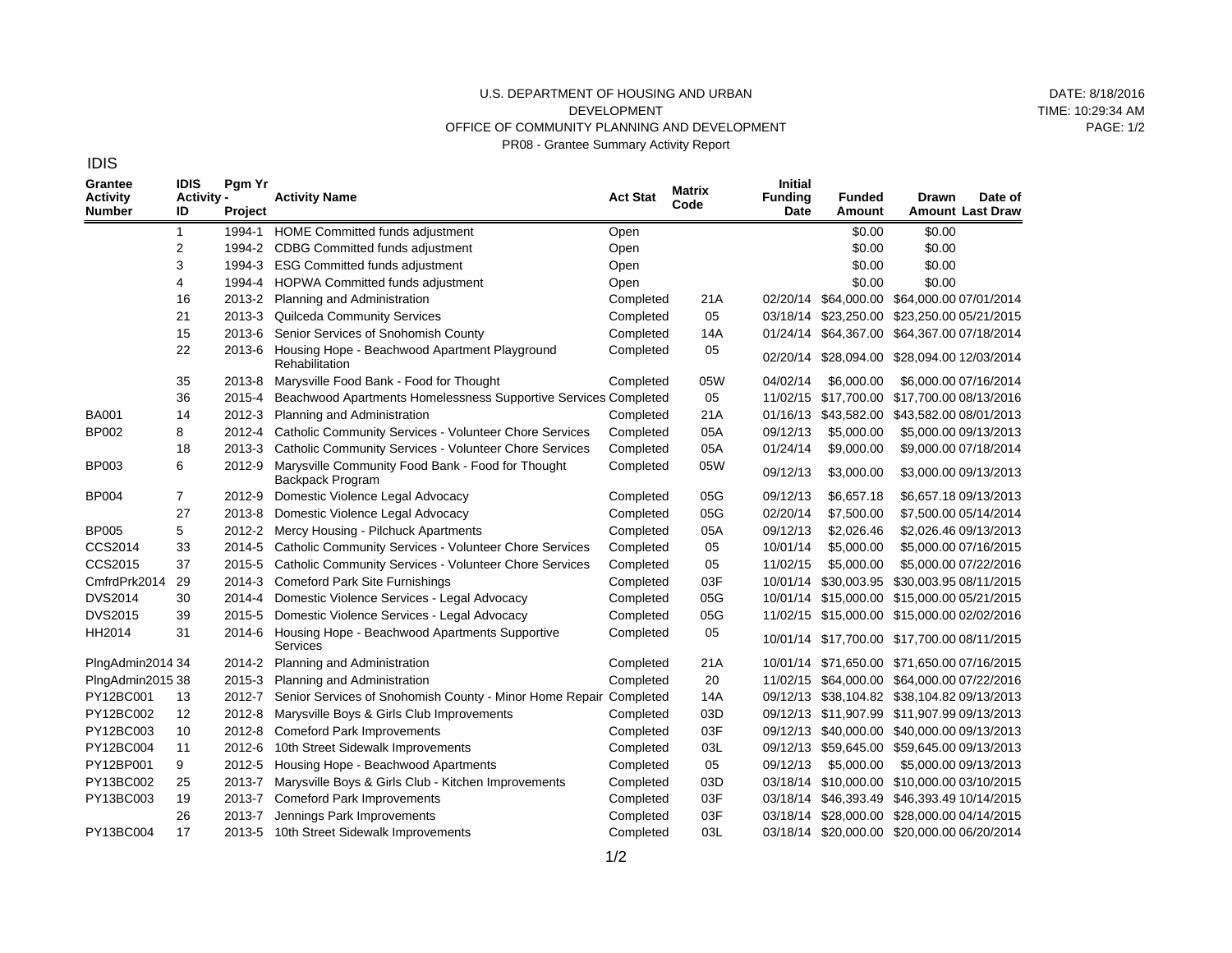#### U.S. DEPARTMENT OF HOUSING AND URBAN DEVELOPMENT OFFICE OF COMMUNITY PLANNING AND DEVELOPMENT PR08 - Grantee Summary Activity Report

DATE: 8/18/2016 TIME: 10:29:34 AM PAGE: 2/2

**Grantee Activity Number IDIS Activity - ID Pgm Yr Project Activity Name Act Stat Matrix Code Initial Funding Date Funded Amount Drawn Amount Last Draw Date of** PY13BP001 SR5282014 SR5282015 SSSC2014 SSSC2015 **Total** 20 28 41 32 40 2013-8 Housing Hope - Beachwood Apartments 2014-1 SR582 Pedestrian Safety Improvement 2015-2 SR582 Pedestrian Safety Improvement 2014-7 Senior Services of Snohomish County 2015-6 Senior Services of Snohomish County **Completed** Open Open Completed Completed 05 03K 03K 14A 14A 02/20/14 \$9,800.00 \$9,800.00 07/16/2014 10/01/14 \$80,000.00 \$0.00 \$0.00 \$0.00 10/01/14 \$65,000.00 \$65,000.00 05/21/2015 11/02/15 \$64,516.18 \$64,516.18 08/13/2016 **\$981,898.07 \$901,898.07**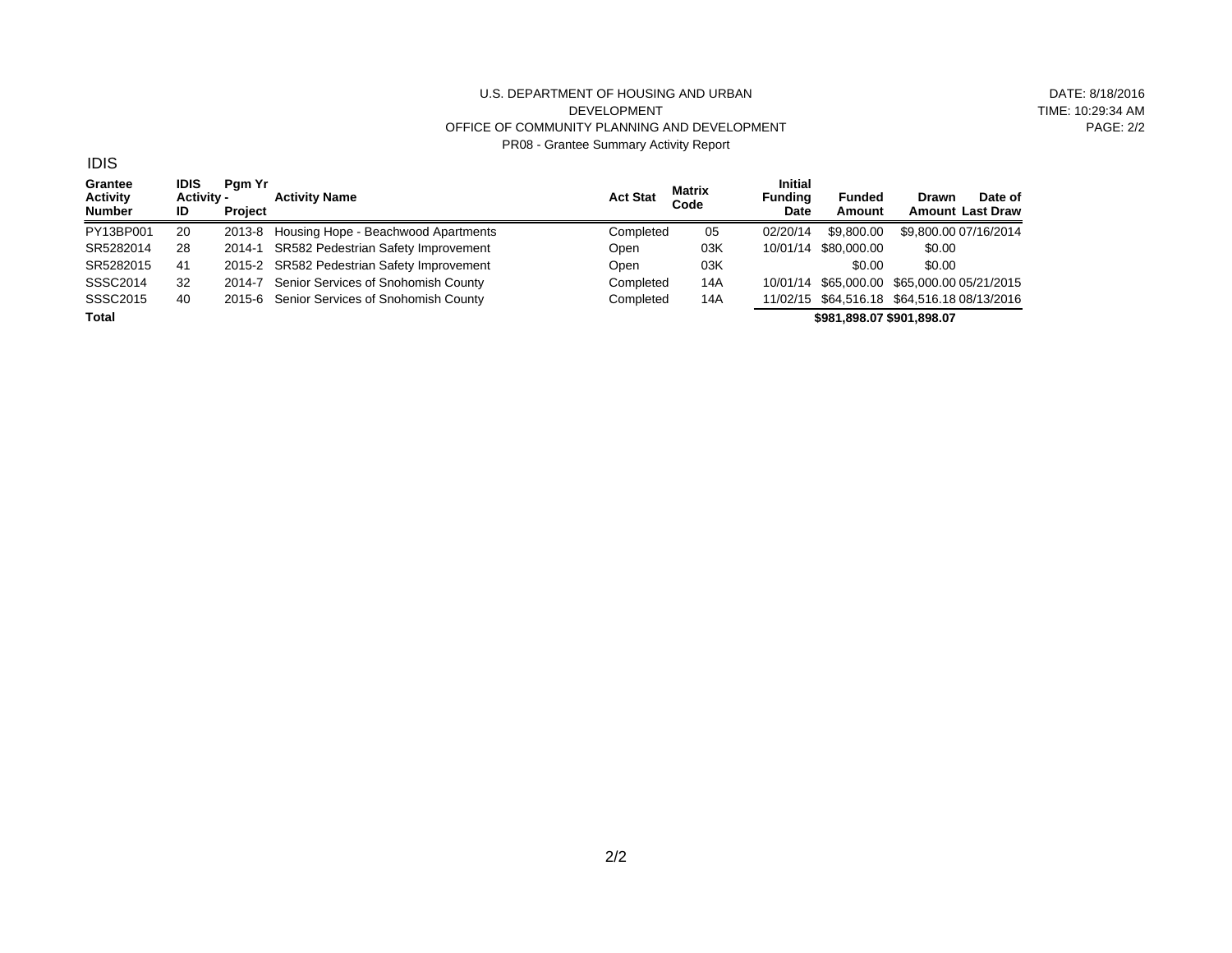

#### U.S. Department of Housing and Urban Development Office of Community Planning and Development Integrated Disbursement and Information System DATE: TIME: PAGE: 1 10:30 08-18-16 CDBG Summary of Accomplishments Program Year: 2015

## MARYSVILLE

#### **Count of CDBG Activities with Disbursements by Activity Group & Matrix Code**

|                            |                                                                         |               |                                     |                    | Completed                      |                       |                                             |
|----------------------------|-------------------------------------------------------------------------|---------------|-------------------------------------|--------------------|--------------------------------|-----------------------|---------------------------------------------|
| <b>Activity Group</b>      | <b>Activity Category</b>                                                | Open Count    | Open Activities<br><b>Disbursed</b> | Completed<br>Count | Activities<br><b>Disbursed</b> | Program Year<br>Count | <b>Total Activities</b><br><b>Disbursed</b> |
| Housing                    | Rehab; Single-Unit Residential (14A)                                    |               | \$0.00                              |                    | \$64,516.18                    |                       | \$64,516.18                                 |
|                            | <b>Total Housing</b>                                                    | $\Omega$      | \$0.00                              | $\overline{2}$     | \$64,516.18                    | $\overline{2}$        | \$64,516.18                                 |
|                            | Public Facilities and Improvements Parks, Recreational Facilities (03F) |               | \$0.00                              | 3                  | \$44,240.18                    |                       | \$44,240.18                                 |
|                            | Street Improvements (03K)                                               |               | \$0.00                              | $\Omega$           | \$0.00                         |                       | \$0.00                                      |
|                            | Total Public Facilities and<br>Improvements                             |               | \$0.00                              | 3                  | \$44,240.18                    | 4                     | \$44,240.18                                 |
| <b>Public Services</b>     | Public Services (General) (05)                                          | $\Omega$      | \$0.00                              | 3                  | \$22,700.00                    |                       | \$22,700.00                                 |
|                            | Battered and Abused Spouses (05G)                                       | $\Omega$      | \$0.00                              |                    | \$15,000.00                    |                       | \$15,000.00                                 |
|                            | <b>Total Public Services</b>                                            | $\Omega$      | \$0.00                              | 5                  | \$37,700.00                    | 5                     | \$37,700.00                                 |
| General Administration and | Planning (20)                                                           | $\Omega$      | \$0.00                              |                    | \$64,000.00                    |                       | \$64,000.00                                 |
| Planning                   | <b>Total General Administration and</b><br>Planning                     | $\mathcal{O}$ | \$0.00                              |                    | \$64,000.00                    |                       | \$64,000.00                                 |
| <b>Grand Total</b>         |                                                                         |               | \$0.00                              | 11                 | \$210,456.36                   | 12                    | \$210,456.36                                |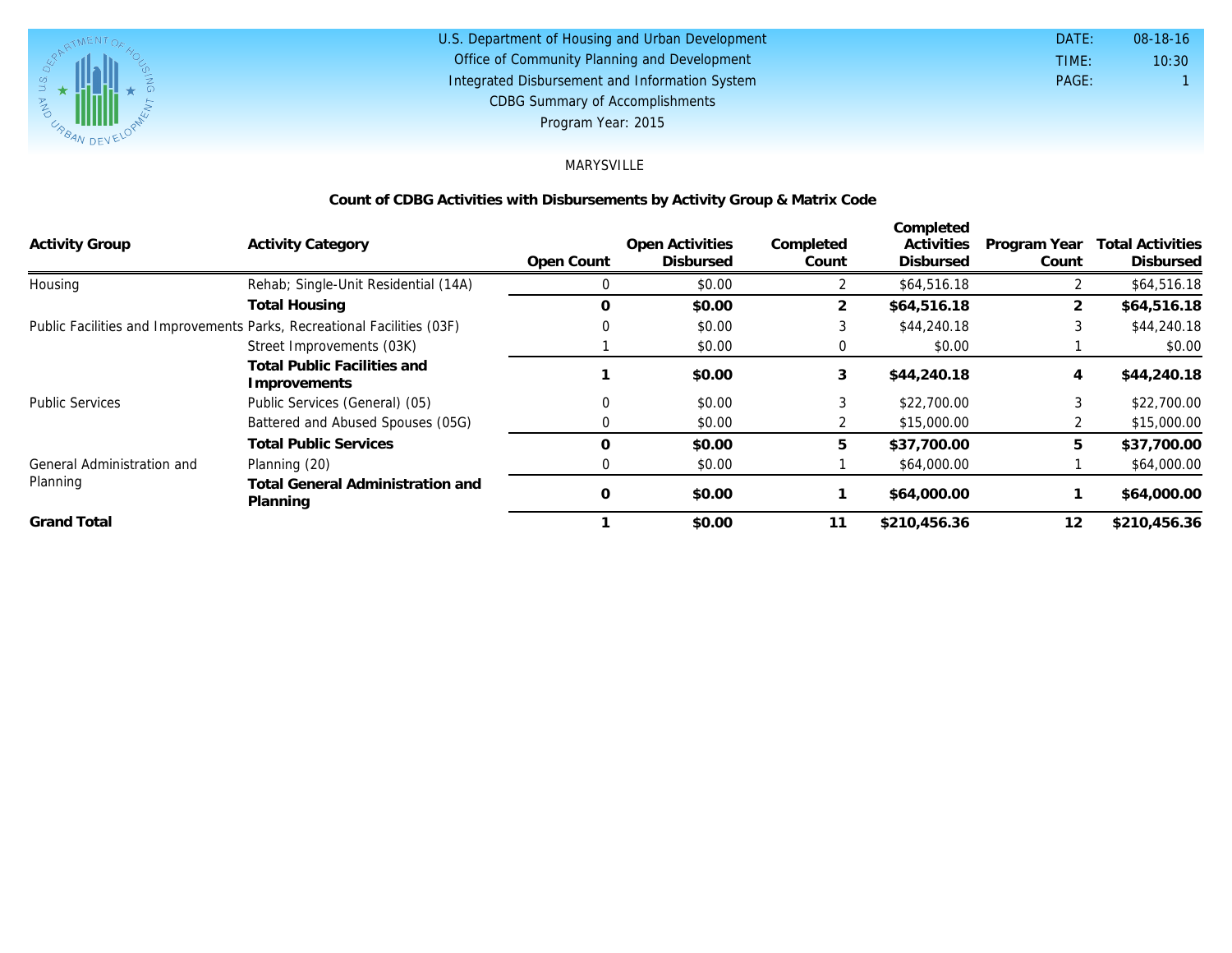

| U.S. Department of Housing and Urban Development | DATE: | $08-18-16$ |
|--------------------------------------------------|-------|------------|
| Office of Community Planning and Development     | TIME: | 10:30      |
| Integrated Disbursement and Information System   | PAGE: |            |
| <b>CDBG Summary of Accomplishments</b>           |       |            |
| Program Year: 2015                               |       |            |

#### MARYSVILLE

## **CDBG Sum of Actual Accomplishments by Activity Group and Accomplishment Type**

| <b>Activity Group</b>        | Matrix Code                              | Accomplishment Type      | Open Count Completed Count |       | Program Year<br>Totals |
|------------------------------|------------------------------------------|--------------------------|----------------------------|-------|------------------------|
| Housing                      | Rehab; Single-Unit Residential (14A)     | Housing Units            |                            | 164   | 164                    |
|                              | Total Housing                            |                          |                            | 164   | 164                    |
| <b>Public Facilities and</b> | Parks, Recreational Facilities (03F)     | <b>Public Facilities</b> |                            | 4,575 | 4,575                  |
| Improvements                 | Street Improvements (03K)                | Persons                  |                            |       | $\Omega$               |
|                              | Total Public Facilities and Improvements |                          |                            | 4,575 | 4.575                  |
| <b>Public Services</b>       | Public Services (General) (05)           | Persons                  |                            | 200   | 200                    |
|                              | Battered and Abused Spouses (05G)        | Persons                  |                            | 130   | 130                    |
|                              | <b>Total Public Services</b>             |                          |                            | 330   | 330                    |
| <b>Grand Total</b>           |                                          |                          |                            | 5.069 | 5.069                  |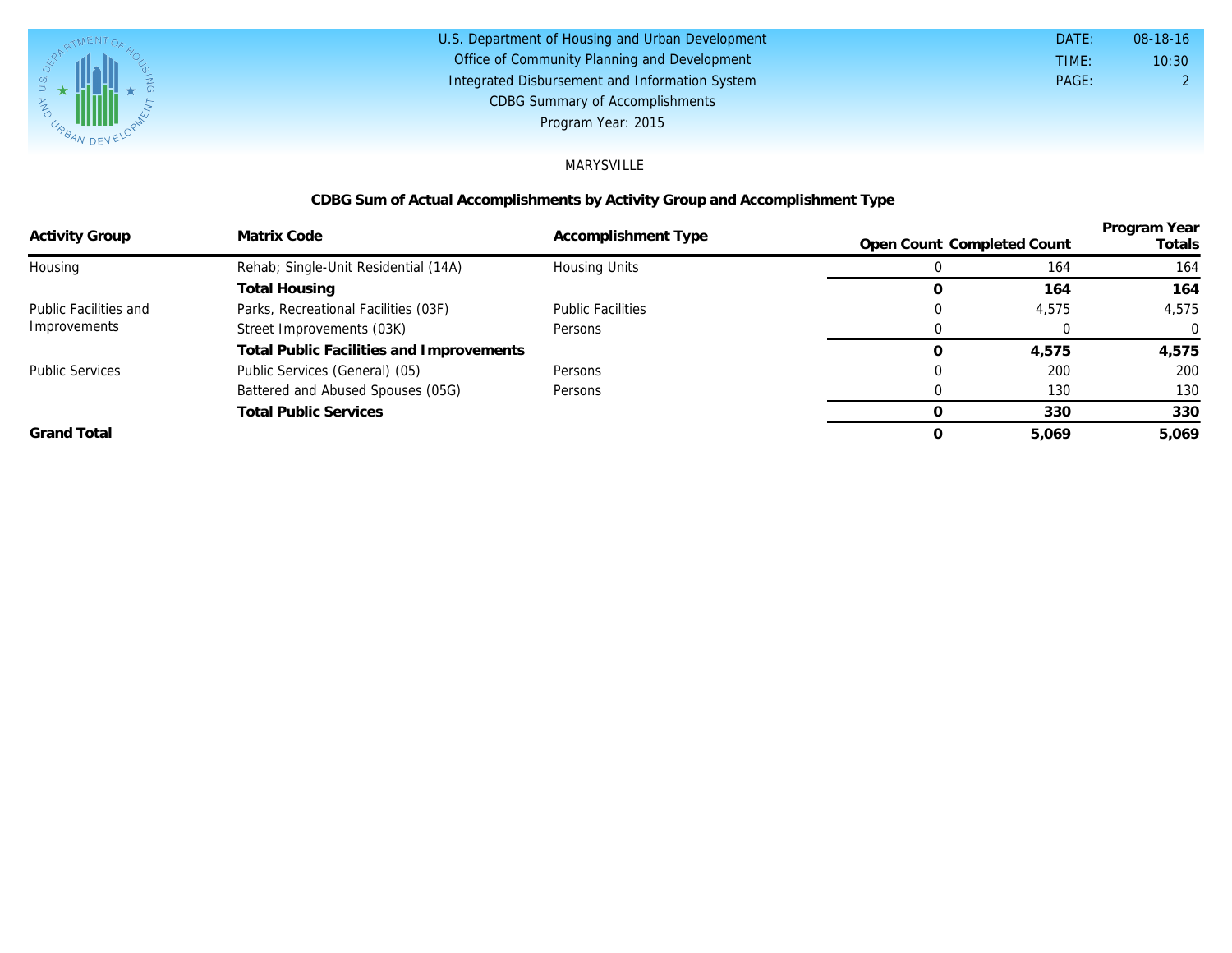

#### U.S. Department of Housing and Urban Development Office of Community Planning and Development Integrated Disbursement and Information System DATE: TIME: PAGE: 3 10:30 08-18-16 CDBG Summary of Accomplishments Program Year: 2015

#### MARYSVILLE

#### **CDBG Beneficiaries by Racial / Ethnic Category**

| Housing-Non Housing | Race                                   |                      | <b>Total Hispanic</b> |                          | <b>Total Hispanic</b> |
|---------------------|----------------------------------------|----------------------|-----------------------|--------------------------|-----------------------|
|                     |                                        | <b>Total Persons</b> |                       | Persons Total Households | Households            |
| Housing             | White                                  |                      |                       | 129                      |                       |
|                     | Asian                                  |                      |                       |                          |                       |
|                     | American Indian/Alaskan Native         |                      |                       |                          |                       |
|                     | American Indian/Alaskan Native & White |                      |                       |                          |                       |
|                     | Asian & White                          |                      |                       |                          |                       |
|                     | Other multi-racial                     |                      |                       | 25                       |                       |
|                     | <b>Total Housing</b>                   | O                    | $\Omega$              | 164                      | 2                     |
| Non Housing         | White                                  | 296                  | 47                    | U                        |                       |
|                     | Black/African American                 |                      |                       |                          |                       |
|                     | Asian                                  |                      |                       |                          |                       |
|                     | American Indian/Alaskan Native         |                      |                       |                          |                       |
|                     | American Indian/Alaskan Native & White |                      |                       |                          |                       |
|                     | Black/African American & White         |                      |                       |                          |                       |
|                     | Other multi-racial                     | 12                   |                       | Ω                        |                       |
|                     | <b>Total Non Housing</b>               | 330                  | 47                    | $\Omega$                 |                       |
| <b>Grand Total</b>  | White                                  | 296                  | 47                    | 129                      |                       |
|                     | <b>Black/African American</b>          |                      |                       | ∩                        |                       |
|                     | Asian                                  |                      |                       |                          |                       |
|                     | American Indian/Alaskan Native         |                      |                       |                          |                       |
|                     | American Indian/Alaskan Native & White |                      |                       |                          |                       |
|                     | Asian & White                          |                      |                       |                          |                       |
|                     | Black/African American & White         |                      |                       |                          |                       |
|                     | Other multi-racial                     | 12                   |                       | 25                       |                       |
|                     | <b>Total Grand Total</b>               | 330                  | 47                    | 164                      |                       |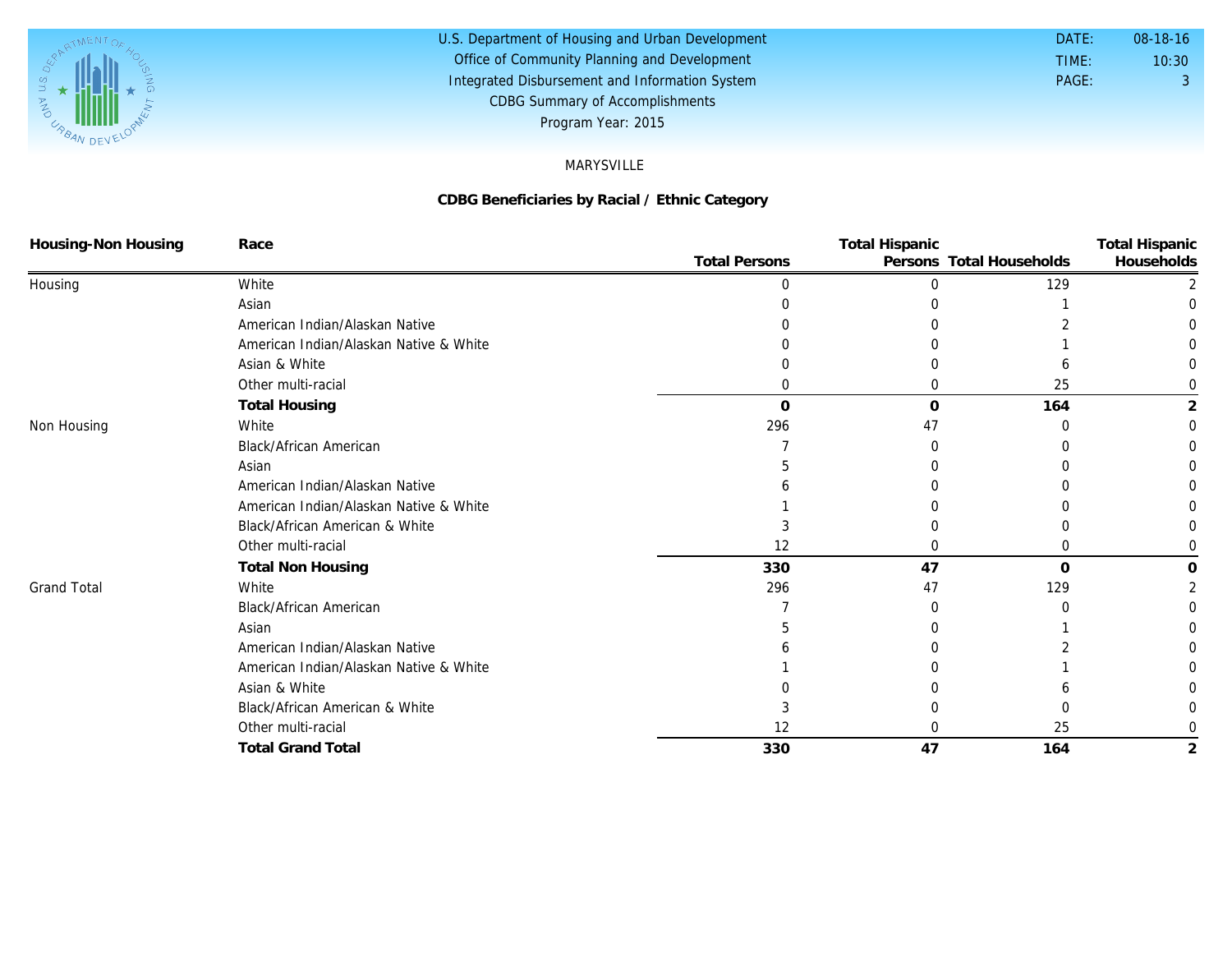

#### U.S. Department of Housing and Urban Development Office of Community Planning and Development Integrated Disbursement and Information System DATE: TIME: PAGE: 4 10:30 08-18-16 CDBG Summary of Accomplishments Program Year: 2015

#### MARYSVILLE

#### **CDBG Beneficiaries by Income Category**

|             | Income Levels                       | Owner Occupied | <b>Renter Occupied</b> | Persons  |
|-------------|-------------------------------------|----------------|------------------------|----------|
| Housing     | Extremely Low $\left(<=30\%\right)$ | 50             |                        |          |
|             | Low ( $>30\%$ and $\lt$ =50%)       | 28             |                        |          |
|             | Mod ( $>50\%$ and $\lt$ =80%)       |                |                        |          |
|             | <b>Total Low-Mod</b>                | -86            |                        | $\Omega$ |
|             | Non Low-Mod $(>80\%)$               |                |                        |          |
|             | <b>Total Beneficiaries</b>          | 86             |                        | $\Omega$ |
| Non Housing | Extremely Low $\left(<=30\%\right)$ |                |                        | 116      |
|             | Low ( $>30\%$ and $\lt$ =50%)       |                |                        | 49       |
|             | Mod ( $>50\%$ and $\lt$ =80%)       |                |                        | 8        |
|             | <b>Total Low-Mod</b>                |                |                        | 173      |
|             | Non Low-Mod $(>80\%)$               |                |                        |          |
|             | <b>Total Beneficiaries</b>          |                |                        | 178      |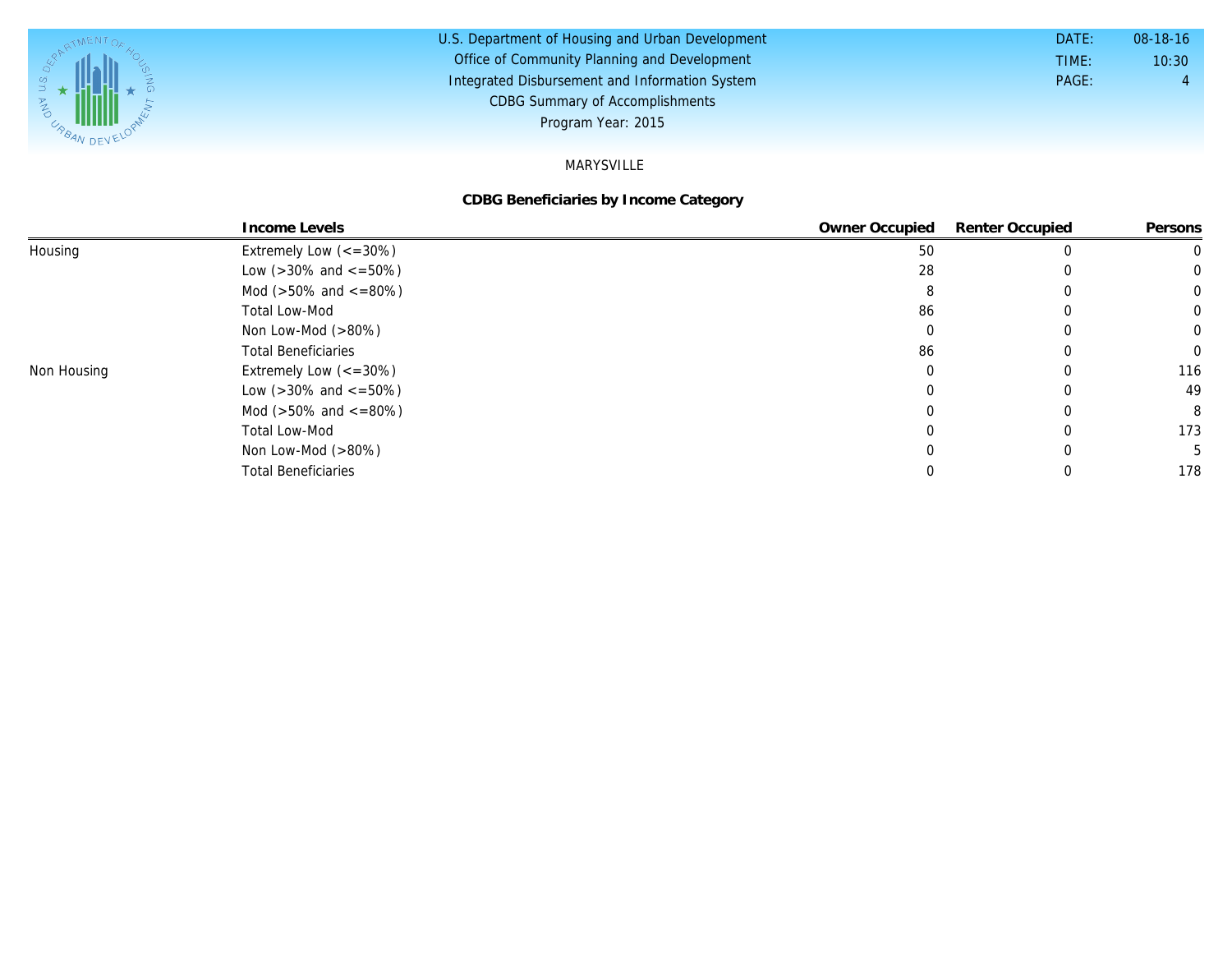|             | Office of Community Planning and Development     | DATE: | $08-18-16$ |
|-------------|--------------------------------------------------|-------|------------|
|             | U.S. Department of Housing and Urban Development | TIME: | 10:10      |
|             | Integrated Disbursement and Information System   | PAGE: |            |
|             | PR26 - CDBG Financial Summary Report             |       |            |
|             | Program Year 2015                                |       |            |
| URBAN DEVEL | MARYSVILLE, WA                                   |       |            |
|             |                                                  |       |            |

| PART I: SUMMARY OF CDBG RESOURCES                                              |                  |
|--------------------------------------------------------------------------------|------------------|
| 01 UNEXPENDED CDBG FUNDS AT END OF PREVIOUS PROGRAM YEAR                       | 153,932.05       |
| 02 ENTITLEMENT GRANT                                                           | 346.629.00       |
| 03 SURPLUS URBAN RENEWAL                                                       | 0.00             |
| 04 SECTION 108 GUARANTEED LOAN FUNDS                                           | 0.00             |
| 05 CURRENT YEAR PROGRAM INCOME                                                 | 0.00             |
| 05a CURRENT YEAR SECTION 108 PROGRAM INCOME (FOR SI TYPE)                      | 0.00             |
| 06 FUNDS RETURNED TO THE LINE-OF-CREDIT                                        | 0.00             |
| 06a FUNDS RETURNED TO THE LOCAL CDBG ACCOUNT                                   | 0.00             |
| 07 ADJUSTMENT TO COMPUTE TOTAL AVAILABLE                                       | 0.00             |
| 08 TOTAL AVAILABLE (SUM, LINES 01-07)                                          | 500,561.05       |
| PART II: SUMMARY OF CDBG EXPENDITURES                                          |                  |
| 09 DISBURSEMENTS OTHER THAN SECTION 108 REPAYMENTS AND PLANNING/ADMINISTRATION | 146,456.36       |
| 10 ADJUSTMENT TO COMPUTE TOTAL AMOUNT SUBJECT TO LOW/MOD BENEFIT               | 0.00             |
| 11 AMOUNT SUBJECT TO LOW/MOD BENEFIT (LINE 09 + LINE 10)                       | 146,456.36       |
| 12 DISBURSED IN IDIS FOR PLANNING/ADMINISTRATION                               | 64,000.00        |
| 13 DISBURSED IN IDIS FOR SECTION 108 REPAYMENTS                                | 0.00             |
| 14 ADJUSTMENT TO COMPUTE TOTAL EXPENDITURES                                    | 0.00             |
| 15 TOTAL EXPENDITURES (SUM, LINES 11-14)                                       | 210,456.36       |
| 16 UNEXPENDED BALANCE (LINE 08 - LINE 15)                                      | 290,104.69       |
| PART III: LOWMOD BENEFIT THIS REPORTING PERIOD                                 |                  |
| 17 EXPENDED FOR LOW/MOD HOUSING IN SPECIAL AREAS                               | 0.00             |
| 18 EXPENDED FOR LOW/MOD MULTI-UNIT HOUSING                                     | 0.00             |
| 19 DISBURSED FOR OTHER LOW/MOD ACTIVITIES                                      | 146,456.36       |
| 20 ADJUSTMENT TO COMPUTE TOTAL LOW/MOD CREDIT                                  | 0.00             |
| 21 TOTAL LOW/MOD CREDIT (SUM, LINES 17-20)                                     | 146,456.36       |
| 22 PERCENT LOW/MOD CREDIT (LINE 21/LINE 11)                                    | 100.00%          |
| LOW/MOD BENEFIT FOR MULTI-YEAR CERTIFICATIONS                                  |                  |
| 23 PROGRAM YEARS(PY) COVERED IN CERTIFICATION                                  | PY: 2015 PY: PY: |
| 24 CUMULATIVE NET EXPENDITURES SUBJECT TO LOW/MOD BENEFIT CALCULATION          | 0.00             |
| 25 CUMULATIVE EXPENDITURES BENEFITING LOW/MOD PERSONS                          | 0.00             |
| 26 PERCENT BENEFIT TO LOW/MOD PERSONS (LINE 25/LINE 24)                        | 0.00%            |
| PART IV: PUBLIC SERVICE (PS) CAP CALCULATIONS                                  |                  |
| 27 DISBURSED IN IDIS FOR PUBLIC SERVICES                                       | 37,700.00        |
| 28 PS UNLIQUIDATED OBLIGATIONS AT END OF CURRENT PROGRAM YEAR                  | 0.00             |
| 29 PS UNLIQUIDATED OBLIGATIONS AT END OF PREVIOUS PROGRAM YEAR                 | 0.00             |
| 30 ADJUSTMENT TO COMPUTE TOTAL PS OBLIGATIONS                                  | 0.00             |
| 31 TOTAL PS OBLIGATIONS (LINE 27 + LINE 28 - LINE 29 + LINE 30)                | 37,700.00        |
| 32 ENTITLEMENT GRANT                                                           | 346,629.00       |
| 33 PRIOR YEAR PROGRAM INCOME                                                   | 0.00             |
| 34 ADJUSTMENT TO COMPUTE TOTAL SUBJECT TO PS CAP                               | 0.00             |
| 35 TOTAL SUBJECT TO PS CAP (SUM, LINES 32-34)                                  | 346,629.00       |
| 36 PERCENT FUNDS OBLIGATED FOR PS ACTIVITIES (LINE 31/LINE 35)                 | 10.88%           |
| PART V: PLANNING AND ADMINISTRATION (PA) CAP                                   |                  |
| 37 DISBURSED IN IDIS FOR PLANNING/ADMINISTRATION                               | 64,000.00        |
| 38 PA UNLIQUIDATED OBLIGATIONS AT END OF CURRENT PROGRAM YEAR                  | 0.00             |
| 39 PA UNLIQUIDATED OBLIGATIONS AT END OF PREVIOUS PROGRAM YEAR                 | 0.00             |
| 40 ADJUSTMENT TO COMPUTE TOTAL PA OBLIGATIONS                                  | 0.00             |
| 41 TOTAL PA OBLIGATIONS (LINE 37 + LINE 38 - LINE 39 + LINE 40)                | 64,000.00        |
| 42 ENTITLEMENT GRANT                                                           | 346,629.00       |
| 43 CURRENT YEAR PROGRAM INCOME                                                 | 0.00             |
| 44 ADJUSTMENT TO COMPUTE TOTAL SUBJECT TO PA CAP                               | 0.00             |
| 45 TOTAL SUBJECT TO PA CAP (SUM, LINES 42-44)                                  | 346,629.00       |
| 46 PERCENT FUNDS OBLIGATED FOR PA ACTIVITIES (LINE 41/LINE 45)                 | 18.46%           |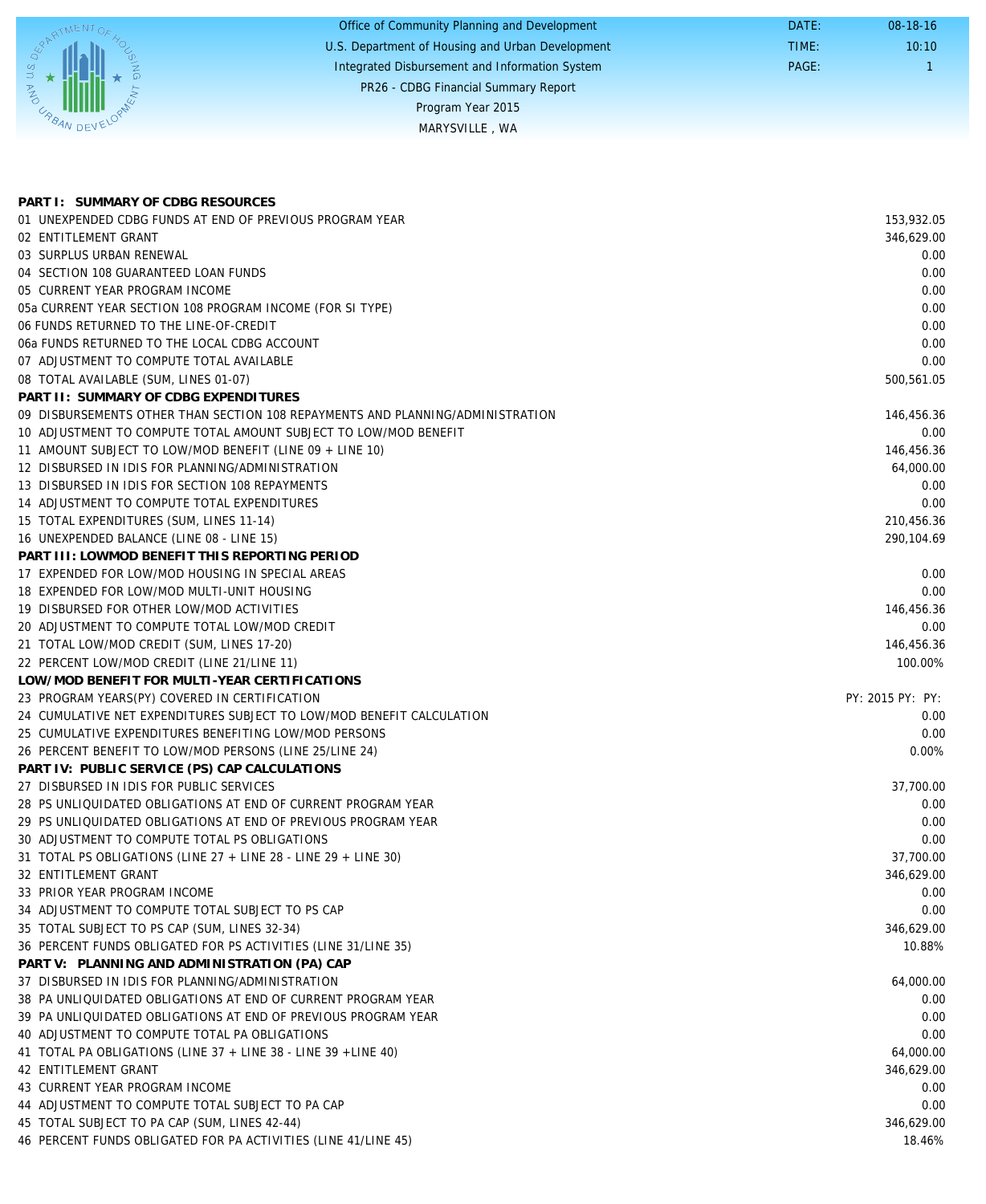

### U.S. Department of Housing and Urban Development Office of Community Planning and Development

Integrated Disbursement and Information System

PAGE: 2 10:10 08-18-16

 DATE: TIME:

PR26 - CDBG Financial Summary Report

Program Year 2015

MARYSVILLE , WA

### **LINE 17 DETAIL: ACTIVITIES TO CONSIDER IN DETERMINING THE AMOUNT TO ENTER ON LINE 17**

Report returned no data.

#### **LINE 18 DETAIL: ACTIVITIES TO CONSIDER IN DETERMINING THE AMOUNT TO ENTER ON LINE 18** Report returned no data.

#### **LINE 19 DETAIL: ACTIVITIES INCLUDED IN THE COMPUTATION OF LINE 19**

| Plan Year | <b>IDIS Project</b> | <b>IDIS Activity</b> | Voucher<br>Number | <b>Activity Name</b>                                   | Matrix<br>Code | National<br>Objective | Drawn Amount |
|-----------|---------------------|----------------------|-------------------|--------------------------------------------------------|----------------|-----------------------|--------------|
| 2013      |                     | 19                   | 5855363           | Comeford Park Improvements                             | 03F            | LMA                   | \$44,240.18  |
|           |                     |                      |                   |                                                        | 03F            | Matrix Code           | \$44,240.18  |
| 2015      | 4                   | 36                   | 5863799           | Beachwood Apartments Homelessness Supportive Services  | 05             | <b>LMC</b>            | \$3,429.16   |
| 2015      | 4                   | 36                   | 5891818           | Beachwood Apartments Homelessness Supportive Services  | 05             | <b>LMC</b>            | \$3,191.39   |
| 2015      |                     | 36                   | 5924249           | Beachwood Apartments Homelessness Supportive Services  | 05             | <b>LMC</b>            | \$4,485.97   |
| 2015      |                     | 36                   | 5950697           | Beachwood Apartments Homelessness Supportive Services  | 05             | <b>LMC</b>            | \$6,593.48   |
| 2015      | 5                   | 37                   | 5863799           | Catholic Community Services - Volunteer Chore Services | 05             | <b>LMC</b>            | \$1,465.36   |
| 2015      | 5                   | 37                   | 5876921           | Catholic Community Services - Volunteer Chore Services | 05             | <b>LMC</b>            | \$463.08     |
| 2015      | 5                   | 37                   | 5891818           | Catholic Community Services - Volunteer Chore Services | 05             | <b>LMC</b>            | \$864.53     |
| 2015      | 5                   | 37                   | 5924249           | Catholic Community Services - Volunteer Chore Services | 05             | <b>LMC</b>            | \$1,099.40   |
| 2015      | 5                   | 37                   | 5943702           | Catholic Community Services - Volunteer Chore Services | 05             | <b>LMC</b>            | \$1,107.63   |
|           |                     |                      |                   |                                                        | 05             | Matrix Code           | \$22,700.00  |
| 2015      | 5                   | 39                   | 5863799           | Domestic Violence Services - Legal Advocacy            | 05G            | <b>LMC</b>            | \$7,610.64   |
| 2015      | 5                   | 39                   | 5891818           | Domestic Violence Services - Legal Advocacy            | 05G            | LMC                   | \$7,389.36   |
|           |                     |                      |                   |                                                        | 05G            | Matrix Code           | \$15,000.00  |
| 2015      | 6                   | 40                   | 5863799           | Senior Services of Snohomish County                    | 14A            | <b>LMH</b>            | \$13,289.45  |
| 2015      | 6                   | 40                   | 5891818           | Senior Services of Snohomish County                    | 14A            | LMH                   | \$17,795.94  |
| 2015      | 6                   | 40                   | 5924249           | Senior Services of Snohomish County                    | 14A            | <b>LMH</b>            | \$23,172.30  |
| 2015      | 6                   | 40                   | 5950697           | Senior Services of Snohomish County                    | 14A            | <b>LMH</b>            | \$10,258.49  |
|           |                     |                      |                   |                                                        | 14A            | Matrix Code           | \$64,516.18  |
| Total     |                     |                      |                   |                                                        |                |                       | \$146,456.36 |

#### **LINE 27 DETAIL: ACTIVITIES INCLUDED IN THE COMPUTATION OF LINE 27**

| Plan Year | <b>IDIS Project</b> | <b>IDIS Activity</b> | Voucher<br>Number | <b>Activity Name</b>                                   | Matrix<br>Code | National<br>Objective | <b>Drawn Amount</b> |
|-----------|---------------------|----------------------|-------------------|--------------------------------------------------------|----------------|-----------------------|---------------------|
| 2015      | 4                   | 36                   | 5863799           | Beachwood Apartments Homelessness Supportive Services  | 05             | <b>LMC</b>            | \$3,429.16          |
| 2015      | 4                   | 36                   | 5891818           | Beachwood Apartments Homelessness Supportive Services  | -05            | <b>LMC</b>            | \$3,191.39          |
| 2015      | 4                   | 36                   | 5924249           | Beachwood Apartments Homelessness Supportive Services  | -05            | <b>LMC</b>            | \$4,485.97          |
| 2015      | 4                   | 36                   | 5950697           | Beachwood Apartments Homelessness Supportive Services  | -05            | <b>LMC</b>            | \$6,593.48          |
| 2015      | 5                   | 37                   | 5863799           | Catholic Community Services - Volunteer Chore Services | 05             | <b>LMC</b>            | \$1,465.36          |
| 2015      | 5                   | 37                   | 5876921           | Catholic Community Services - Volunteer Chore Services | 05             | <b>LMC</b>            | \$463.08            |
| 2015      | 5                   | 37                   | 5891818           | Catholic Community Services - Volunteer Chore Services | 05             | LMC                   | \$864.53            |
| 2015      | 5                   | 37                   | 5924249           | Catholic Community Services - Volunteer Chore Services | 05             | <b>LMC</b>            | \$1,099.40          |
| 2015      | 5                   | 37                   | 5943702           | Catholic Community Services - Volunteer Chore Services | 05             | <b>LMC</b>            | \$1,107.63          |
|           |                     |                      |                   |                                                        | 05             | Matrix Code           | \$22,700.00         |
| 2015      | 5                   | 39                   | 5863799           | Domestic Violence Services - Legal Advocacy            | 05G            | <b>LMC</b>            | \$7,610.64          |
| 2015      | 5                   | 39                   | 5891818           | Domestic Violence Services - Legal Advocacy            | 05G            | <b>LMC</b>            | \$7,389.36          |
|           |                     |                      |                   |                                                        | 05G            | Matrix Code           | \$15,000.00         |
| Total     |                     |                      |                   |                                                        |                |                       | \$37,700.00         |

#### **LINE 37 DETAIL: ACTIVITIES INCLUDED IN THE COMPUTATION OF LINE 37**

| Plan Year | IDIS Project IDIS Activity Voucher |    |         | <b>Activity Name</b>        | Matrix<br>Code | National<br>Objective | <b>Drawn Amount</b> |
|-----------|------------------------------------|----|---------|-----------------------------|----------------|-----------------------|---------------------|
| 2015      |                                    | 38 | 5863799 | Planning and Administration | $\sim$         |                       | \$12,406.74         |